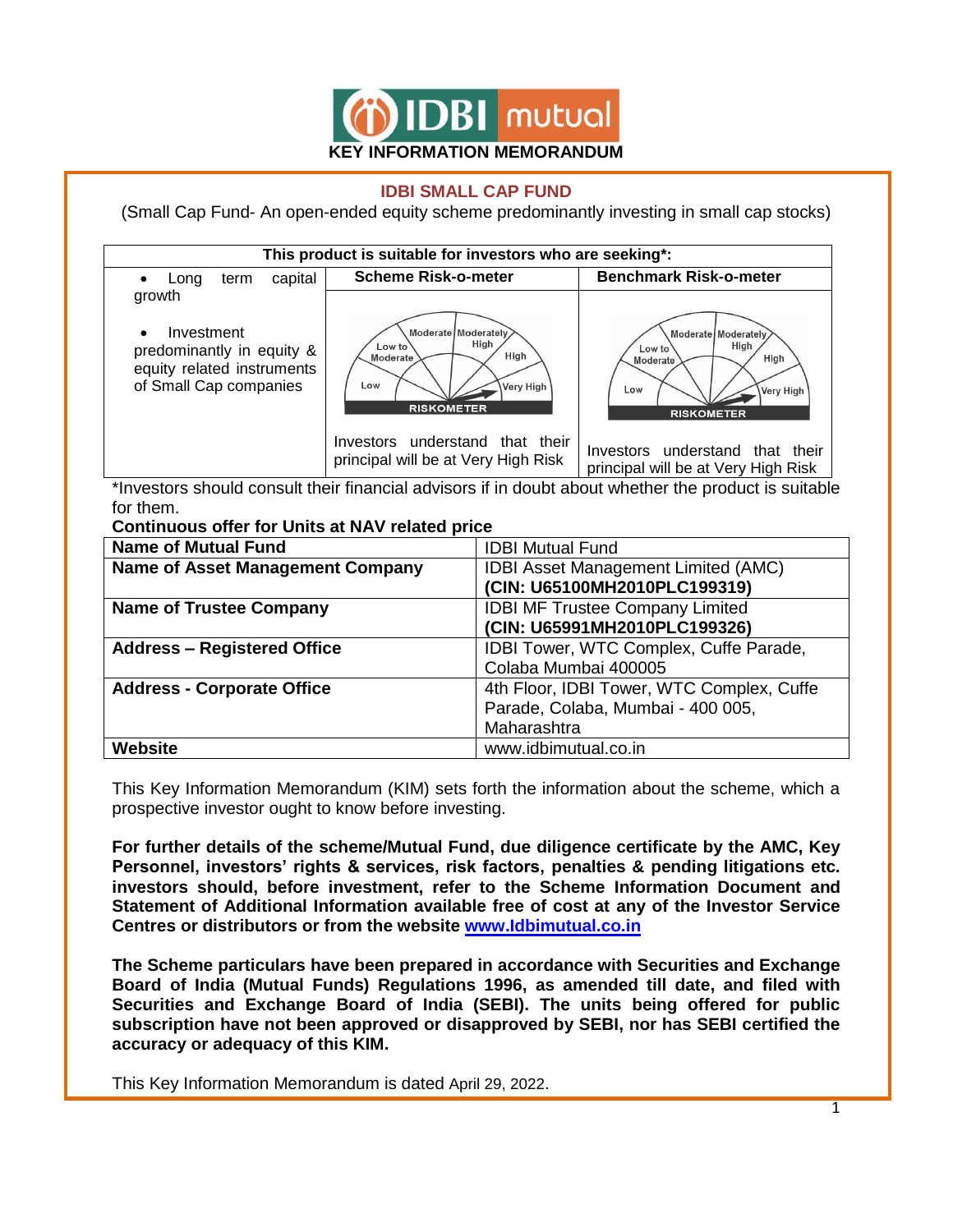| <b>Investment</b><br><b>Objective</b><br><b>Asset</b> | The Investment objective of the scheme is to provide investors with the opportunities<br>for long-term capital appreciation by investing predominantly in Equity and Equity<br>related instruments of Small cap Companies. However there can be no assurance<br>that the investment objective under the Scheme will be realized.                                                                                                                                                                                                                                                                                                                                  |                |                              |                     |  |
|-------------------------------------------------------|-------------------------------------------------------------------------------------------------------------------------------------------------------------------------------------------------------------------------------------------------------------------------------------------------------------------------------------------------------------------------------------------------------------------------------------------------------------------------------------------------------------------------------------------------------------------------------------------------------------------------------------------------------------------|----------------|------------------------------|---------------------|--|
| allocation<br>pattern                                 | The asset allocation pattern for the scheme under normal circumstances is detailed in<br>the table below:                                                                                                                                                                                                                                                                                                                                                                                                                                                                                                                                                         |                |                              |                     |  |
|                                                       |                                                                                                                                                                                                                                                                                                                                                                                                                                                                                                                                                                                                                                                                   |                | <b>Indicative allocation</b> |                     |  |
|                                                       | <b>Instrument</b>                                                                                                                                                                                                                                                                                                                                                                                                                                                                                                                                                                                                                                                 |                | (% of total assets)          | <b>Risk Profile</b> |  |
|                                                       |                                                                                                                                                                                                                                                                                                                                                                                                                                                                                                                                                                                                                                                                   | <b>Minimum</b> | <b>Maximum</b>               |                     |  |
|                                                       | Equity & Equity related<br>instruments of Small<br>Cap Companies                                                                                                                                                                                                                                                                                                                                                                                                                                                                                                                                                                                                  | 65%            | 100%                         | High                |  |
|                                                       | Equity & Equity related<br>instruments<br>οf<br>Companies other than<br><b>Small Cap Companies</b>                                                                                                                                                                                                                                                                                                                                                                                                                                                                                                                                                                | 0%             | 35%                          | High                |  |
|                                                       | Debt<br>and<br>Money<br>Market<br>instruments<br>and Tri-party Repo                                                                                                                                                                                                                                                                                                                                                                                                                                                                                                                                                                                               | 0%             | 35%                          | Low to Medium       |  |
|                                                       | Units issued by Real<br>Investment<br>Estate<br><b>Trusts</b><br>(REITs)<br>&<br>Infrastructure<br><b>Trusts</b><br>Investment<br>(InvITs)                                                                                                                                                                                                                                                                                                                                                                                                                                                                                                                        | 0%             | 10%                          | Medium to High      |  |
|                                                       | Debt and money market instruments may include securitized debt up to 10% of the<br>net assets of the Scheme.                                                                                                                                                                                                                                                                                                                                                                                                                                                                                                                                                      |                |                              |                     |  |
|                                                       | The mutual fund shall comply with the applicable provisions of SEBI Circular dated<br>January 7, 2014 and all other guidelines issued by SEBI, Exchanges and other<br>Governmental authorities with respect to transactions in securitized debt instruments.<br>The scheme may invest up to 50% of Net Assets of Scheme into equity derivatives<br>instruments. Investment in derivatives shall be for hedging, portfolio balancing and<br>such other purposes as maybe permitted from time to time. All investments in<br>derivative instruments shall be subject to the limits mentioned in SEBI circular ref. Cir/<br>IMD/ DF/ 11/ 2010 dated August 18, 2010. |                |                              |                     |  |
|                                                       | The Scheme will not invest in ADRs/GDRs, foreign securities.                                                                                                                                                                                                                                                                                                                                                                                                                                                                                                                                                                                                      |                |                              |                     |  |
|                                                       | The scheme may also enter into repurchase (repo) agreement and reverse<br>repurchase agreement in government securities held by it as per the guidelines and<br>regulations applicable to such transactions.                                                                                                                                                                                                                                                                                                                                                                                                                                                      |                |                              |                     |  |
|                                                       | The scheme will not invest in Repo in Corporate Debt Securities.                                                                                                                                                                                                                                                                                                                                                                                                                                                                                                                                                                                                  |                |                              |                     |  |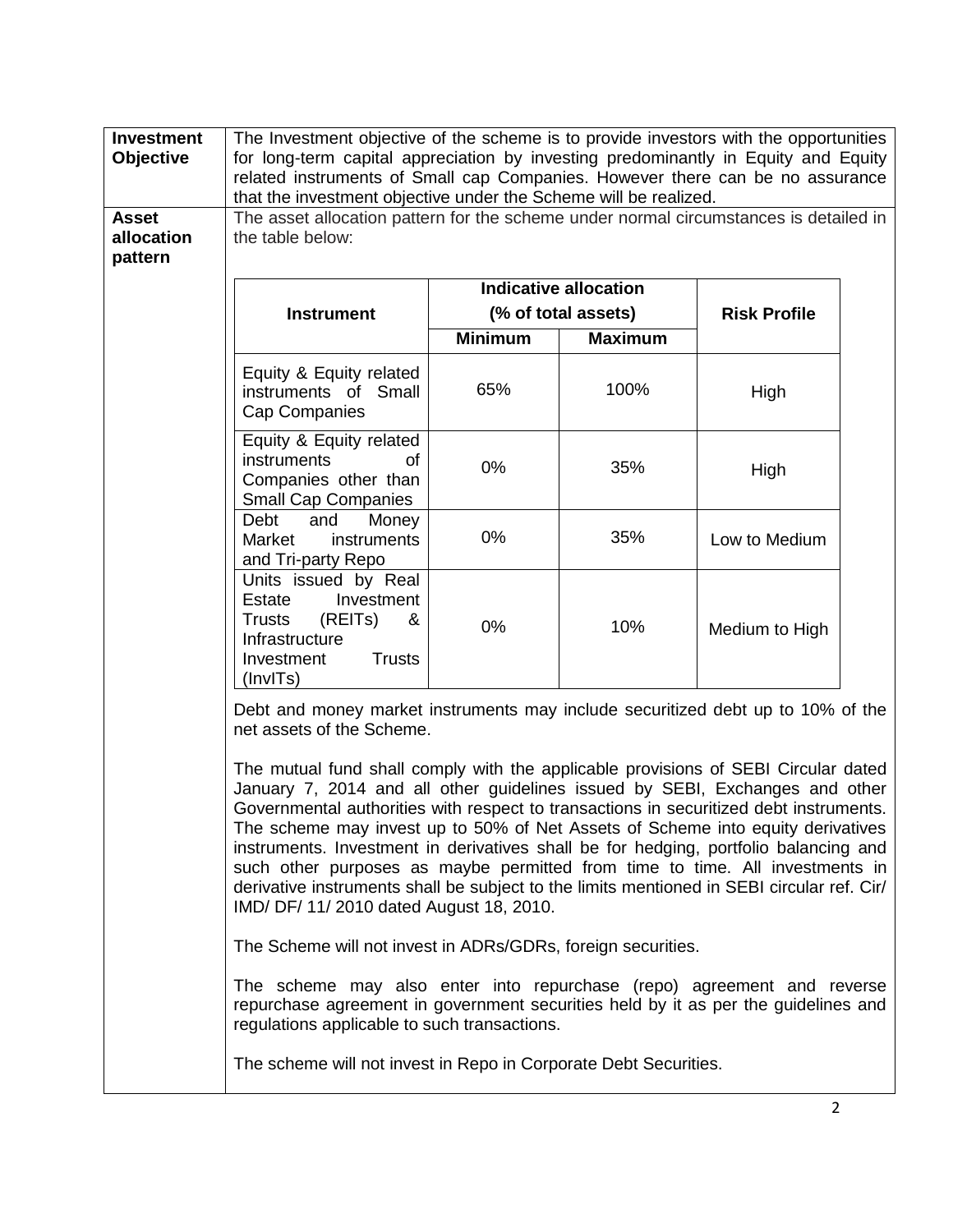The scheme will not write options or purchase instruments with embedded written options. The total exposure related to option premium paid will not exceed 20% of the net assets of the scheme.

Pending deployment of funds as per the investment objective of the Scheme, the funds may be parked in short term deposits of the Scheduled Commercial Banks, subject to guidelines and limits issued by SEBI vide its circular dated April 16, 2007 and September 20, 2019 as may be amended from time to time. Short-term fixed deposits shall be held in the name of the Scheme and the duration of such fixed deposit shall not exceed 91 days from the date of deposit.

The Scheme may not engage in short selling of securities. The Scheme may participate in Securities lending and borrowing as specified by SEBI. The scheme shall not deploy more than 20% of its net asset in securities lending.

The Scheme may also participate in securities lending to augment its income. Securities lending in the scheme will be in accordance with the guidelines on securities lending and borrowing scheme and modifications issued by SEBI from time to time such as circular no. MRD/DoP/SE/Dep/Cir-14 /2007 dated December 20, 2007 circular no. MRD/DoP/SE/Cir- 31/2008 dated October 31, 2008, circular no. MRD/DoP/SE/Dep/Cir- 01 /2010 dated January 06, 2010, circular no. CIR/MRD/DP/33/2010 dated October 07, 2010 and circular no. CIR/MRD/DP/ 30 /2012 dated November 22, 2012..

The cumulative gross exposure through investment in securities under the scheme, which includes Equity and equity related instruments, Money market and debt instruments, units of mutual fund schemes, Real Estate Investment Trusts (REITs), Infrastructure Investment Trusts (InvITs) , gross exposure in derivatives and other permitted securities/assets provided by SEBI shall not exceed 100% of the net assets of the scheme.

The definition of the small cap will be as per the SEBI circular no. SEBI/HO/IMD/DF3/CIR/P/2017/114 dated October 06, 2017 and SEBI circular no. SEBI/HO/IMD/DF3/CIR/P/2017/126 dated December 04, 2017.

Subject to the Regulations, the asset allocation pattern indicated above may change from time to time keeping in view market conditions and investment opportunities, applicable regulations and political and economic factors. It must be clearly understood that the percentages stated above are only indicative and not absolute and that they can vary substantially depending upon the perception of the AMC, the intention being at all times to seek to protect the interests of the Unit holders. Such changes in the asset allocation pattern will be for short term and defensive considerations.

In the event of asset allocation falling outside the limits specified in the asset allocation table, the fund manager will rebalance the same within 30 days from the date of deviation. If the rebalancing couldn't be completed within the 30 days, the details of such instances will be reported to the Trustees for taking necessary remedial measures. Though every endeavor will be made to achieve the objectives of the Scheme, the AMC/Sponsors/Trustees do not guarantee that the investment objectives of the Scheme will be achieved.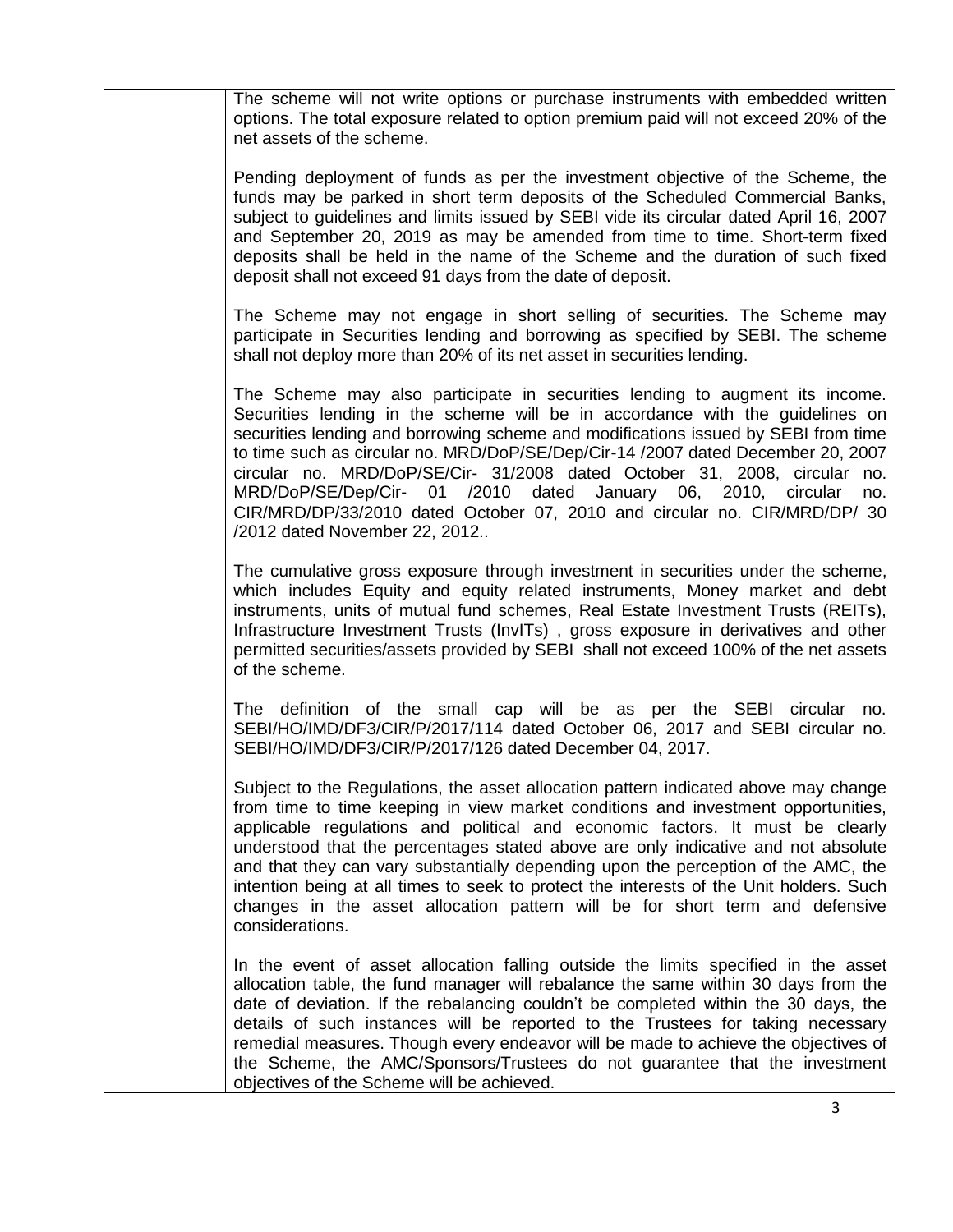|                                                | No guaranteed returns are being offered under the scheme.                                                                                                                                                                                                                                                                                                                                                                                                                                                                                                                                                                                                                                                                                                                                                           |
|------------------------------------------------|---------------------------------------------------------------------------------------------------------------------------------------------------------------------------------------------------------------------------------------------------------------------------------------------------------------------------------------------------------------------------------------------------------------------------------------------------------------------------------------------------------------------------------------------------------------------------------------------------------------------------------------------------------------------------------------------------------------------------------------------------------------------------------------------------------------------|
| <b>Risk Profile</b><br>of the<br><b>Scheme</b> | Mutual Fund Units involve investment risks including the possible loss of principal.<br>Please read the SID carefully for details on risk factors before investment. Scheme<br>specific Risk Factors are summarized below:                                                                                                                                                                                                                                                                                                                                                                                                                                                                                                                                                                                          |
|                                                | 1. The Trustees, AMC, Fund, their directors or their employees shall not be liable for<br>any tax consequences that may arise in the event that the scheme is wound up for<br>the reasons and in the manner provided under the Scheme Information Document<br>& Statement of Additional Information.                                                                                                                                                                                                                                                                                                                                                                                                                                                                                                                |
|                                                | 2. Trading volumes and settlement periods may inherently restrict the liquidity of the<br>scheme's investments. In the event of an inordinately large number of redemption<br>requests, or of a restructuring of the scheme's investment portfolio, these periods<br>may become significant. In view of the same, the Trustees have the right in their<br>sole discretion to limit redemptions (including suspending redemptions) under<br>certain circumstances.                                                                                                                                                                                                                                                                                                                                                   |
|                                                | 3. The Mutual Fund is not assuring any Income Distribution cum capital withdrawal<br>option (IDCW) nor is it assuring that it will make any Income Distribution cum<br>capital withdrawal option (IDCW) distributions. All Income Distribution cum capital<br>withdrawal option (IDCW) distributions are subject to the availability of distributable<br>surplus and would depend on the performance of the scheme and will be at the<br>discretion of the AMC.                                                                                                                                                                                                                                                                                                                                                     |
|                                                | 4. Redemption by the unit holders due to change in the fundamental attributes of the<br>scheme or due to any other reasons may entail tax consequences.                                                                                                                                                                                                                                                                                                                                                                                                                                                                                                                                                                                                                                                             |
|                                                | 5. Different types of securities in which the Scheme / Plans would invest as given in<br>the SID carry different levels of risk. Accordingly the Scheme's / Plan's risk may<br>increase or decrease depending upon the investment pattern. For e.g. corporate<br>bonds carry a higher amount of risk than Government Securities. Further even<br>among corporate bonds, bonds which are AAA rated, are comparatively less risky<br>than bonds, which are AA rated.                                                                                                                                                                                                                                                                                                                                                  |
|                                                | 6. The tax benefits described in the SID are as available under the present taxation<br>laws and are available subject to relevant condition. The information given is<br>included only for general purpose and is based on advice received by the AMC<br>regarding the law and practice currently in force in India and the Investors and Unit<br>Holders should be aware that the relevant fiscal rules or their interpretation may<br>change. As in the case with any investment, there can be no guarantee that the<br>tax position or the proposed tax position prevailing at the time of the investment in<br>the Scheme(s) will endure indefinitely. In view of the individual nature of tax<br>consequences, each Investor / Unit holder is advised to consult his/her/its own<br>professional tax advisor. |
|                                                | 7. The Sponsor is not responsible for any loss or shortfall resulting from the<br>operations of the scheme beyond the initial contribution of Rs. 20 lakhs made by it<br>towards setting up the Fund and/or such other accretions / additions to the same                                                                                                                                                                                                                                                                                                                                                                                                                                                                                                                                                           |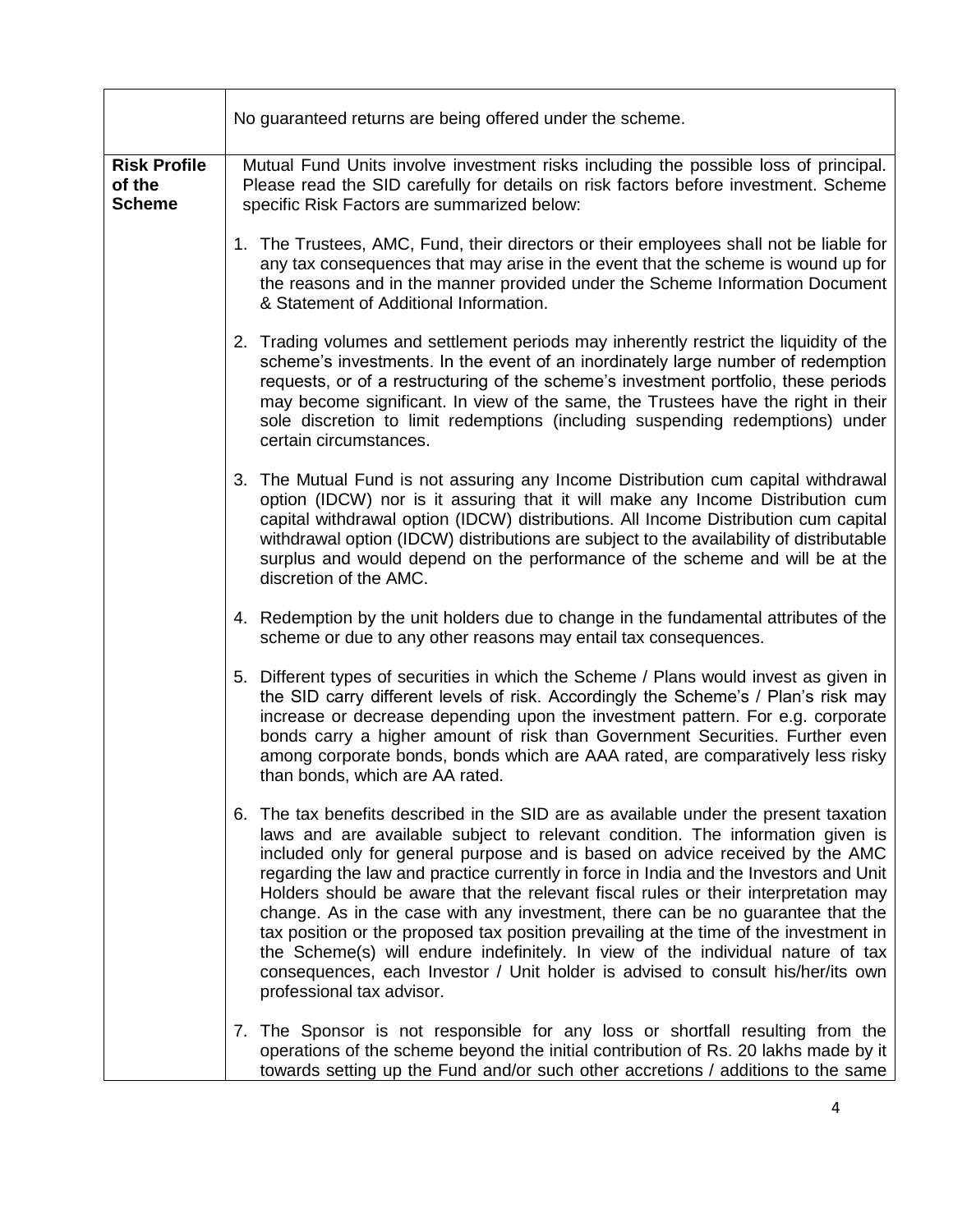made from time to time.

#### **I. Risks associated with investment in equity and equity related instruments**

Investments in equity and equity related instruments includes stocks and shares of companies, foreign currency convertible bonds (FCCB), derivative instruments, like stock future/options and index futures and options, equity warrants, convertible preference shares etc. as may be permitted by SEBI/RBI from time to time. These instruments are exposed to and can be impacted by adverse changes in interest rates, currency rates, inflation, liquidity (trading volumes and settlement) as well as company specific risks like corporate governance issues, changes in technology, financial distress etc.

Equity shares and equity related instruments are volatile and prone to price fluctuations on a daily basis. Investments in equity shares and equity related instruments involve a degree of risk and investors should not invest in the Scheme unless they can afford to take the risks.Trading volumes, settlement periods and transfer procedures may restrict the liquidity of the investments made by the Scheme(s). Different segments of the Indian financial markets have different settlement periods and such periods may be extended significantly by unforeseen circumstances leading to delays in receipt of proceeds from sale of securities. The NAV of the Units of the Scheme can go up or down because of various factors that affect the capital markets in general.

To mitigate risks associated with investments in equity and equity related instruments the AMC will ensure that the portfolio is adequately diversified. The Fund Manager will invest in companies/sectors identified through a robust inhouse research process for its investments merits – competitive position, earnings growth, management quality etc – and will be monitored on an ongoing basis to minimize company/sector specific risks. The Fund Manager may also use derivatives tools as appropriate to hedge against market/company specific risks.

It may be noted that this Scheme intends to invest predominantly in Equity and Equity related instruments of Small cap Companies. Stocks of Small cap companies are more volatile and less liquid than the stocks of large cap companies. Over a period of time, stocks of Small and large cap companies have demonstrated different level of volatility and returns. And no single market cap category has consistently outperformed the other.

#### **II. Risks associated with investments in Debt and Money market Instruments**

**Credit risk**: This risk arises due to any uncertainty in counterparty's ability or willingness to meet its contractual obligations. This risk pertains to the risk of default of payment of principal and interest. Government Securities have zero credit risk while other debt instruments are rated according to the issuer's ability to meet the obligations.

The AMC seek to manage credit risk by restricting investments only to investment grade securities. Regular review of the issuer profile to monitor and evaluate the credit quality of the issuer will be carried out.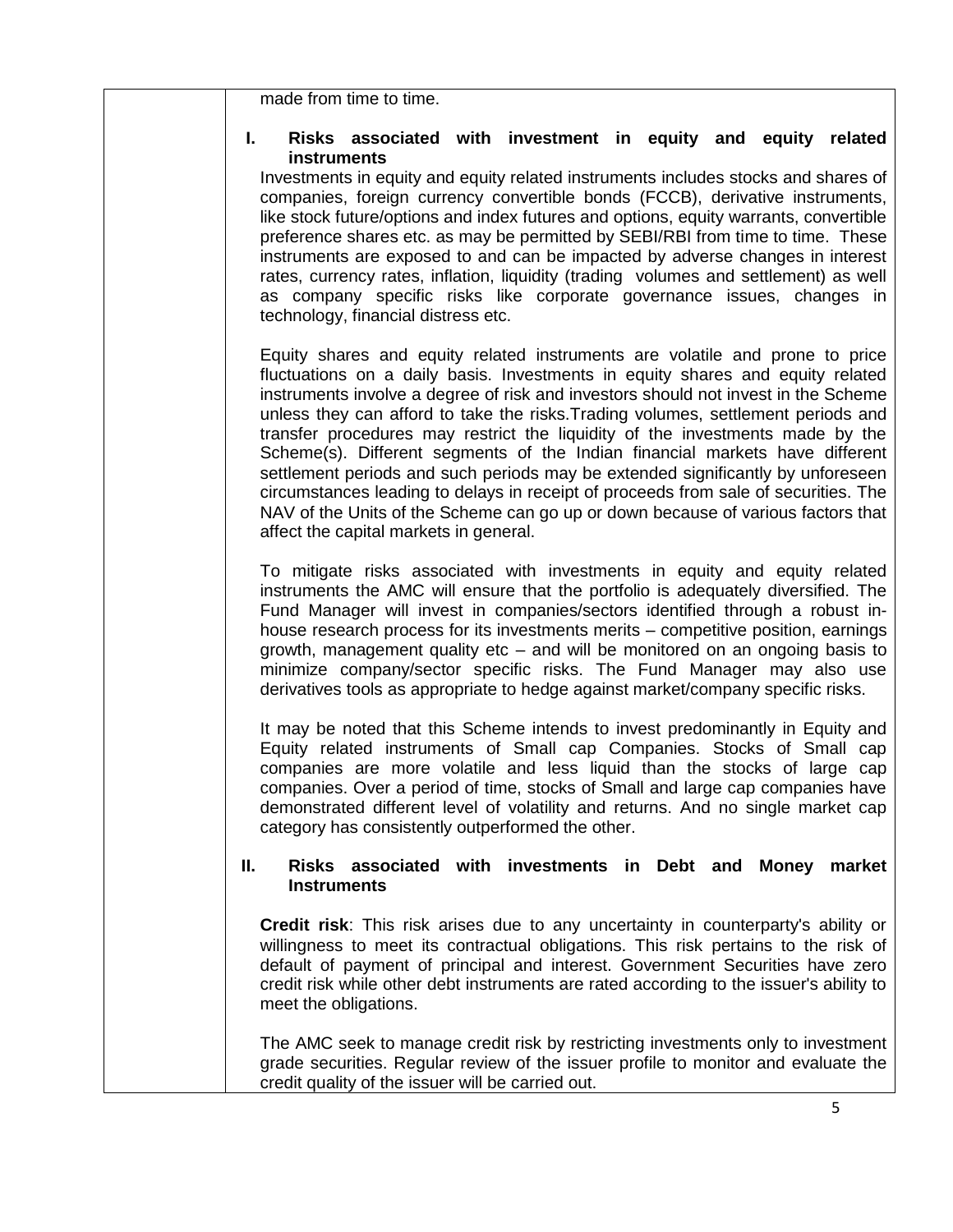**Interest Rate risk**: This risk is associated with movements in interest rate, which depend on various factors such as government borrowing, inflation, economic performance etc. The values of investments will appreciate/depreciate if the interest rates fall/rise.

Interest rate risk mitigation will be through active duration management at the portfolio level through regular monitoring of the interest rate environment in the economy.

**Liquidity risk:** The liquidity of a bond may change depending on market conditions leading to changes in the liquidity premium linked to the price of the bond. At the time of selling the security, the security can become illiquid leading to loss in the value of the portfolio.

The AMC will endeavour to mitigate liquidity risk by mapping investor profile and potential redemption expectations into the portfolio construction to allow the scheme to liquidate assets without significantly impacting portfolio returns.

**Reinvestment risk**: This risk arises from uncertainty in the rate at which cash flows from an investment may be reinvested. This is because the bond will pay coupons, which will have to be reinvested. The rate at which the coupons will be reinvested will depend upon prevailing market rates at the time the coupons are received.

The AMC will endeavor to manage this risk by diversifying investments in instruments with appropriate maturity baskets.

**Settlement risk**: Fixed income securities run the risk of settlement which can adversely affect the ability of the fund house to swiftly execute trading strategies which can lead to adverse movements in NAV. The AMC will endeavor to manage this risk by diversifying the investments in instruments with appropriate maturity baskets.

**Spread Risk**: In a floating rate security the coupon is expressed in terms of a spread or mark up over the benchmark rate. In the life of the security this spread may move adversely leading to loss in value of the portfolio. The yield of the underlying benchmark might not change, but the spread of the security over the underlying benchmark might increase leading to loss in value of the security.

#### **III. Risks associated with Investing in Derivatives**

Derivative products are leveraged instruments and can provide disproportionate gains as well as disproportionate losses to the investor. Execution of such strategies depends upon the ability of the fund manager to identify such opportunities. Identification and execution of the strategies to be pursued by the fund manager involve uncertainty and decision of fund manager may not always be profitable. No assurance can be given that the fund manager will be able to identify or execute such strategies.

There are certain risks inherent in derivatives. The Derivative products are specialized instruments that require investment techniques and risk analysis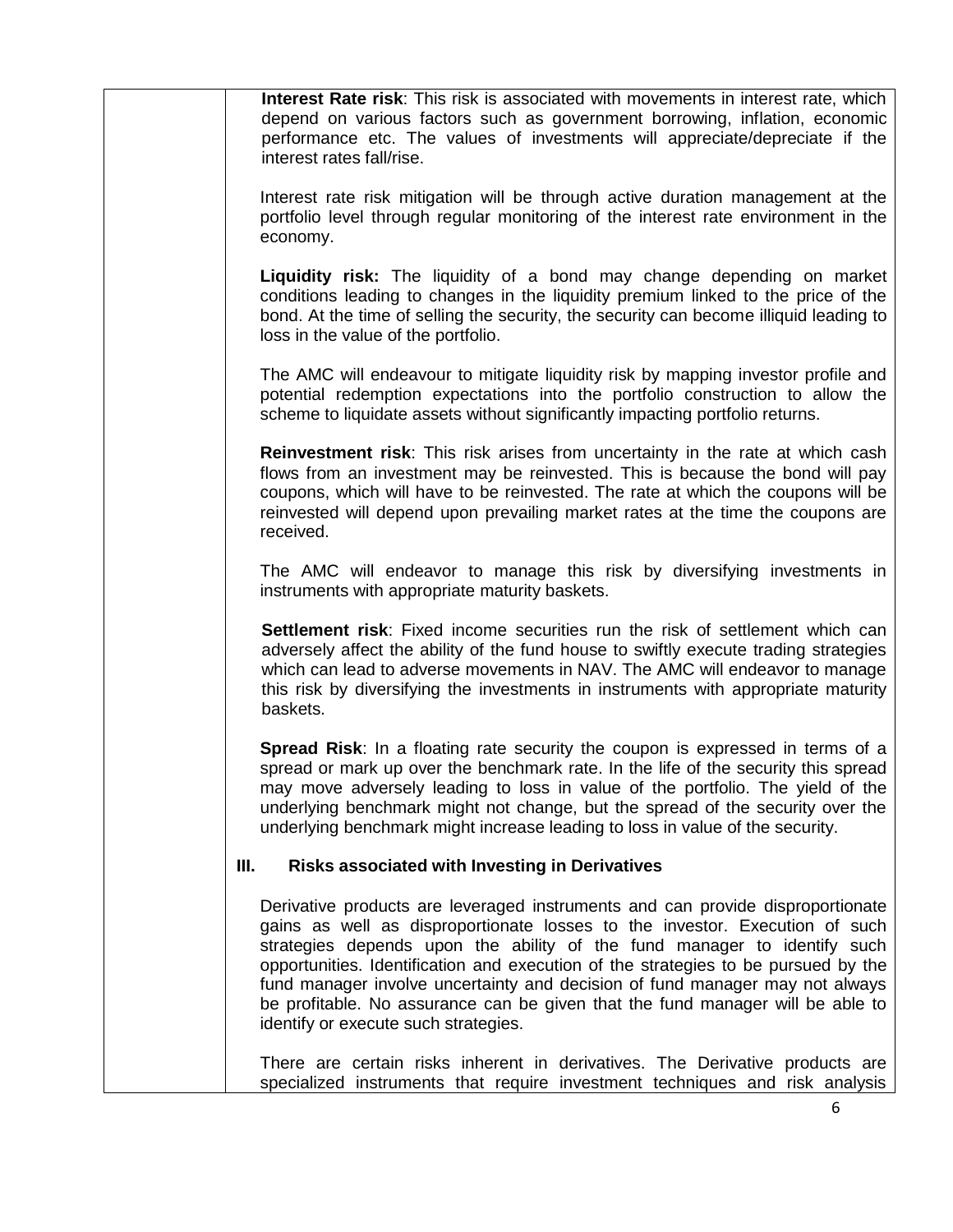different from those associated with stocks. The use of a derivative requires an understanding not only of the underlying instrument but of the derivative itself. Derivatives require the maintenance of adequate controls to monitor the transactions entered into to assess the risk that a derivative adds to the portfolio and the ability to forecast price or interest rate movements correctly. There is a possibility that a loss may be sustained by the portfolio as a result of the failure of another party (usually referred to as the "counterparty") to comply with the terms of the derivatives contract. Other risks in using derivatives include the risk of mispricing or improper valuation of derivatives and the inability of derivatives to correlate perfectly with underlying assets, rates and indices, illiquidity risk whereby the Scheme may not be able to sell or purchase derivative quickly enough at a fair price. The risks associated with the use of derivatives are different from or possibly greater than, the risks associated with investing directly in securities and other traditional investments. The AMC may use various derivative products, as permitted and within the limits prescribed by SEBI and the RBI from time to time, in an attempt to optimize the value of the portfolio and enhance Unit holder's interest/value of the Scheme.

There are certain risks inherent in derivatives. These are

**Price Risk**: Despite the risk mitigation provided by various derivative instruments, there remains an inherent price risk which may result in losses exceeding actual underlying.

**Default Risk**: This is the risk that losses will be incurred due to default by counter party. This is also known as credit risk or counterparty risk.

**Basis Risk** – This risk arises when the derivative instrument used to hedge the underlying asset does not match the movement of the underlying being hedged for e.g. mismatch between the maturity date of the futures and the actual selling date of the asset

**Limitations on upside**: Derivatives when used as hedging tool can also limit the profits from a genuine investment transaction.

**Liquidity risk**: Pertains to how saleable a security is in the market. All securities/instruments irrespective of whether they are equity, bonds or derivates may be exposed to liquidity risk (when the sellers outnumber buyers) which may impact returns while exiting opportunities.

The AMC will monitor the overall economic and credit environment including the systemic liquidity on a regular basis and the outlook will be integrated into the risk control and monitoring of the Scheme to control the risk emanating from derivative investments.

## **IV. Risks associated with Short Selling**

When the Fund engages in short selling, it will borrow the security from a third party with the understanding that the security will be returned at a later date as and when required by the lender. Short selling a security demonstrates a negative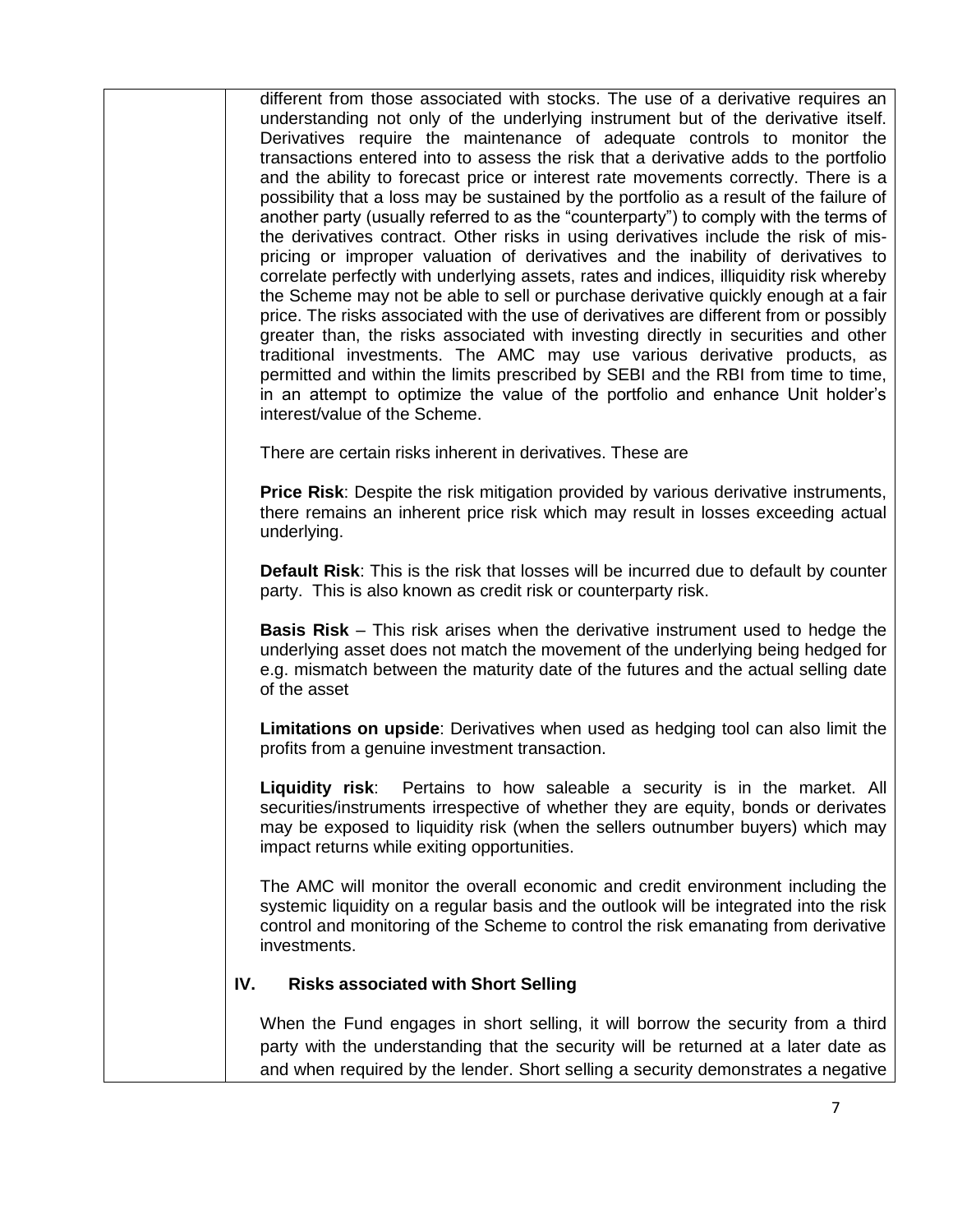view on a particular security (i.e. an expectation that the stock price will fall in future). However, there is a risk that the stock price may go up contrary to expectations which will result in losses to the Scheme. The losses will be realized to the Scheme if the Scheme may be forced to buy the shares in the market at the prevailing higher market price (than the price at which sold initially) to return the security to the lender if so required by the lender.

#### **V. Risks associated with Securities Lending**

 There are risks inherent to securities lending, including the risk of failure or bankruptcy of the counter party, leading to non-compliance with the terms of the agreement by the counterparty. Such failure can result in the possible loss of rights to the collateral, the inability of the counterparty to return the securities deposited by the lender and the possible loss of any corporate benefits accruing thereon.

## **VI. Risks associated with investing in Securitized Debt**

Securitized Debt is a financial instrument (bond) whose interest and principal payments are backed by an underlying cash flow from another asset. The risks associated with investing in such instruments are:

**Limited Recourse:** The instruments represent an undivided beneficial interest in the underlying receivables and do not represent an obligation of either the Issuer or the Seller or the originator, or the parent or any affiliate of the Seller, Issuer and Originator. No financial recourse is available to the buyer of the security against the Investors' Representative..

**Delinquency and Credit Risk:** Delinquencies and credit losses may cause depletion of the amount available under the Credit Enhancement and thereby the Monthly Investor Payouts to the Holders may get affected if the amount available in the Credit Enhancement facility is not enough to cover the shortfall. On persistent default of an Obligor to repay his obligation, the Servicer may repossess and sell the Vehicle/ Asset. However many factors may affect, delay or prevent the repossession of such Vehicle/Asset or the length of time required to realize the sale proceeds on such sales. In addition, the price at which such Vehicle/Asset may be sold may be lower than the amount due from that Obligor.

**Risks due to possible prepayments:** Full prepayment of a contract may lead to an event in which investors may be exposed to changes in tenor and yield.

**Bankruptcy of the Originator or Seller:** If the service provider becomes subject to bankruptcy proceedings and the court in the bankruptcy proceedings concludes that either the sale from each Originator was not a sale then an Investor could experience losses or delays in the payments due under the instrument.

**Liquidity risk:** There is no assurance that a deep secondary market will develop for the instrument. This could limit the ability of the investor to resell them

Risk mitigating mechanism for securitized debt is explained in details under "Information about the Scheme / where will the Scheme Invest/Securitized Debt"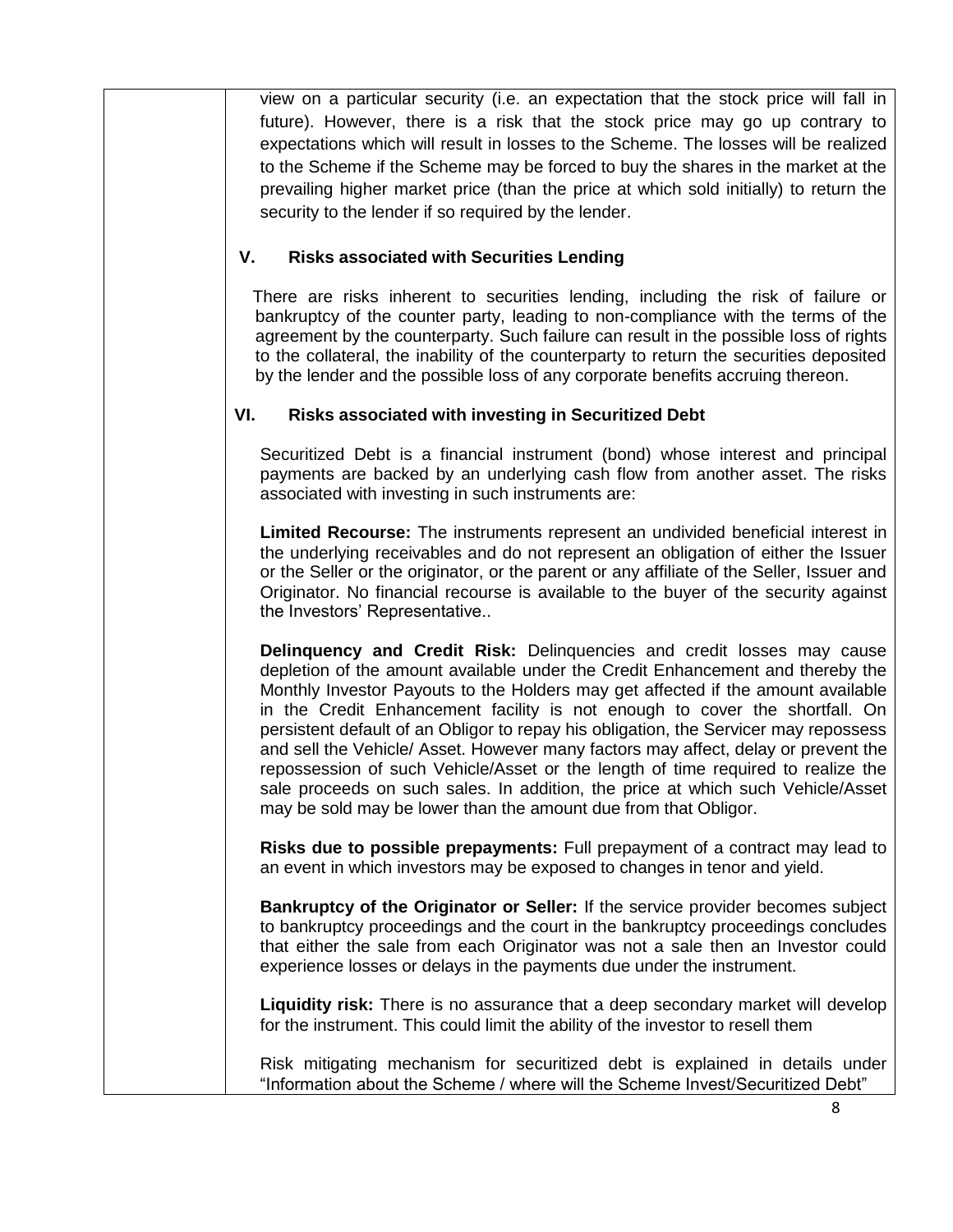#### **VII. Risks associated with investing in Liquid Funds offered by Mutual Funds:**

To the extent of the investments in liquid mutual funds, the risks associated with investing in liquid funds like market risk, credit & default risk, liquidity risk, redemption risk including the possible loss of principal etc. will exist

#### **VIII. Risk Factors Associated with Investments in REITs and InvITS:**

The above are some of the common risks associated with investments in REITs & InvITs.

- **Market Risk**: REITs and InvITs are volatile and prone to price fluctuations on a daily basis owing to market movements. AMC/Fund Manager's investment decisions may not always be profitable, as actual market movements may be at variance with the anticipated trends. NAV of the Scheme is vulnerable to movements in the prices of securities invested by the scheme, due to various market related factors like changes in the general market conditions, factors and forces affecting capital market, level of interest rates, trading volumes, settlement periods and transfer procedures.
- **Liquidity Risk**: As the liquidity of the investments made by the Scheme could, at times, be restricted by trading volumes, settlement periods, dissolution of the trust, potential delisting of units on the exchange etc, the time taken by the Mutual Fund for liquidating the investments in the scheme may be high in the event of immediate redemption requirement. Investment in such securities may lead to increase in the scheme portfolio risk.
- **Reinvestment Risk**: Investments in REITs & InvITs may carry reinvestment risk as there could be repatriation of funds by the Trusts in form of buyback of units or Income Distribution cum capital withdrawal option (IDCW) pay-outs, etc. Consequently, the proceeds may get invested in assets providing lower returns.
- **Regulatory/Legal Risk**: REITs and InvITs being new asset classes, rights of unit holders such as right to information etc may differ from existing capital market asset classes under Indian Law.

## **Price-Risk or Interest-Rate Risk:**

REITs & InvITs run price-risk or interest-rate risk. Generally, when interest rates rise, prices of existing securities fall and when interest rates drop, such prices increase. The extent of fall or rise in the prices is a function of the existing coupon, days to maturity and the increase or decrease in the level of interest rates.

 **Credit Risk** In simple terms this risk means that the issuer of a debenture/ bond or a money market instrument may default on interest payment or even in paying back the principal amount on maturity. REITs & InvITs are likely to have volatile cash flows as the repayment dates would not necessarily be pre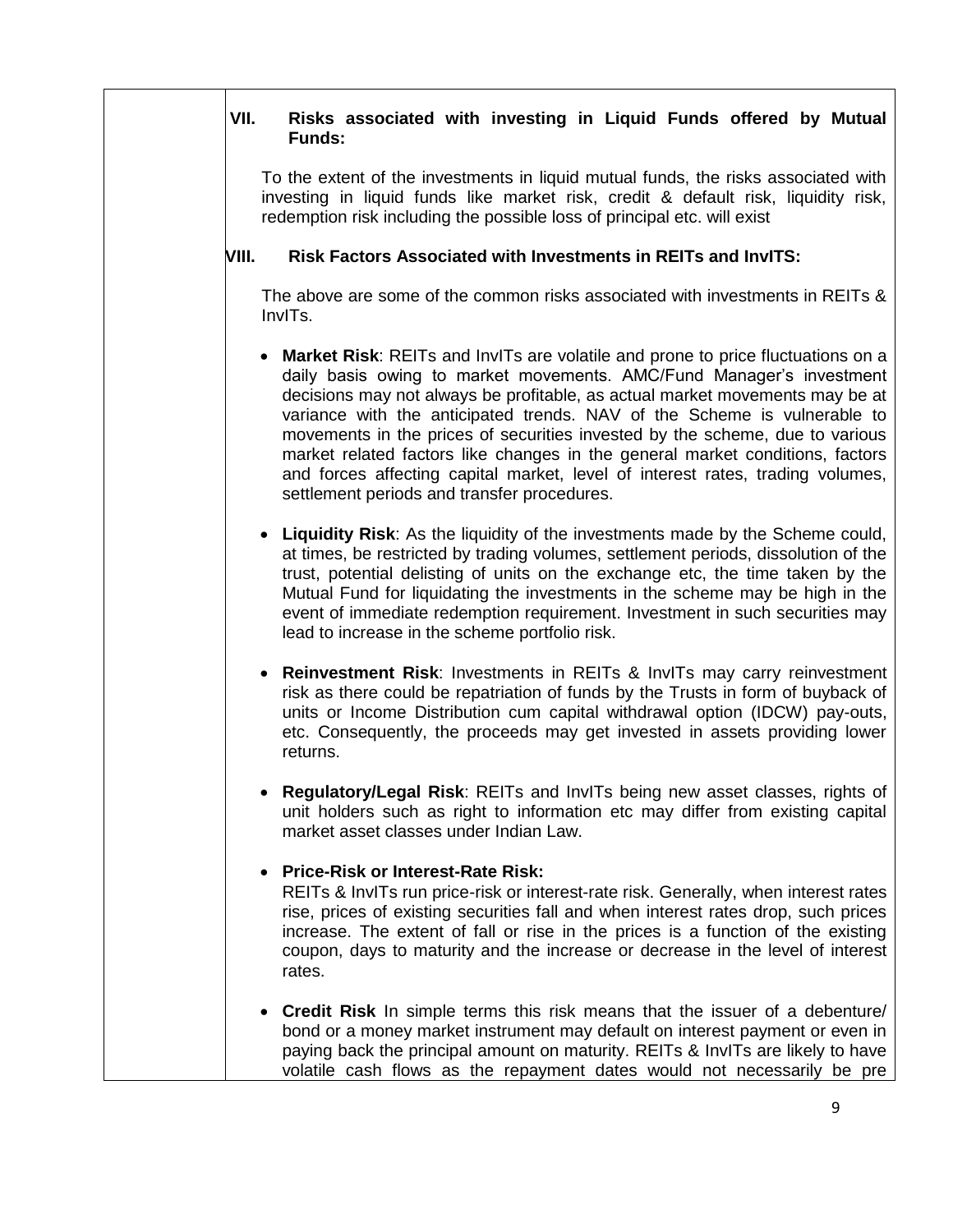|                               |                                                                                                                                                                                                                                                                                                                                                                                                                                                                                                                                                                                                                                                   | scheduled.                                           |                                                                                       |
|-------------------------------|---------------------------------------------------------------------------------------------------------------------------------------------------------------------------------------------------------------------------------------------------------------------------------------------------------------------------------------------------------------------------------------------------------------------------------------------------------------------------------------------------------------------------------------------------------------------------------------------------------------------------------------------------|------------------------------------------------------|---------------------------------------------------------------------------------------|
|                               | To mitigate the risks associated with investments in REITs & InvITs, the Scheme will<br>invest in REITS/InvITs, where adequate due diligence and research has been<br>performed by AMC. The AMC also relies on its own research as well as third party<br>research. This involves one-to-one meetings with the managements, attending<br>conferences and analyst meets and also teleconferences. The analysis will focus,<br>amongst others, on the strength of management, predictability and certainty of cash<br>flows, value of assets, capital structure, business prospects, policy environment,<br>volatility of business conditions, etc. |                                                      |                                                                                       |
|                               | IX.                                                                                                                                                                                                                                                                                                                                                                                                                                                                                                                                                                                                                                               |                                                      |                                                                                       |
|                               | Risks associated with segregated portfolio<br>1. Investor holding units of segregated portfolio may not able to liquidate their<br>holding till the time recovery of money from the issuer.<br>2. Security comprises of segregated portfolio may not realise any value.<br>3. Listing of units of segregated portfolio in recognised stock exchange does<br>not necessarily guarantee their liquidity. There may not be active trading of<br>units in the stock market. Further trading price of units on the stock market<br>may be significantly lower than the prevailing NAV.                                                                 |                                                      |                                                                                       |
| <b>Product</b>                |                                                                                                                                                                                                                                                                                                                                                                                                                                                                                                                                                                                                                                                   |                                                      |                                                                                       |
| <b>Differentiati</b>          |                                                                                                                                                                                                                                                                                                                                                                                                                                                                                                                                                                                                                                                   | <b>Category of the Scheme</b>                        |                                                                                       |
| on with                       | 1                                                                                                                                                                                                                                                                                                                                                                                                                                                                                                                                                                                                                                                 | <b>IDBI Healthcare Fund</b>                          | <b>Sectoral Fund</b>                                                                  |
| existing<br>open ended        | $\overline{2}$                                                                                                                                                                                                                                                                                                                                                                                                                                                                                                                                                                                                                                    | <b>IDBI Dividend Yield Fund</b>                      | <b>Dividend Yield Fund</b>                                                            |
| <b>Equity</b>                 | 3                                                                                                                                                                                                                                                                                                                                                                                                                                                                                                                                                                                                                                                 | <b>IDBI Long Term Value Fund</b>                     | Value Fund                                                                            |
| oriented<br><b>Schemes of</b> | $\overline{4}$                                                                                                                                                                                                                                                                                                                                                                                                                                                                                                                                                                                                                                    | <b>IDBI Banking &amp; Financial Services</b><br>Fund | Sectoral Fund                                                                         |
| <b>IDBI Mutual</b>            | 5                                                                                                                                                                                                                                                                                                                                                                                                                                                                                                                                                                                                                                                 | <b>IDBI Small Cap Fund</b>                           | Small Cap Fund                                                                        |
| <b>Fund</b>                   | $\overline{6}$                                                                                                                                                                                                                                                                                                                                                                                                                                                                                                                                                                                                                                    | <b>IDBI Midcap Fund</b>                              | Mid Cap Fund                                                                          |
|                               | $\overline{7}$                                                                                                                                                                                                                                                                                                                                                                                                                                                                                                                                                                                                                                    | <b>IDBI Flexi Cap Fund</b>                           | Flexi Cap Fund                                                                        |
|                               | 8                                                                                                                                                                                                                                                                                                                                                                                                                                                                                                                                                                                                                                                 | <b>IDBI Equity Advantage Fund</b>                    | <b>ELSS</b>                                                                           |
|                               | $\boldsymbol{9}$                                                                                                                                                                                                                                                                                                                                                                                                                                                                                                                                                                                                                                  | IDBI India Top 100 Equity Fund                       | Large Cap Fund                                                                        |
|                               | 10                                                                                                                                                                                                                                                                                                                                                                                                                                                                                                                                                                                                                                                | <b>IDBI Focused 30 Equity Fund</b>                   | <b>Focused Fund</b>                                                                   |
|                               |                                                                                                                                                                                                                                                                                                                                                                                                                                                                                                                                                                                                                                                   | <b>Type of Scheme</b>                                |                                                                                       |
|                               | 1                                                                                                                                                                                                                                                                                                                                                                                                                                                                                                                                                                                                                                                 | <b>IDBI Healthcare Fund</b>                          | An open-ended equity scheme<br>investing in Healthcare and Allied<br>sectors          |
|                               | $\overline{2}$                                                                                                                                                                                                                                                                                                                                                                                                                                                                                                                                                                                                                                    | <b>IDBI Dividend Yield Fund</b>                      | An open-ended equity scheme<br>predominantly investing in dividend<br>yielding stocks |
|                               | 3                                                                                                                                                                                                                                                                                                                                                                                                                                                                                                                                                                                                                                                 | <b>IDBI Long Term Value Fund</b>                     | An open ended equity scheme<br>following value investment strategy                    |
|                               | 4                                                                                                                                                                                                                                                                                                                                                                                                                                                                                                                                                                                                                                                 | <b>IDBI Banking &amp; Financial Services</b><br>Fund | An open ended equity scheme<br>investing in Banking & Financial<br>Services Sector.   |
|                               | 5                                                                                                                                                                                                                                                                                                                                                                                                                                                                                                                                                                                                                                                 | <b>IDBI Small Cap Fund</b>                           | An open ended equity Scheme<br>predominantly investing in small<br>cap stocks.        |
|                               | 6                                                                                                                                                                                                                                                                                                                                                                                                                                                                                                                                                                                                                                                 | <b>IDBI Midcap Fund</b>                              | An open ended equity Scheme                                                           |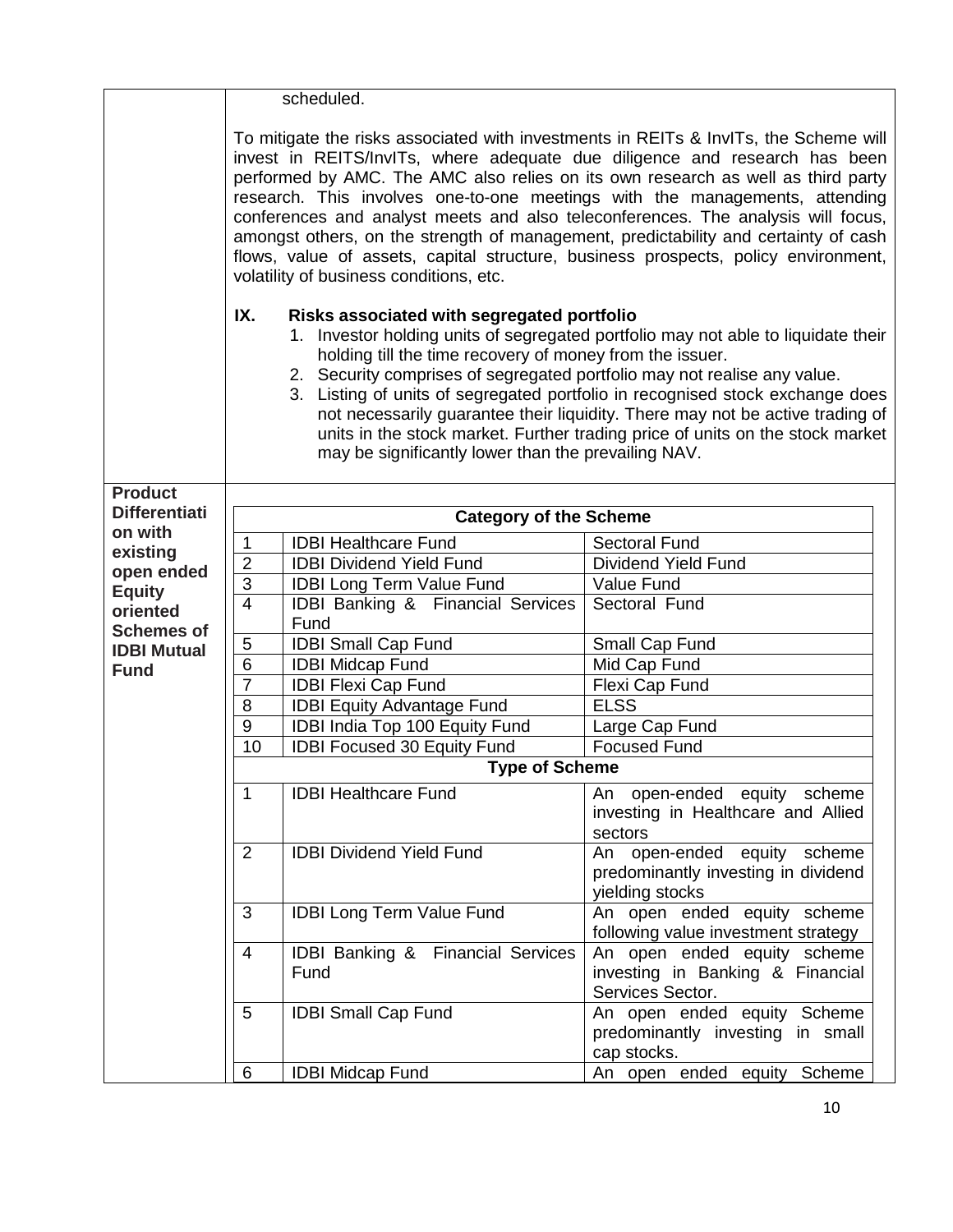|                |                                                      | predominantly investing in mid cap<br>stocks.                                                                                                            |
|----------------|------------------------------------------------------|----------------------------------------------------------------------------------------------------------------------------------------------------------|
| $\overline{7}$ | <b>IDBI Flexi Cap Fund</b>                           | An open ended dynamic equity<br>scheme investing across large cap,<br>mid cap, small cap stocks.                                                         |
| 8              | <b>IDBI Equity Advantage Fund</b>                    | An open ended equity linked saving<br>scheme with a statutory lock in of 3<br>years and tax benefit.                                                     |
| 9              | IDBI India Top 100 Equity Fund                       | An open ended equity scheme<br>predominantly investing in large<br>cap stocks.                                                                           |
| 10             | <b>IDBI Focused 30 Equity Fund</b>                   | An open ended equity scheme<br>investing in maximum 30 stocks<br>(predominantly large cap)                                                               |
|                | <b>Investment Universe</b>                           |                                                                                                                                                          |
| 1              | <b>IDBI Healthcare Fund</b>                          | predominantly<br>in<br>Investment<br><b>Equities</b><br>equity<br>related<br>and<br>instruments of companies engaged<br>in Healthcare and Allied sectors |
| 2              | <b>IDBI Dividend Yield Fund</b>                      | Investment<br>predominantly<br>in<br>dividend yielding stocks                                                                                            |
| 3              | <b>IDBI Long Term Value Fund</b>                     | Investment<br>predominantly<br>in<br>undervalued stocks                                                                                                  |
| $\overline{4}$ | <b>IDBI Banking &amp; Financial Services</b><br>Fund | Investment predominantly in equity<br>and equity related instruments of<br>companies engaged in Banking &<br><b>Financial Services Sector.</b>           |
| 5              | <b>IDBI Small Cap Fund</b>                           | Investment in predominantly in<br>Equity<br>Equity and<br>related<br>Small<br>of<br>instruments<br>Cap<br>Companies.                                     |
| 6              | <b>IDBI Midcap Fund</b>                              | Investment predominantly in Equity<br>and Equity related instruments of<br>Midcap Companies.                                                             |
| $\overline{7}$ | <b>IDBI Flexi Cap Fund</b>                           | Investments in a diversified<br>portfolio consisting of equity &<br>equity related instruments across<br>market capitalization                           |
| 8              | <b>IDBI Equity Advantage Fund</b>                    | Investment Predominantly in Equity<br>and Equity related instruments<br>without<br>sector<br>market<br>$\sqrt{2}$<br>capitalization bias.                |
| 9              | IDBI India Top 100 Equity Fund                       | predominantly<br>Investment<br>in<br>Equities and<br>equity<br>related<br>instruments<br>Large<br>of<br>cap<br>companies                                 |
| 10             | <b>IDBI Focused 30 Equity Fund</b>                   | Investment predominantly in large<br>cap focused equity and equity<br>related instruments of up to 30<br>companies.                                      |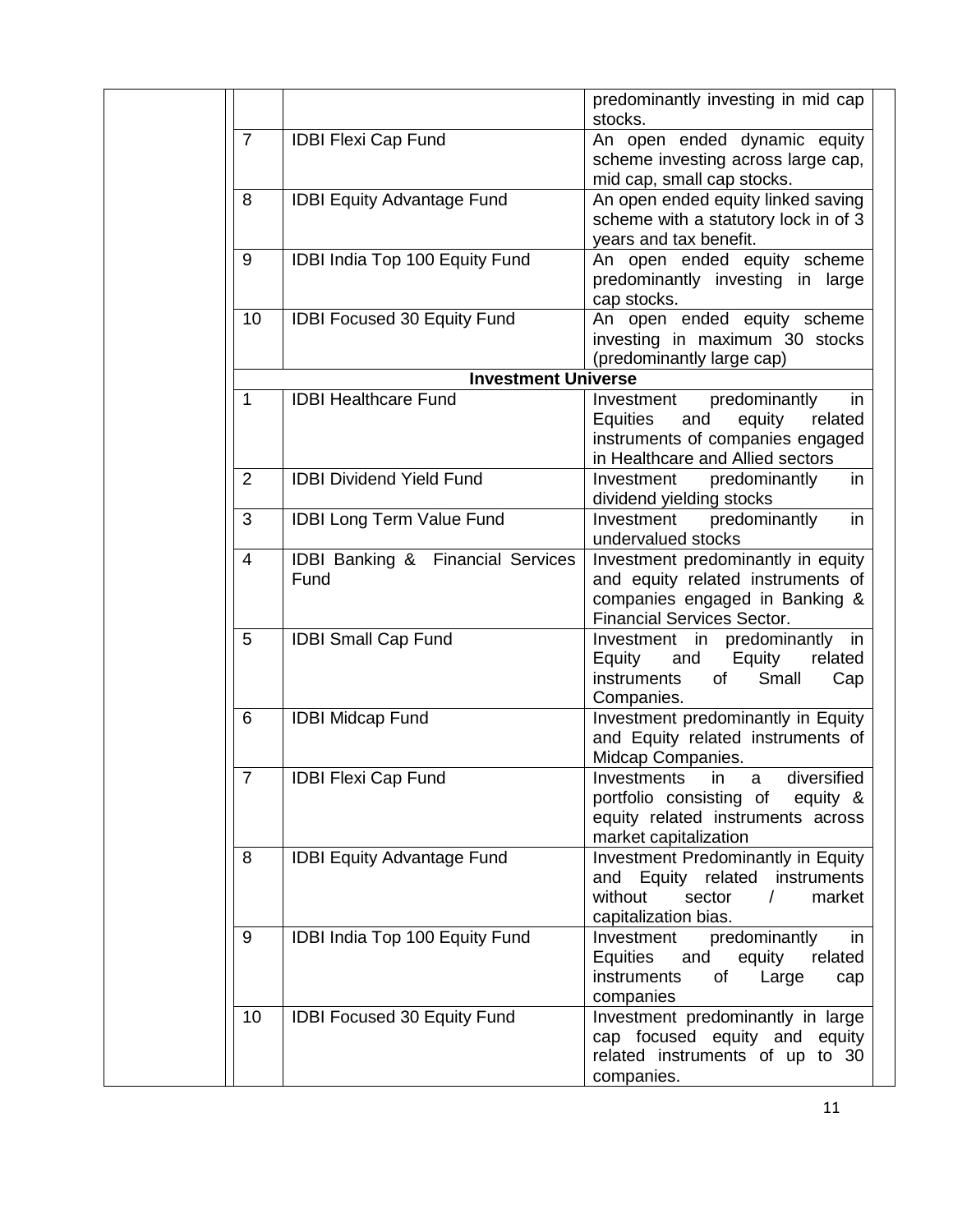|                | <b>Investment Objective</b>                          |                                                                                                                                                                                                                                                                                                                                                                                                                                  |
|----------------|------------------------------------------------------|----------------------------------------------------------------------------------------------------------------------------------------------------------------------------------------------------------------------------------------------------------------------------------------------------------------------------------------------------------------------------------------------------------------------------------|
| 1              | <b>IDBI Healthcare Fund</b>                          | The objective of the Scheme is to<br>achieve<br>long<br>term<br>capital<br>by<br>appreciation<br>predominantly<br>investing in equity and<br>equity<br>related instruments of companies<br>engaged in Healthcare and Allied<br>sectors. However there can be no<br>that the<br>investment<br>assurance<br>objective under the Scheme will be<br>realized.                                                                        |
| $\overline{2}$ | <b>IDBI Dividend Yield Fund</b>                      | The Investment objective of the<br>Scheme is to provide long term<br>capital appreciation and/or dividend<br>distribution<br>investing<br>by<br>predominantly in dividend yielding<br>and<br>equity<br>related<br>equity<br>instruments. However there can be<br>no assurance that the investment<br>objective under the scheme will be<br>realized.                                                                             |
| 3              | <b>IDBI Long Term Value Fund</b>                     | The Investment Objective of the<br>Scheme is to generate long-term<br>capital<br>appreciation along<br>with<br>regular<br>income<br>investing<br>by<br>predominantly in equity and equity<br>related instruments by following<br>value investing strategy. However,<br>there can be no assurance that the<br>investment objective of the Scheme<br>will be realized.                                                             |
| 4              | <b>IDBI Banking &amp; Financial Services</b><br>Fund | The objective of the scheme is to<br>provide investors maximum growth<br>opportunities and to achieve long<br>capital<br>appreciation<br>term<br>by<br>predominantly investing in equity<br>and equity related instruments of<br>companies engaged in Banking<br>and Financial Services Sector.<br>However<br>there<br>be<br>can<br>no<br>that<br>the investment<br>assurance<br>objective under the scheme will be<br>realized. |
| 5              | <b>IDBI Small Cap Fund</b>                           | The Investment objective of the<br>Scheme is to provide investors with<br>the opportunities for long-term<br>capital appreciation by investing<br>predominantly in Equity and Equity<br>related instruments of Small Cap<br>companies. However there can be                                                                                                                                                                      |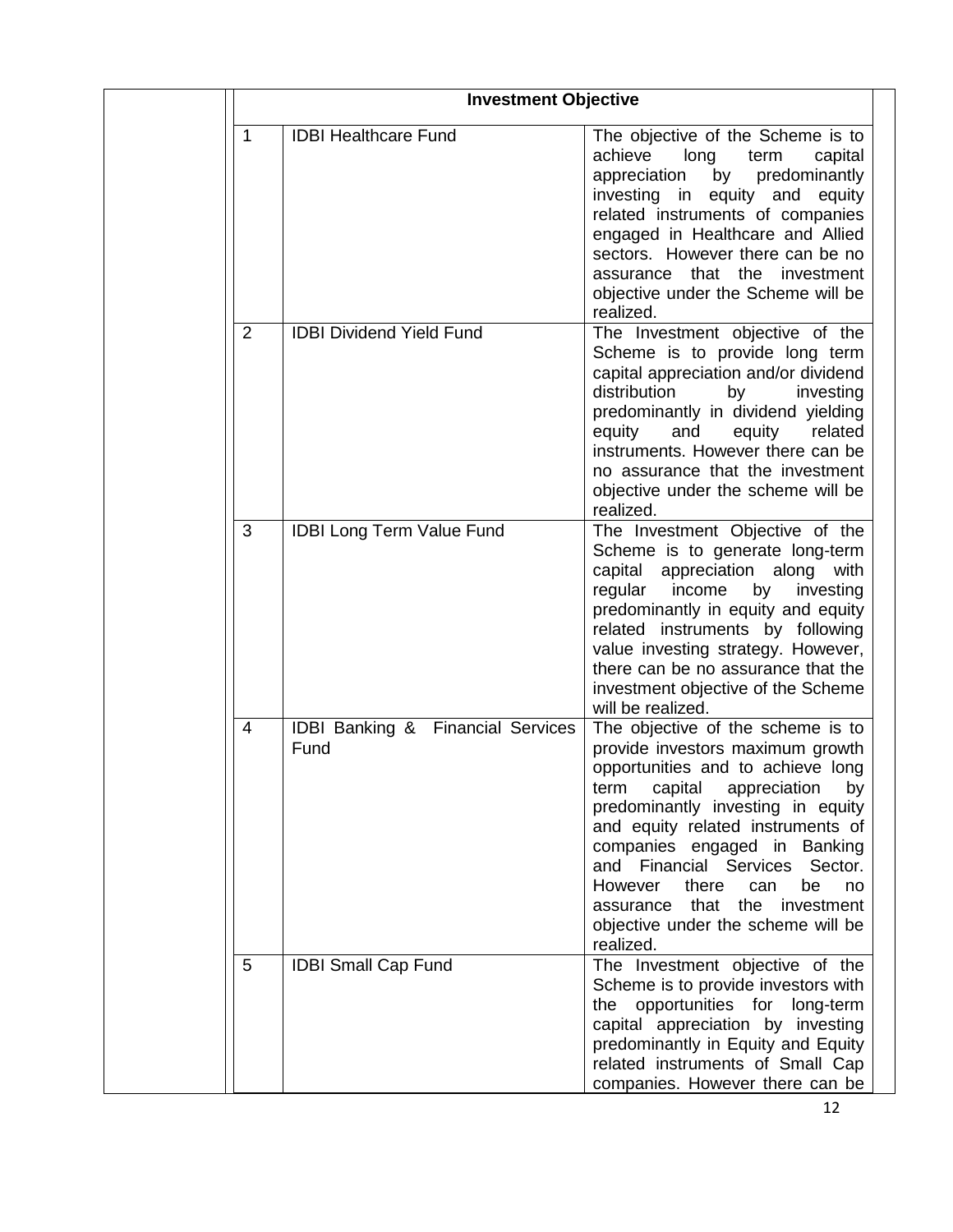|   |                                   | no assurance that the investment<br>objective under the Scheme will be<br>realized.                                                                                                                                                                                                                                                                                                                                                                                                                                                                                                                                                                      |
|---|-----------------------------------|----------------------------------------------------------------------------------------------------------------------------------------------------------------------------------------------------------------------------------------------------------------------------------------------------------------------------------------------------------------------------------------------------------------------------------------------------------------------------------------------------------------------------------------------------------------------------------------------------------------------------------------------------------|
| 6 | <b>IDBI Midcap Fund</b>           | The objective of the scheme is to<br>investors<br>provide<br>with<br>the<br>opportunities for long-term capital<br>appreciation<br>by<br>investing<br>predominantly in Equity and Equity<br>related instruments<br>Midcap<br>of<br>Companies. However there can be<br>no assurance that the investment<br>objective under the scheme will be<br>realized.                                                                                                                                                                                                                                                                                                |
| 7 | <b>IDBI Flexi Cap Fund</b>        | The Investment objective of the<br>Scheme is provide investors with<br>opportunities for long-term capital<br>appreciation by investing in a<br>diversified portfolio of Equity and<br>Equity related Instruments across<br>capitalization.<br>However<br>market<br>there can be no assurance that the<br>investment objective under the<br>scheme will be realized.                                                                                                                                                                                                                                                                                     |
| 8 | <b>IDBI Equity Advantage Fund</b> | The Scheme will seek to invest<br>predominantly in a<br>diversified<br>portfolio of equity and equity related<br>instruments with the objective to<br>provide investors with opportunities<br>for capital appreciation and income<br>along with the benefit of income-tax<br>deduction (under section 80C of the<br>Income-tax Act, 1961) on their<br>Investments in this<br>investments.<br>scheme would be subject to a<br>statutory lock-in of 3 years from the<br>date of allotment to be eligible for<br>income-tax benefits under Section<br>80C. There can be no assurance<br>that the investment objective under<br>the scheme will be realized. |
| 9 | IDBI India Top 100 Equity Fund    | The Investment objective of the<br>Scheme is to provide investors with<br>the opportunities for long-term<br>capital appreciation by investing<br>predominantly in Equity and Equity<br>related Instruments of Large Cap<br>companies. However there can be<br>no assurance that the investment<br>objective under the Scheme will be<br>realized.                                                                                                                                                                                                                                                                                                       |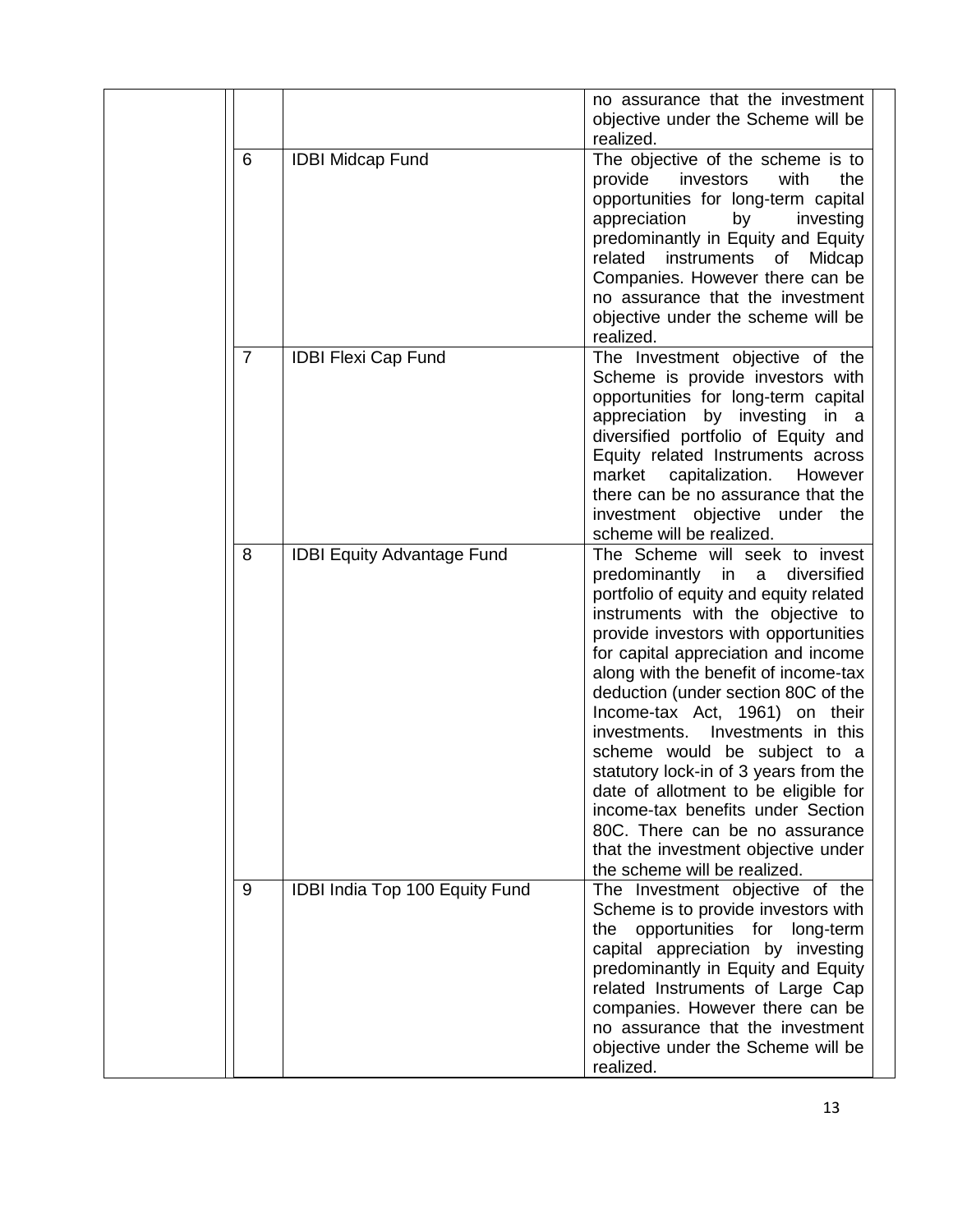| 10          | <b>IDBI Focused 30 Equity Fund</b> | The investment objective of the                         |
|-------------|------------------------------------|---------------------------------------------------------|
|             |                                    | Scheme is to provide long term                          |
|             |                                    | capital appreciation by investing in                    |
|             |                                    | concentrated portfolio of large cap                     |
|             |                                    | focused equity and equity related                       |
|             |                                    | instruments of up to 30 companies                       |
|             |                                    | and balance in debt and money                           |
|             |                                    | Instruments.<br>However<br>market                       |
|             |                                    | there can be no assurance that the                      |
|             |                                    |                                                         |
|             |                                    | investment objective of the Scheme<br>will be realized. |
|             | <b>Asset Allocation</b>            |                                                         |
|             |                                    |                                                         |
| $\mathbf 1$ | <b>IDBI Healthcare Fund</b>        | 80%-100% Equity & Equity related                        |
|             |                                    | instruments of companies engaged                        |
|             |                                    | in Healthcare and Allied sectors                        |
|             |                                    | 0%-20% Equity and Equity related                        |
|             |                                    | instruments of companies engaged                        |
|             |                                    | in other than Healthcare and Allied                     |
|             |                                    | sectors                                                 |
|             |                                    | 0%-20% Debt and Money Market                            |
|             |                                    | instruments including Mutual Fund                       |
|             |                                    | <b>Liquid Schemes</b>                                   |
|             |                                    | 0%-10% Units issued by Real                             |
|             |                                    | Estate Investment Trusts (REITs) &                      |
|             |                                    | Infrastructure<br>Investment<br>Trusts                  |
|             |                                    | (InvITs)                                                |
| 2           | <b>IDBI Dividend Yield Fund</b>    | 65%-100%<br>Equity<br>and<br>Equity                     |
|             |                                    | instruments<br>of dividend<br>related                   |
|             |                                    | yielding companies                                      |
|             |                                    | 0%-35% Equity and Equity related                        |
|             |                                    | instruments of other than dividend                      |
|             |                                    | yielding companies                                      |
|             |                                    | 0%-35% Debt and Money market                            |
|             |                                    | instruments                                             |
|             |                                    | 0%-10% Units issued by Real                             |
|             |                                    | Estate Investment Trusts (REITs) &                      |
|             |                                    | Infrastructure<br>Investment Trusts                     |
|             |                                    | (InvITs)                                                |
| 3           | <b>IDBI Long Term Value Fund</b>   | 65%-100%<br>Equity and Equity                           |
|             |                                    | related instruments                                     |
|             |                                    | 0%-35% Debt and Money Market                            |
|             |                                    |                                                         |
|             |                                    | Instruments including Tri party                         |
|             |                                    | Repo                                                    |
|             |                                    | 0%-10% Units issued by Real                             |
|             |                                    | Estate Investment Trusts (REITs) &                      |
|             |                                    | Infrastructure<br>Investment Trusts                     |
|             |                                    | (InvITs)                                                |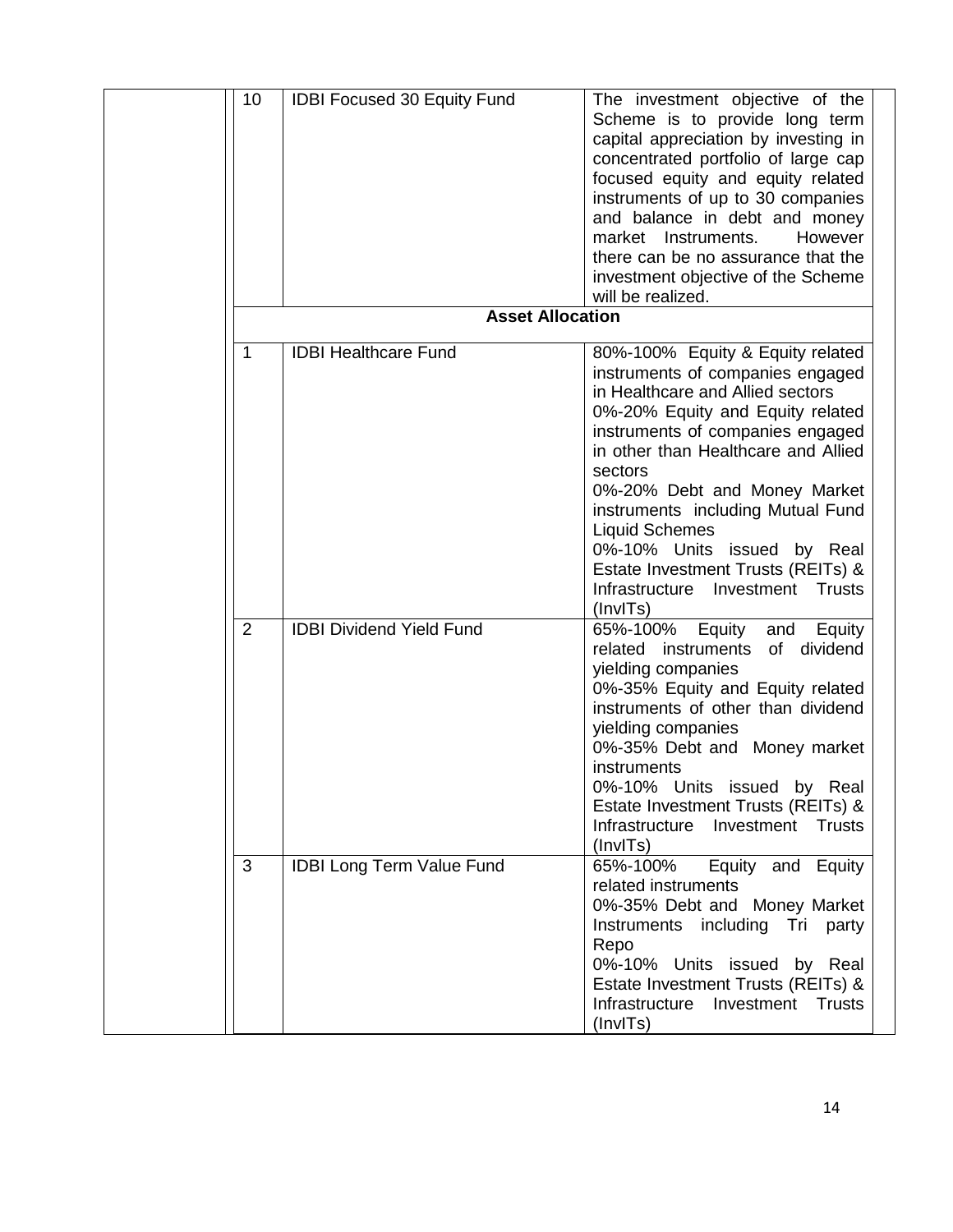| $\overline{4}$ | <b>IDBI Banking &amp; Financial Services</b><br>Fund | 80%-100% Equity & Equity related<br>instruments of companies engaged<br>in Banking & Financial Services<br>Sector<br>0%-20% Equity and Equity related<br>instruments of other than Banking<br>& Financial Services Companies<br>Sector<br>0%-20% Debt and Money Market<br>instruments<br>0%-10% Units issued by Real<br>Estate Investment Trusts (REITs) &<br>Infrastructure<br>Investment Trusts |
|----------------|------------------------------------------------------|---------------------------------------------------------------------------------------------------------------------------------------------------------------------------------------------------------------------------------------------------------------------------------------------------------------------------------------------------------------------------------------------------|
| 5              | <b>IDBI Small Cap Fund</b>                           | (InvITs)<br>65%-100% Equity & Equity related<br>Small<br>instruments<br>of<br>Cap<br>Companies<br>0%-35% Equity & Equity related<br>instruments of Companies other<br>than Small Cap Companies<br>0%-35% Debt and Money Market<br>Instruments and Tri party Repo<br>0%-10% units issued by Real<br>Estate Investment Trusts (REITs) &<br>Infrastructure<br>Investment<br>Trusts(InvITs)           |
| 6              | <b>IDBI Midcap Fund</b>                              | 65%-100%<br>Equity<br>and Equity<br>related instruments of Mid cap<br>Companies<br>0%-35% Equity and Equity related<br>instruments of other than midcap<br>companies<br>0%-35% Debt and Money Market<br>Instruments<br>0%-10% units issued by Real<br>Estate Investment Trusts (REITs) &<br>Infrastructure<br>Investment<br>Trusts(InvITs)                                                        |
| $\overline{7}$ | <b>IDBI Flexi Cap Fund</b>                           | 65%-100% Equity & Equity related<br>market<br><i>instruments</i><br>across<br>capitalization<br>0%-35% Debt and Money Market<br><b>Instruments</b><br>0%-10% units issued by Real<br>Estate Investment Trusts (REITs) &<br>Infrastructure<br>Investment<br>Trusts(InvITs)                                                                                                                         |
| 8              | <b>IDBI Equity Advantage Fund</b>                    | 80%-100%<br>Equity<br>and<br>equity<br>related instruments<br>0 - 20% Debt and Money Market                                                                                                                                                                                                                                                                                                       |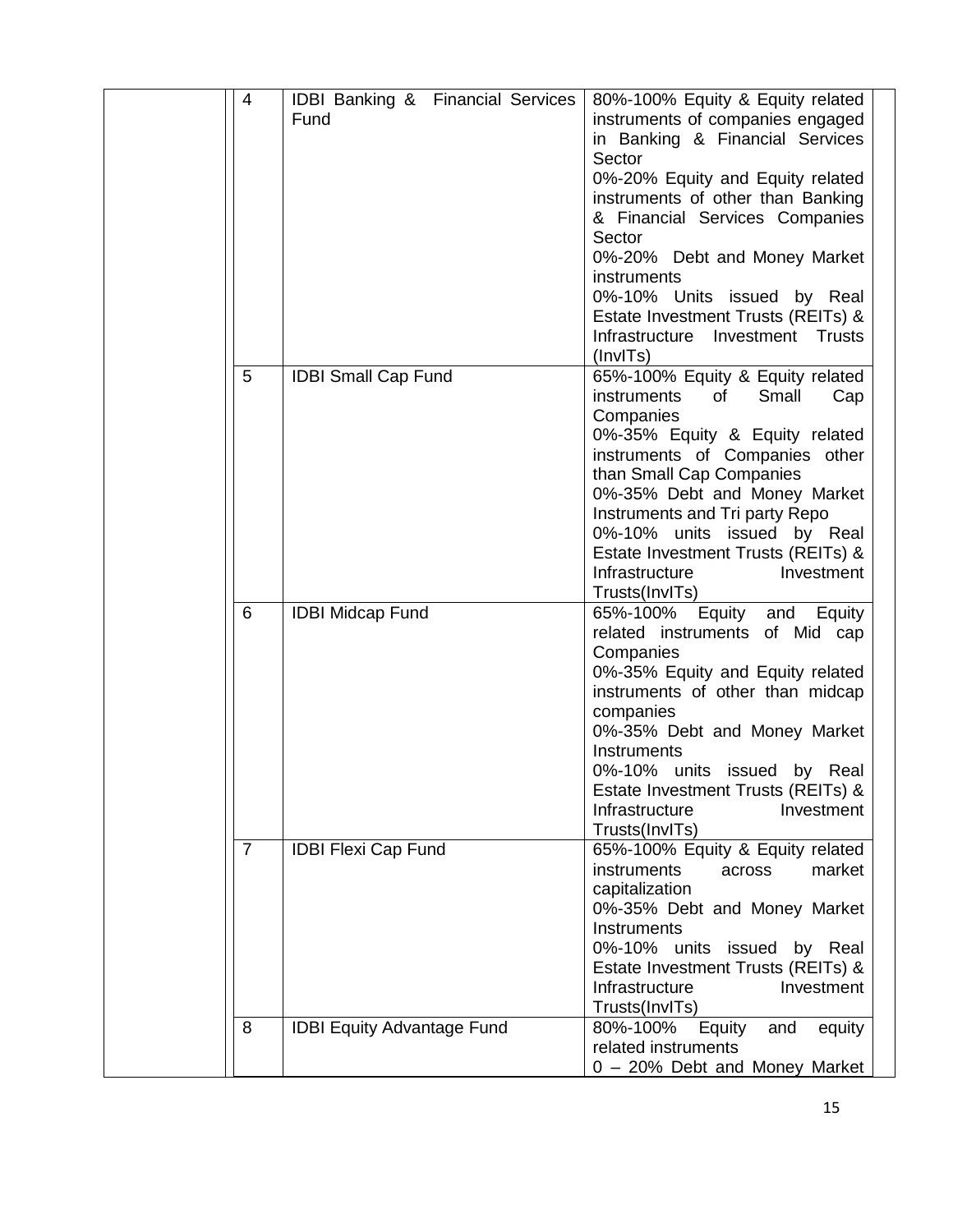|                |                                           | Instruments                                                                                                                                                                                                                                                                                                                                         |
|----------------|-------------------------------------------|-----------------------------------------------------------------------------------------------------------------------------------------------------------------------------------------------------------------------------------------------------------------------------------------------------------------------------------------------------|
| 9              | IDBI India Top 100 Equity Fund            | 80%-100% Equities and equity<br>related instruments of Large Cap<br>Companies<br>0%-20%<br>Equities and<br>Equity<br>related instruments of other than<br>Large Cap Companies<br>0%-20% Debt and Money Market<br>Instruments<br>0%-10% units issued by Real<br>Estate Investment Trusts (REITs) &<br>Infrastructure<br>Investment<br>Trusts(InvITs) |
| 10             | <b>IDBI Focused 30 Equity Fund</b>        | Equity<br>65%-100%<br>and Equity<br>related instruments (which are not<br>exceeding 30 companies) #<br>#The Scheme shall invest minimum<br>65% in large cap companies by<br>market capitalization.<br>0%-35% Debt and Money Market<br>Instruments                                                                                                   |
|                | <b>Benchmark</b>                          |                                                                                                                                                                                                                                                                                                                                                     |
| $\mathbf 1$    | <b>IDBI Healthcare Fund</b>               | S&P BSE Healthcare Total Return                                                                                                                                                                                                                                                                                                                     |
|                |                                           | Index (TRI)                                                                                                                                                                                                                                                                                                                                         |
| $\overline{2}$ | <b>IDBI Dividend Yield Fund</b>           | NIFTY 500 - Total Return Index<br>(TRI)                                                                                                                                                                                                                                                                                                             |
| 3              | <b>IDBI Long Term Value Fund</b>          | NIFTY 500- Total Returns Index<br>(TRI)                                                                                                                                                                                                                                                                                                             |
| $\overline{4}$ | IDBI Banking & Financial Services<br>Fund | Financial Services Total<br>NIFTY<br>Return Index (TRI)                                                                                                                                                                                                                                                                                             |
| 5              | <b>IDBI Small Cap Fund</b>                | NIFTY Smallcap 250 Total Return<br>Index                                                                                                                                                                                                                                                                                                            |
| 6              | <b>IDBI Midcap Fund</b>                   | NIFTY Midcap 150 Total Return<br>Index                                                                                                                                                                                                                                                                                                              |
| $\overline{7}$ | <b>IDBI Flexi cap Fund</b>                | <b>NIFTY</b><br>500<br>Total Return<br>Index<br>(TRI)                                                                                                                                                                                                                                                                                               |
| 8              | <b>IDBI Equity Advantage Fund</b>         | NIFTY 500 Total Return Index                                                                                                                                                                                                                                                                                                                        |
| 9              | IDBI India Top 100 Equity Fund            | NIFTY 100 Total Return Index                                                                                                                                                                                                                                                                                                                        |
| 10             | IDBI Focused 30 Equity Fund               | NIFTY 500 Total Return Index                                                                                                                                                                                                                                                                                                                        |
|                | No of Folios as on March 31, 2022         |                                                                                                                                                                                                                                                                                                                                                     |
| $\mathbf{1}$   | <b>IDBI Healthcare Fund</b>               | 7284                                                                                                                                                                                                                                                                                                                                                |
| 2              | <b>IDBI Dividend Yield Fund</b>           | 7527                                                                                                                                                                                                                                                                                                                                                |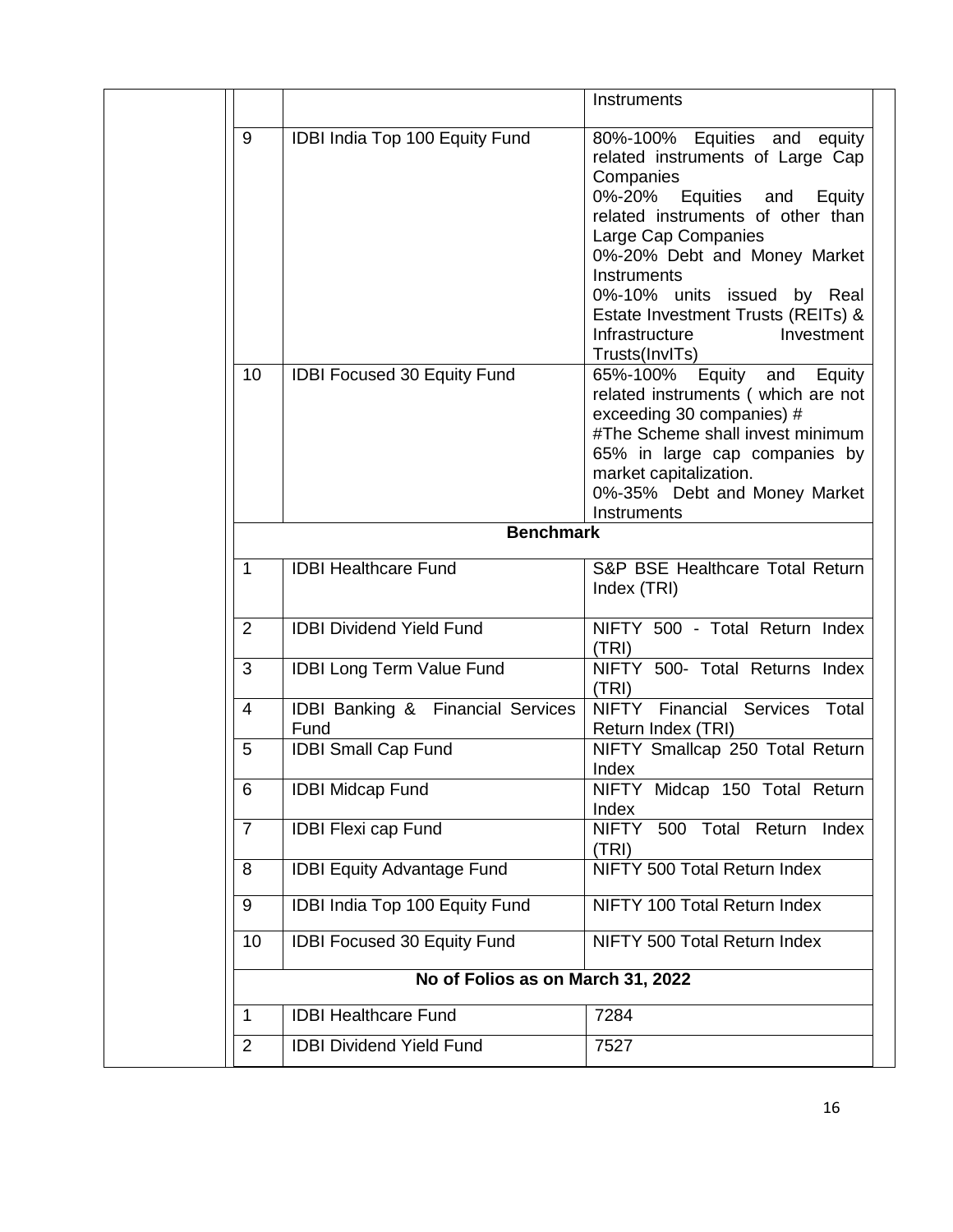|                                   | 3                                                                                                                                                                                                                                                                                                                                                                                                                                                                                                                                                                                                                                                                             | <b>IDBI Long Term Value Fund</b>                                                       | 9162   |  |
|-----------------------------------|-------------------------------------------------------------------------------------------------------------------------------------------------------------------------------------------------------------------------------------------------------------------------------------------------------------------------------------------------------------------------------------------------------------------------------------------------------------------------------------------------------------------------------------------------------------------------------------------------------------------------------------------------------------------------------|----------------------------------------------------------------------------------------|--------|--|
|                                   | 4                                                                                                                                                                                                                                                                                                                                                                                                                                                                                                                                                                                                                                                                             | <b>IDBI Banking &amp; Financial Services</b><br>Fund                                   | 9581   |  |
|                                   | 5                                                                                                                                                                                                                                                                                                                                                                                                                                                                                                                                                                                                                                                                             | <b>IDBI Small Cap Fund</b>                                                             | 14747  |  |
|                                   | 6                                                                                                                                                                                                                                                                                                                                                                                                                                                                                                                                                                                                                                                                             | <b>IDBI Midcap Fund</b>                                                                | 21972  |  |
|                                   | $\overline{7}$                                                                                                                                                                                                                                                                                                                                                                                                                                                                                                                                                                                                                                                                | <b>IDBI Flexi Cap Fund</b>                                                             | 27854  |  |
|                                   | 8                                                                                                                                                                                                                                                                                                                                                                                                                                                                                                                                                                                                                                                                             | <b>IDBI Equity Advantage Fund</b>                                                      | 42388  |  |
|                                   | 9                                                                                                                                                                                                                                                                                                                                                                                                                                                                                                                                                                                                                                                                             | IDBI India Top 100 Equity Fund                                                         | 60256  |  |
|                                   | 10                                                                                                                                                                                                                                                                                                                                                                                                                                                                                                                                                                                                                                                                            | IDBI Focused 30 Equity Fund                                                            | 13036  |  |
|                                   |                                                                                                                                                                                                                                                                                                                                                                                                                                                                                                                                                                                                                                                                               | AUM as on March 31, 2022 (in Crores)                                                   |        |  |
|                                   | $\mathbf 1$                                                                                                                                                                                                                                                                                                                                                                                                                                                                                                                                                                                                                                                                   | <b>IDBI Healthcare Fund</b>                                                            | 68.22  |  |
|                                   | $\overline{2}$                                                                                                                                                                                                                                                                                                                                                                                                                                                                                                                                                                                                                                                                | <b>IDBI Dividend Yield Fund</b>                                                        | 94.30  |  |
|                                   | 3                                                                                                                                                                                                                                                                                                                                                                                                                                                                                                                                                                                                                                                                             | <b>IDBI Long Term Value Fund</b>                                                       | 103.55 |  |
|                                   | $\overline{4}$                                                                                                                                                                                                                                                                                                                                                                                                                                                                                                                                                                                                                                                                | <b>IDBI Banking &amp; Financial</b><br><b>Services Fund</b>                            | 89.50  |  |
|                                   | 5                                                                                                                                                                                                                                                                                                                                                                                                                                                                                                                                                                                                                                                                             | <b>IDBI Small Cap Fund</b>                                                             | 135.00 |  |
|                                   | 6                                                                                                                                                                                                                                                                                                                                                                                                                                                                                                                                                                                                                                                                             | <b>IDBI Midcap Fund</b>                                                                | 189.98 |  |
|                                   | $\overline{7}$                                                                                                                                                                                                                                                                                                                                                                                                                                                                                                                                                                                                                                                                | <b>IDBI Flexi Cap Fund</b>                                                             | 389.61 |  |
|                                   | 8                                                                                                                                                                                                                                                                                                                                                                                                                                                                                                                                                                                                                                                                             | <b>IDBI Equity Advantage Fund</b>                                                      | 511.17 |  |
|                                   | 9                                                                                                                                                                                                                                                                                                                                                                                                                                                                                                                                                                                                                                                                             | IDBI India Top 100 Equity Fund                                                         | 586.44 |  |
|                                   | 10                                                                                                                                                                                                                                                                                                                                                                                                                                                                                                                                                                                                                                                                            | <b>IDBI Focused 30 Equity Fund</b>                                                     | 137.11 |  |
| <b>Plan and</b><br><b>Options</b> | The Scheme offers the following Plans for investment-<br>Regular Plan<br>$\bullet$<br><b>Direct Plan</b><br>As per SEBI circular no CIR/IMD/DF/21/2012 dated September 13, 2012, a separate<br>plan (Direct Plan) is provided to the investors for direct investments, i.e., investments<br>not routed through a distributor.<br>The Direct Plan shall have a lower expense ratio excluding distribution expenses,<br>commission, etc., and no commission shall be paid from such plan.<br>The Scheme shall declare a separate NAV for all sub-options under both direct and<br>regular plan. The Regular and the Direct Plan will be maintained under a common<br>portfolio. |                                                                                        |        |  |
|                                   |                                                                                                                                                                                                                                                                                                                                                                                                                                                                                                                                                                                                                                                                               | In case where investors do not opt for a particular plan at the time of investment and |        |  |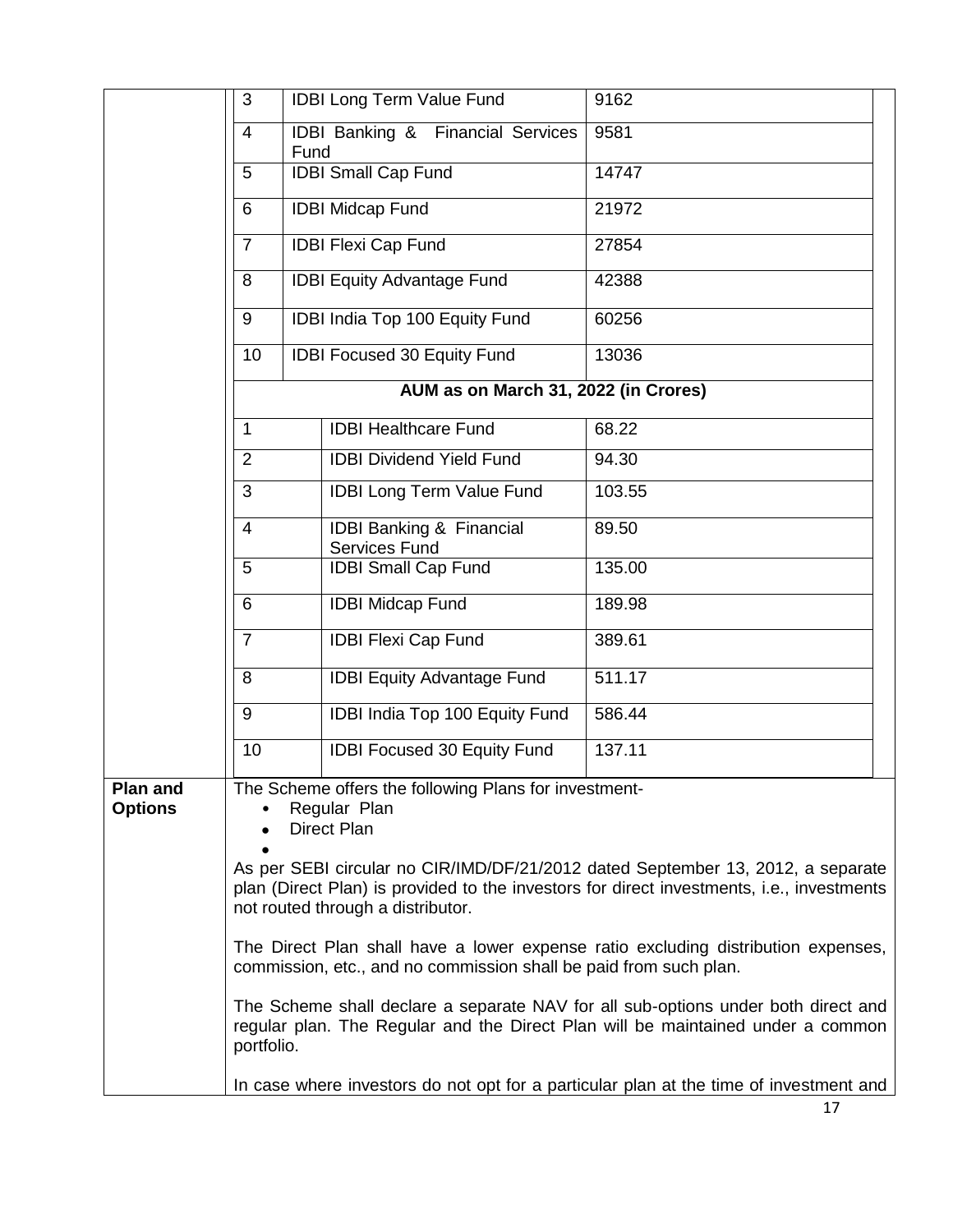the application is not routed through a distributor, Direct plan shall be considered as the default plan.

The Default Plan (Direct Plan/Regular Plan) under various scenarios, shall be as below

| <b>Scenario</b> | <b>Broker Code as</b><br>per application<br>form | Plan as per<br>application form | Default Plan to be<br>captured |
|-----------------|--------------------------------------------------|---------------------------------|--------------------------------|
|                 | Not mentioned                                    | Not mentioned                   | <b>Direct Plan</b>             |
| $\overline{2}$  | Not mentioned                                    | <b>Direct</b>                   | Direct Plan                    |
| 3               | Not mentioned                                    | Regular                         | <b>Direct Plan</b>             |
| 4               | Mentioned                                        | <b>Direct</b>                   | Direct Plan                    |
| 5               | <b>Direct</b>                                    | Not Mentioned                   | <b>Direct Plan</b>             |
| 6               | <b>Direct</b>                                    | Regular                         | Direct Plan                    |
| 7               | Mentioned                                        | Regular                         | <b>Regular Plan</b>            |
| 8               | Mentioned                                        | <b>Not Mentioned</b>            | <b>Regular Plan</b>            |

In cases of wrong/ invalid/ incomplete ARN codes (broker code) mentioned on the application form, the application shall be processed under Regular Plan. The AMC shall contact and obtain the correct ARN code within 30 calendar days of the receipt of the application form from the investor/ distributor. In case, the correct code is not received within 30 calendar days, the AMC shall reprocess the transaction under Direct Plan from the date of application without any exit load.

Within each Plan there are two options –

- a) Income Distribution cum capital withdrawal (IDCW)option and
- b) Growth option

The Growth option will not declare any Income Distribution cum capital withdrawal (IDCW).

In cases where investors do not opt for a particular Option at the time of investment, the default Option will be the Growth Option.

Investors can opt for any one of following modes of Income Distribution cum capital withdrawal (IDCW)–

- a) Income Distribution cum capital withdrawal (IDCW)Payout
- b) Income Distribution cum capital withdrawal (IDCW)Reinvestment and
- c) Income Distribution cum capital withdrawal (IDCW)Transfer.

In cases, where investors have not specified the mode of Income Distribution cum capital withdrawal (IDCW)i.e. payout, reinvestment, Income Distribution cum capital withdrawal (IDCW)transfer, the default mode will be reinvestment.

If the Income Distribution cum capital withdrawal (IDCW)amount is less than Rs. 100/- , the entire Income Distribution cum capital withdrawal (IDCW)amount shall be compulsorily reinvested and no Income Distribution cum capital withdrawal (IDCW)payout will be made.

Under the Income Distribution cum capital withdrawal (IDCW)transfer plan, all unit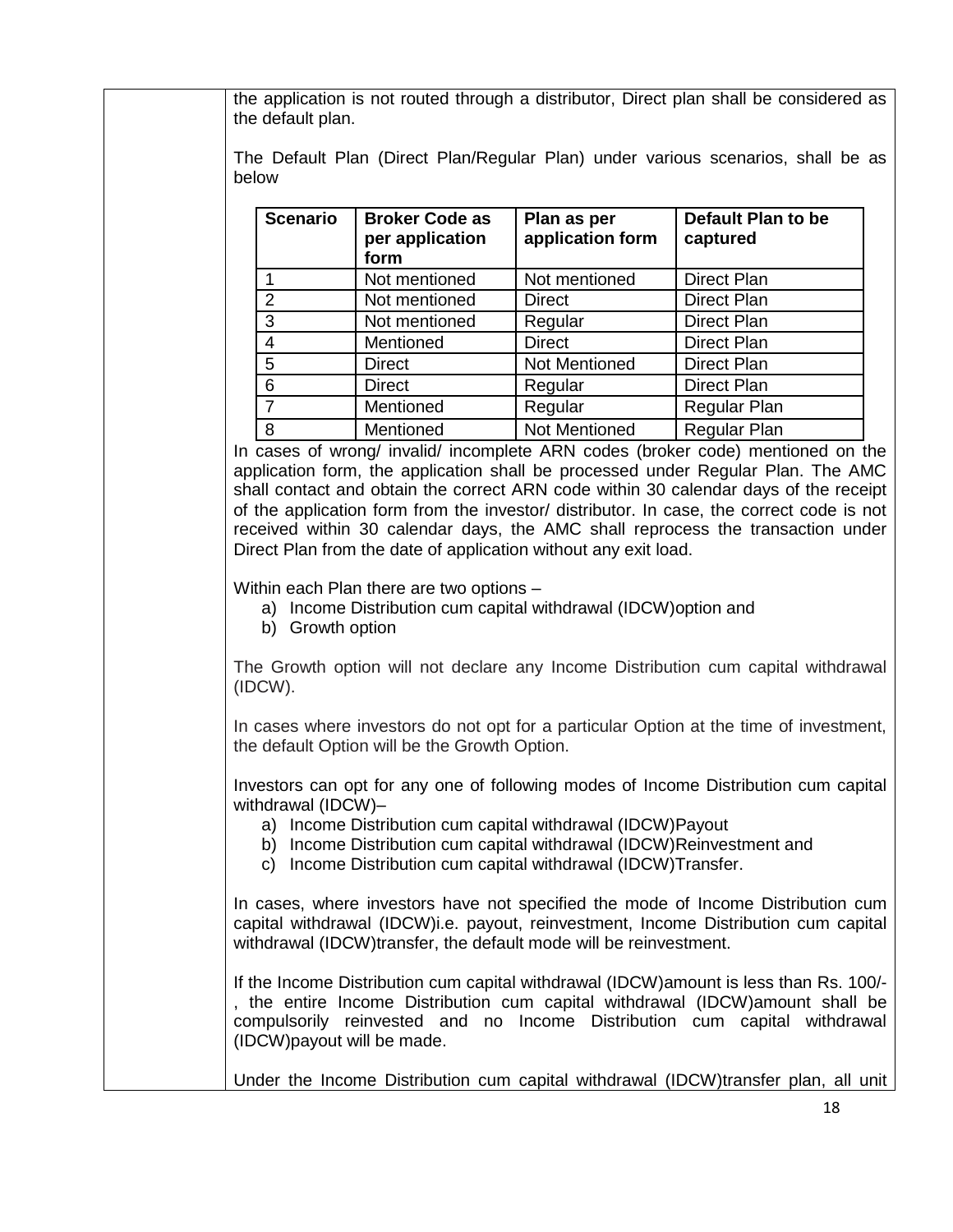|                                                  | holders in the Income Distribution cum capital withdrawal (IDCW) option of the scheme<br>can transfer their Income Distribution cum capital withdrawal (IDCW)to any open<br>ended schemes (as and when made available for subscription) of IDBI Mutual Fund.<br>Minimum Income Distribution cum capital withdrawal (IDCW) in the scheme required to<br>avail Income Distribution cum capital withdrawal (IDCW)Transfer is Rs.1000/-. If an<br>Investor has opted for Income Distribution cum capital withdrawal (IDCW) Transfer<br>and amount is less than Rs.1000, the Income Distribution cum capital withdrawal<br>(IDCW) amount will be reinvested and no transfer will be made. |
|--------------------------------------------------|--------------------------------------------------------------------------------------------------------------------------------------------------------------------------------------------------------------------------------------------------------------------------------------------------------------------------------------------------------------------------------------------------------------------------------------------------------------------------------------------------------------------------------------------------------------------------------------------------------------------------------------------------------------------------------------|
|                                                  | If investors apply for subscription of units under any Plans / Options, the minimum<br>subscription limits for new purchases/additional purchases/SIP will apply to each Plan<br>/ Option.                                                                                                                                                                                                                                                                                                                                                                                                                                                                                           |
|                                                  | Please note that IDBI Small Cap Fund does not assure any Income Distribution cum<br>capital withdrawal (IDCW)under any sub-options in the Income Distribution cum<br>capital withdrawal (IDCW)option. Declaration of Income Distribution cum capital<br>withdrawal (IDCW) is subject to the availability of distributable surplus, if any, in the<br>scheme and at the discretion of the AMC and Trustee Company.                                                                                                                                                                                                                                                                    |
| <b>Special</b><br><b>Facilities</b><br>available | Systematic Investment Plan (SIP), Systematic Withdrawal Plan (SWP), Systematic<br>Transfer Plan(STP)                                                                                                                                                                                                                                                                                                                                                                                                                                                                                                                                                                                 |
| <b>Applicable</b><br><b>NAV</b>                  | Cut-off time is the time before which the Investors Application Form(s) (complete in all<br>respects) should reach the Official Points of Acceptance to be entitled to the<br>Applicable NAV of that Business Day                                                                                                                                                                                                                                                                                                                                                                                                                                                                    |
|                                                  | An application will be considered accepted on a Business Day, subject to it being<br>complete in all respects and received and time stamped upto the relevant Cut-off time<br>mentioned below, at any of the Official Points of Acceptance of transactions. Where<br>an application is received and the time stamping is done after the relevant Cut-off time<br>the request will be deemed to have been received on the next Business Day.                                                                                                                                                                                                                                          |
|                                                  | <b>Subscription/ Purchase including switch-in</b><br>The following cut-off timings shall be observed by a mutual fund for any application<br>amount in respect of purchase of units in the scheme and its plans / options, where<br>the following NAVs shall be applied for such purchase:                                                                                                                                                                                                                                                                                                                                                                                           |
|                                                  | 1. In respect of valid applications received up to 3.00 p.m. on a business day and<br>where the funds for the entire amount are available for utilization before the cut-off<br>time without availing any credit facility, whether, intra-day or otherwise - the closing<br>NAV of the Business Day shall be applicable.                                                                                                                                                                                                                                                                                                                                                             |
|                                                  | 2. In respect of valid applications received after 3.00 p.m. on a business day and<br>funds for the entire amount are available for utilization on the same day before the<br>cut-off time of the next Business Day without availing any credit facility, whether, intra-<br>day or otherwise – the closing NAV of the next business day shall be applicable.<br>and                                                                                                                                                                                                                                                                                                                 |
|                                                  | 3. Irrespective of the time of receipt of application, where the funds for the entire<br>amount are not available for utilization before the cut-off time without availing any                                                                                                                                                                                                                                                                                                                                                                                                                                                                                                       |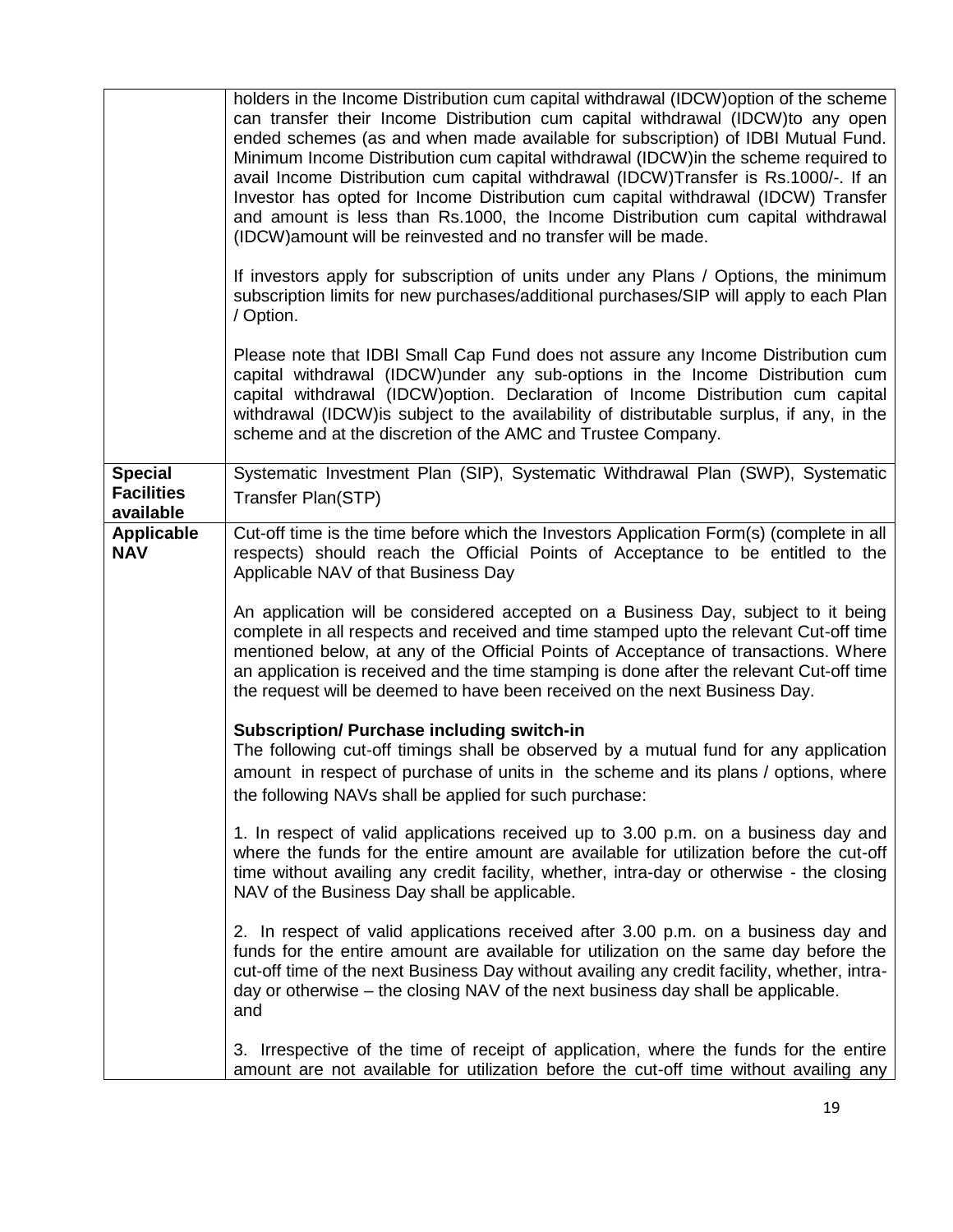|                                                                   | credit facility, whether, intra-day or otherwise - the closing NAV of such business day<br>on which the funds are available for utilization before cut-off time shall be applicable.                                                                                                                                                                                                                                                                                                                                                                                                                                                   |                                                                          |                                                                                        |
|-------------------------------------------------------------------|----------------------------------------------------------------------------------------------------------------------------------------------------------------------------------------------------------------------------------------------------------------------------------------------------------------------------------------------------------------------------------------------------------------------------------------------------------------------------------------------------------------------------------------------------------------------------------------------------------------------------------------|--------------------------------------------------------------------------|----------------------------------------------------------------------------------------|
|                                                                   | For investments of any amount through systematic investment routes such as<br>Systematic Investment Plans (SIP), Systematic Transfer Plans (STP) Income<br>Distribution cum capital withdrawal (IDCW) Transfer etc., the units will be allotted as<br>per the closing NAV of the Business day on which the funds are available for<br>utilization before cut-off time, irrespective of the amount and installment date of the<br>SIP, STP or record date of Income Distribution cum capital withdrawal (IDCW) etc.                                                                                                                     |                                                                          |                                                                                        |
|                                                                   | <b>Redemptions including Switch-out:</b><br>The following cut-off timings shall be applicable with respect to repurchase of units in<br>the Scheme and the following NAVs shall be applied for such repurchase:                                                                                                                                                                                                                                                                                                                                                                                                                        |                                                                          |                                                                                        |
|                                                                   | a. Where the application is received up to 3.00 pm on a business day – closing NAV<br>of the day on which the application is received; and                                                                                                                                                                                                                                                                                                                                                                                                                                                                                             |                                                                          |                                                                                        |
|                                                                   | b. An application received after 3.00 pm on a business day $-$ closing NAV of the next<br>business day.                                                                                                                                                                                                                                                                                                                                                                                                                                                                                                                                |                                                                          |                                                                                        |
|                                                                   | <b>Switches:</b>                                                                                                                                                                                                                                                                                                                                                                                                                                                                                                                                                                                                                       |                                                                          |                                                                                        |
|                                                                   | In case of 'switch' transactions from one scheme to another, the allotment shall be in<br>line with redemption payouts and realization of funds into the switch-in scheme (where<br>applicable)                                                                                                                                                                                                                                                                                                                                                                                                                                        |                                                                          |                                                                                        |
|                                                                   | Transactions through online facilities / electronic modes:                                                                                                                                                                                                                                                                                                                                                                                                                                                                                                                                                                             |                                                                          |                                                                                        |
|                                                                   | The time of transaction done through various online facilities / electronic modes<br>offered by the AMC, for the purpose of determining the applicability of NAV, would be<br>the time when the request for purchase / sale / switch of units is received in the<br>servers of AMC/RTA.                                                                                                                                                                                                                                                                                                                                                |                                                                          |                                                                                        |
|                                                                   | In case of transactions through online facilities / electronic modes, there may be a<br>time lag of upto 1 to 3 banking days between the amount of subscription being debited<br>to investor's bank account and the subsequent credit into the respective Scheme's<br>bank account. This lag may impact the applicability of NAV for transactions where<br>NAV is to be applied, based on actual realization of funds by the Scheme. Under no<br>circumstances will IDBI Asset Management Limited or its bankers or its service<br>providers be liable for any lag / delay in realization of funds and consequent pricing of<br>units. |                                                                          |                                                                                        |
| <b>Minimum</b>                                                    | <b>Purchase</b>                                                                                                                                                                                                                                                                                                                                                                                                                                                                                                                                                                                                                        | <b>Additional Purchase</b>                                               | Repurchase                                                                             |
| <b>Application</b><br>Amount/<br><b>Number of</b><br><b>Units</b> | For new purchases<br>Rs. 5000 and in multiples of Re. 1<br>thereafter                                                                                                                                                                                                                                                                                                                                                                                                                                                                                                                                                                  | 1000<br>Rs.<br>and<br><i>in</i><br>of<br>Re.1<br>multiples<br>thereafter | Rs. 1000 or 100<br>units<br>$\mathsf{or}$<br>account<br>balance whichever<br>is lowest |
|                                                                   | For Systematic Investment Plan<br>(SIP)                                                                                                                                                                                                                                                                                                                                                                                                                                                                                                                                                                                                |                                                                          | In<br>the<br>case<br>specifies<br>Investor                                             |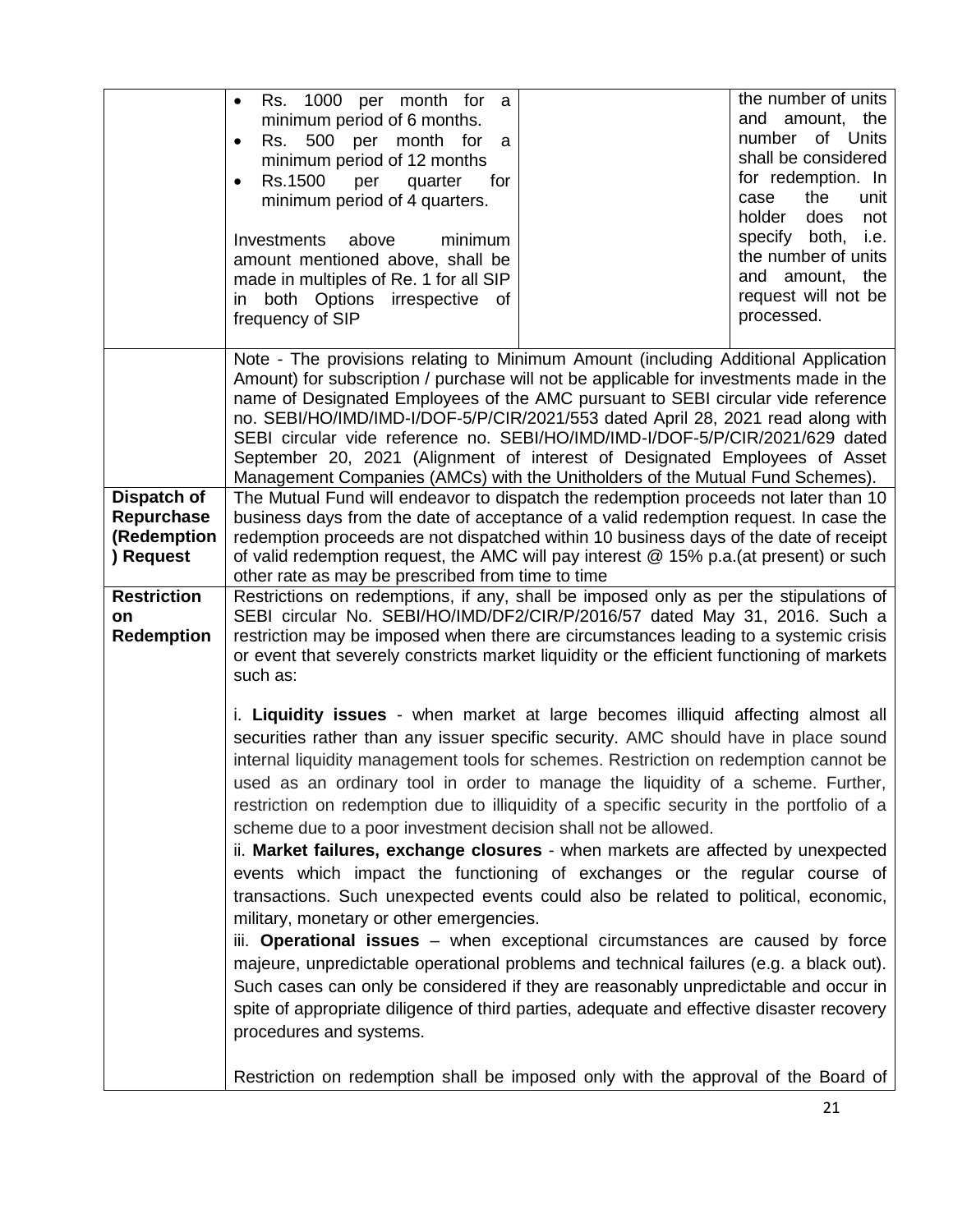|                                                                             | AMC and Trustee Company. Such imposition of restriction shall be immediately<br>intimated to SEBI.                                                                                                                                                                                                                                                                                                                                                     |
|-----------------------------------------------------------------------------|--------------------------------------------------------------------------------------------------------------------------------------------------------------------------------------------------------------------------------------------------------------------------------------------------------------------------------------------------------------------------------------------------------------------------------------------------------|
|                                                                             | The restriction shall be imposed for a specified period of time not exceeding 10<br>working days in any 90 days period.                                                                                                                                                                                                                                                                                                                                |
|                                                                             | When restriction on redemption is imposed, following procedure shall be applied by<br>AMC:                                                                                                                                                                                                                                                                                                                                                             |
|                                                                             | 1. No redemption requests up to INR 2 lakhs shall be subject to such restriction.<br>2. Where redemption requests are above INR 2 lakhs, AMC shall redeem the first<br>INR 2 lakhs without such restriction and remaining part over and above INR 2<br>lakhs shall be subject to such restriction.                                                                                                                                                     |
| <b>Benchmark</b><br><b>Index</b>                                            | NIFTY Smallcap 250 Index- Total Return Index (TRI)                                                                                                                                                                                                                                                                                                                                                                                                     |
| <b>Income</b><br><b>Distribution</b><br>cum capital<br>withdrawal<br>(IDCW) | The Income Distribution cum capital withdrawal (IDCW) Policy for the Scheme will be<br>guidelines<br>down<br>with<br>the<br>laid<br>by SEBI through<br>circular<br>line<br>its<br>$\mathsf{I}$<br>SEBI/HO/IMD/DF2/CIR/P/2021/024 dated March 04, 2021 and SEBI/IMD/CIR No.1<br>/64057 / 06 dated April 4, 2006, the procedure for which will be as follows -                                                                                           |
| <b>Policy</b>                                                               | a. Quantum of Income Distribution cum capital withdrawal (IDCW) and the record<br>date shall be fixed by the trustees in their meeting. Income Distribution cum<br>capital withdrawal (IDCW) so decided shall be paid, subject to availability of<br>distributable surplus and at the discretion of the AMC and Trustee Company                                                                                                                        |
|                                                                             | b. Record date shall be the date which will be considered for the purpose of<br>determining the eligibility of investors whose names appear on the register of<br>unit holders for receiving Income Distribution cum capital withdrawal (IDCW).<br>Further, the NAV shall be adjusted to the extent of Income Distribution cum<br>capital withdrawal (IDCW) distribution and statutory levy, if any, at the close of<br>business hours on record date. |
|                                                                             | c. Within one calendar day of the decision by the trustees, AMC shall issue<br>notice to the public communicating the decision including the record date. The<br>record date shall be 5 calendar days from the issue of notice.                                                                                                                                                                                                                        |
|                                                                             | d. Such notice shall be given in one English daily newspaper having nationwide<br>circulation as well as in a newspaper published in the language of the region<br>where the head office of the mutual fund is situated.                                                                                                                                                                                                                               |
|                                                                             | e. The notice shall, in font size 10, bold, categorically state that pursuant to<br>payment of Income Distribution cum capital withdrawal (IDCW), the NAV of the<br>scheme would fall to the extent of payout and statutory levy (if applicable).                                                                                                                                                                                                      |
|                                                                             | f. Before the issue of such notice, no communication indicating the probable<br>date of Income Distribution cum capital withdrawal (IDCW) declaration in any<br>manner whatsoever may be issued by mutual fund or distributors of its<br>products.                                                                                                                                                                                                     |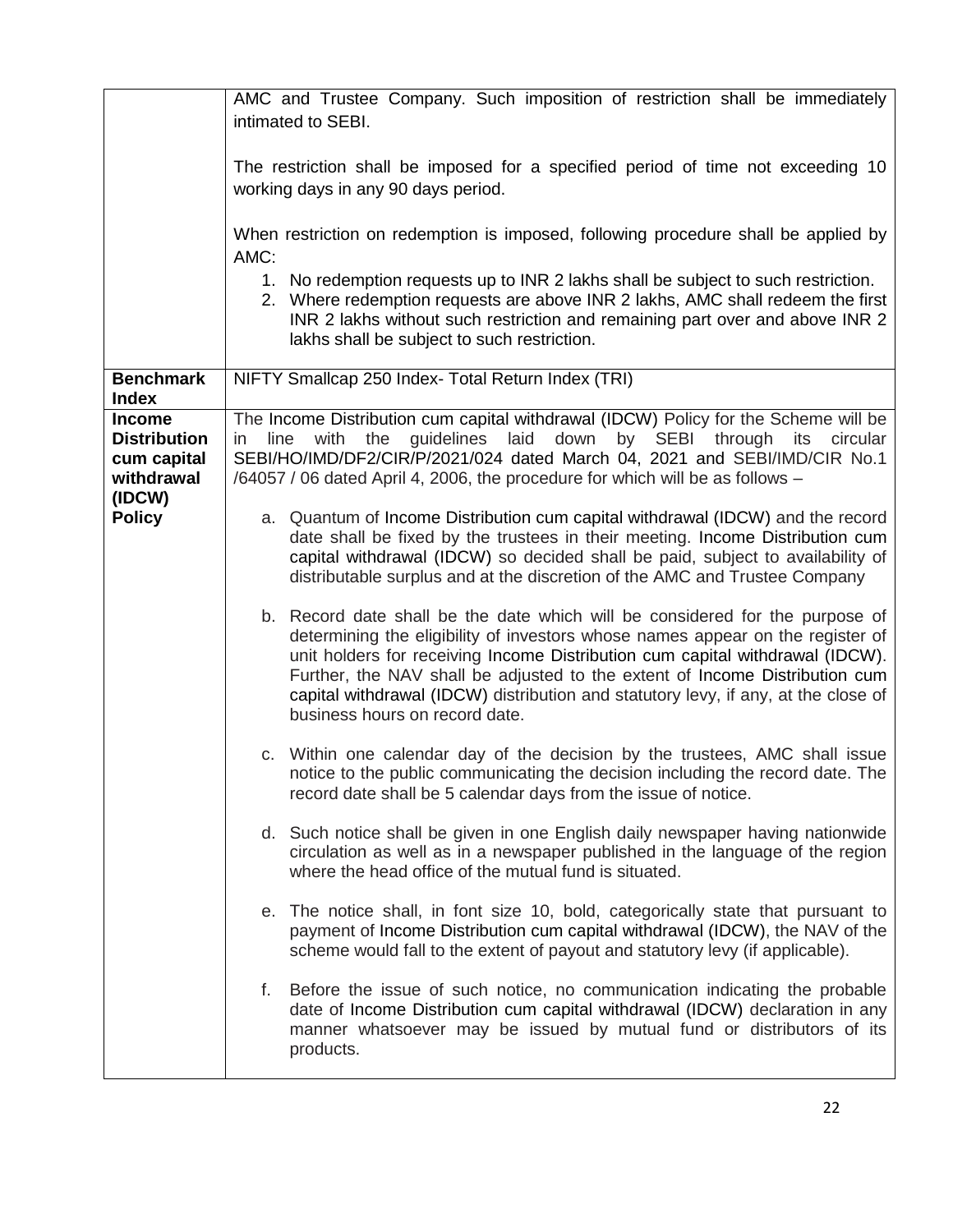|                                                                                       | The requirement of giving notice shall not be applicable for Income Distribution cum<br>capital withdrawal (IDCW) options having frequency of Income Distribution cum<br>capital withdrawal (IDCW) distribution from daily to monthly Income Distribution cum<br>capital withdrawal (IDCW). There is no assurance or guarantee to the Unit holders as<br>to the rate of Income Distribution cum capital withdrawal (IDCW) nor that will the<br>Income Distribution cum capital withdrawal (IDCW) be paid regularly. |                                  |                                                                               |
|---------------------------------------------------------------------------------------|---------------------------------------------------------------------------------------------------------------------------------------------------------------------------------------------------------------------------------------------------------------------------------------------------------------------------------------------------------------------------------------------------------------------------------------------------------------------------------------------------------------------|----------------------------------|-------------------------------------------------------------------------------|
| Name of the<br><b>Fund</b><br>Manager /<br><b>Tenure of</b><br>managing<br>the Scheme | Mr. Alok Ranjan (Tenure of managing Scheme - Since 6th August 2021)                                                                                                                                                                                                                                                                                                                                                                                                                                                 |                                  |                                                                               |
| Name of the<br><b>Trustee</b><br>Company                                              | <b>IDBI MF Trustee Company Limited</b>                                                                                                                                                                                                                                                                                                                                                                                                                                                                              |                                  |                                                                               |
| <b>Performance</b><br>of the<br>scheme                                                | Performance of IDBI Small Cap Fund (ISF) is mentioned below:                                                                                                                                                                                                                                                                                                                                                                                                                                                        |                                  |                                                                               |
|                                                                                       | <b>Compounded Annualized Returns</b><br>(As on March 31, 2022)                                                                                                                                                                                                                                                                                                                                                                                                                                                      | <b>ISF</b><br>(Regular Plan)^(%) | <b>NIFTY Smallcap 250</b><br><b>Index - Total Return</b><br>Index $(TRI)(% )$ |
|                                                                                       | Returns for the last 1 year                                                                                                                                                                                                                                                                                                                                                                                                                                                                                         | 40.5449                          | 37.0191                                                                       |
|                                                                                       | Returns for the last 3 years                                                                                                                                                                                                                                                                                                                                                                                                                                                                                        | 22.0995                          | 21.3828                                                                       |
|                                                                                       | Returns since Inception (21st June<br>2017)                                                                                                                                                                                                                                                                                                                                                                                                                                                                         | 12.4793                          | 10.5657                                                                       |
|                                                                                       | <b>Compounded Annualized</b><br><b>Returns</b><br>(As on March 31, 2022)                                                                                                                                                                                                                                                                                                                                                                                                                                            | <b>ISF</b><br>(Direct Plan)^(%)  | <b>NIFTY</b><br>Smallcap 250<br><b>Total Return</b><br>Index (TRI)(%)         |
|                                                                                       | Returns for the last 1 year                                                                                                                                                                                                                                                                                                                                                                                                                                                                                         | 41.9910                          | 37.0191                                                                       |
|                                                                                       | Returns for the last 3 years                                                                                                                                                                                                                                                                                                                                                                                                                                                                                        | 23.4323                          | 21.382                                                                        |
|                                                                                       | Returns since Inception (21st June<br>2017)                                                                                                                                                                                                                                                                                                                                                                                                                                                                         | 14.3395                          | 10.5657                                                                       |
|                                                                                       |                                                                                                                                                                                                                                                                                                                                                                                                                                                                                                                     |                                  |                                                                               |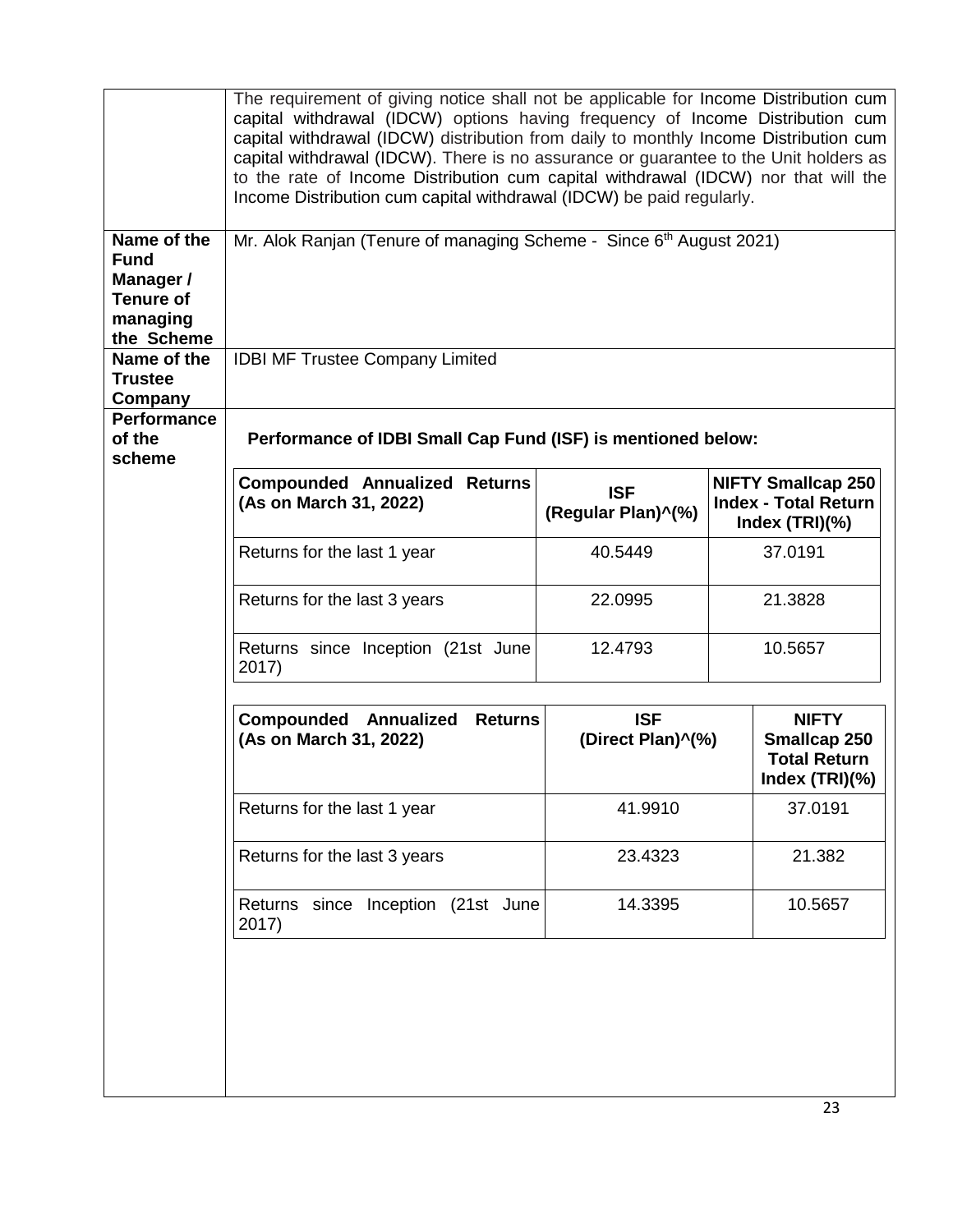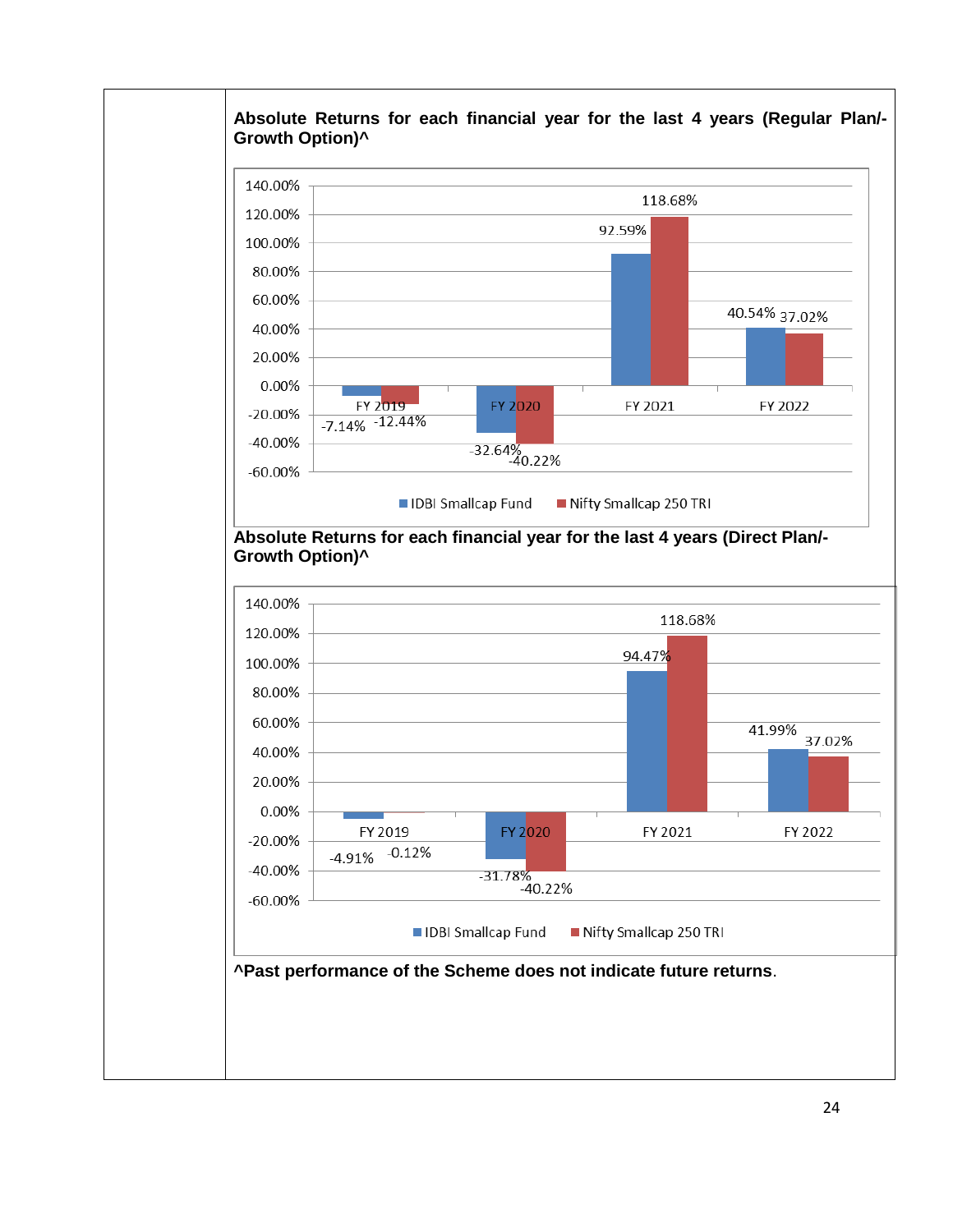**Scheme Related Disclosures (in compliance to SEBI Circular dated March 18, 2016)**

**Scheme's Portfolio Holding-**

#### **a) Top 10 holdings by Issuer- Portfolio as on March 31, 2022**

| <b>Issuer Name</b>                | % to NAV |
|-----------------------------------|----------|
| Greenpanel Industries Ltd.        | 5.08     |
| Elgi Equipments Ltd.              | 4.10     |
| <b>KEI Industries Ltd.</b>        | 4.05     |
| <b>Grindwell Norton Ltd.</b>      | 4.05     |
| Navin Fluorine International Ltd. | 3.64     |
| <b>KNR Constructions Ltd.</b>     | 3.49     |
| Narayana Hrudayalaya Ltd.         | 3.28     |
| Fine Organic Industries Ltd.      | 3.24     |
| Timken India Ltd.                 | 3.19     |
| Century Plyboards (India) Ltd.    | 3.14     |

**b) Fund allocation towards various sectors as on March 31, 2022**

| <b>Sector</b>                       | $%$ to NAV |
|-------------------------------------|------------|
| Automobile                          | 3.19       |
| <b>Cement &amp; Cement Products</b> | 0.93       |
| Chemicals                           | 13.31      |
| Construction                        | 6.28       |
| <b>Consumer Goods</b>               | 26.01      |
| <b>Consumer Services</b>            | 4.51       |
| Fertilisers & Pesticides            | 2.62       |
| <b>Financial Services</b>           | 4.60       |
| <b>Healthcare Services</b>          | 3.28       |
| Industrial Manufacturing            | 26.76      |
| IΤ                                  | 2.71       |
| Media, Entertainment & Publication  | 1.52       |
| <b>Metals</b>                       | 2.59       |
| Textiles                            | 1.11       |
| Cash, Cash Equivalents And Others#  | 0.60       |
| <b>Grand Total</b>                  | 100.00     |

# Includes Tri-party Repo, Reverse Repo, Term Deposit and Mutual Fund Units

#### **Note**

For complete details and latest monthly portfolio, investors are requested to visit [https://www.idbimutual.co.in/Downloads/FundPortfolios/Monthly#](https://www.idbimutual.co.in/Downloads/FundPortfolios/Monthly)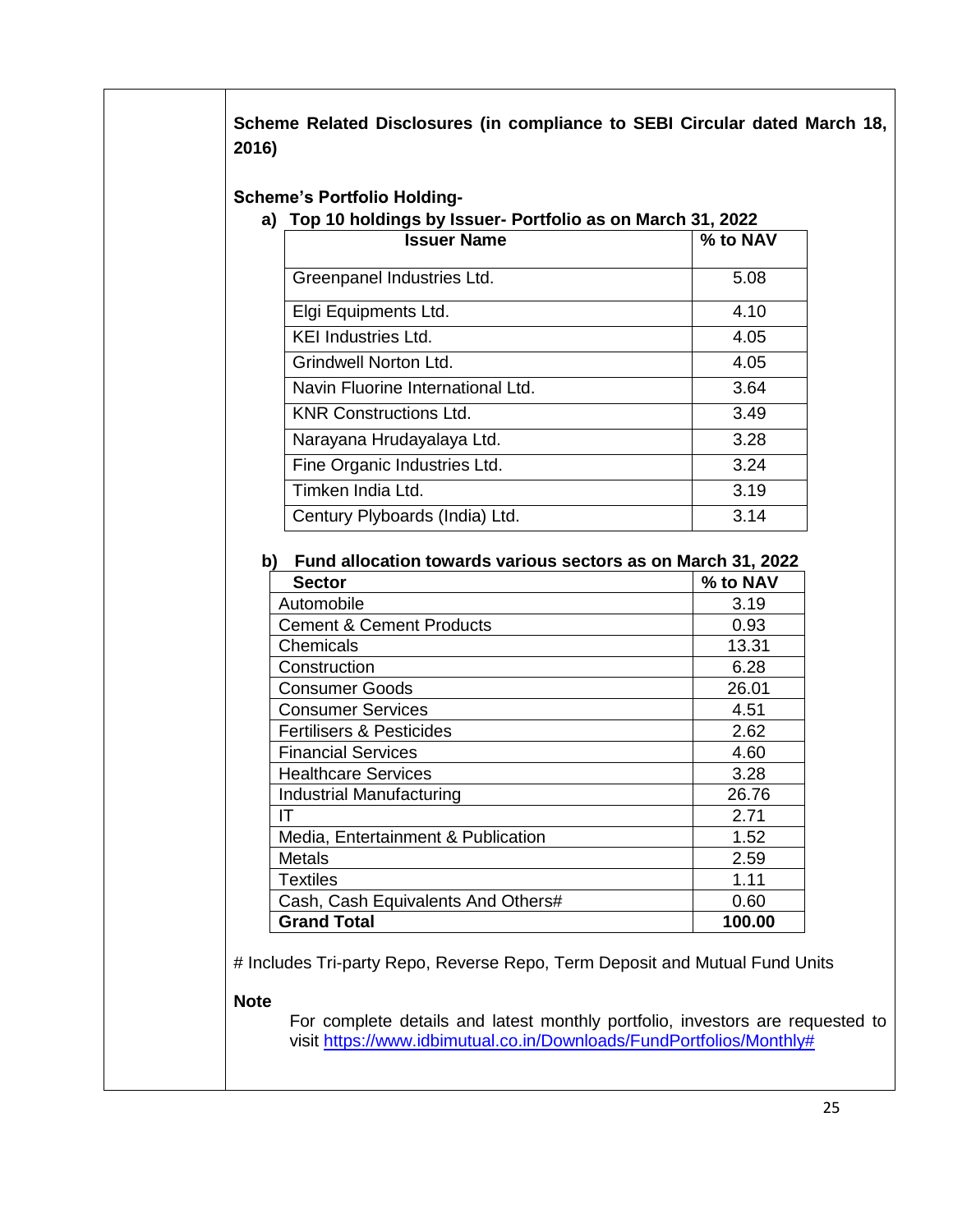|                    | c) Scheme's Portfolio Turnover Ratio* (as on March 31, 2022, for 1 year) -<br>$0.24*$                                                                                                                                                                                                                                                                                                                                                                                                                                                                                                                                                                                                                                                                                                                                                                                                                                                                                                                                                                                                                                                                                                                                                                |                                   |  |
|--------------------|------------------------------------------------------------------------------------------------------------------------------------------------------------------------------------------------------------------------------------------------------------------------------------------------------------------------------------------------------------------------------------------------------------------------------------------------------------------------------------------------------------------------------------------------------------------------------------------------------------------------------------------------------------------------------------------------------------------------------------------------------------------------------------------------------------------------------------------------------------------------------------------------------------------------------------------------------------------------------------------------------------------------------------------------------------------------------------------------------------------------------------------------------------------------------------------------------------------------------------------------------|-----------------------------------|--|
|                    | *Lower of Purchase or Sale for one year/average AUM for one year.                                                                                                                                                                                                                                                                                                                                                                                                                                                                                                                                                                                                                                                                                                                                                                                                                                                                                                                                                                                                                                                                                                                                                                                    |                                   |  |
| <b>Expenses of</b> | i) Load Structure                                                                                                                                                                                                                                                                                                                                                                                                                                                                                                                                                                                                                                                                                                                                                                                                                                                                                                                                                                                                                                                                                                                                                                                                                                    |                                   |  |
| the Scheme         |                                                                                                                                                                                                                                                                                                                                                                                                                                                                                                                                                                                                                                                                                                                                                                                                                                                                                                                                                                                                                                                                                                                                                                                                                                                      |                                   |  |
|                    | <b>Entry Load (For normal transactions / Switch-in and SIP)</b> – Not applicable<br>In terms of SEBI Circular No. SEBI/IMD/CIR No. 4/168230/09 dated June 30, 2009,<br>no entry load will be charged on purchase / additional purchase / switch-in. The<br>upfront commission, if any, on investment made by the investor shall be paid by the<br>investor directly to the Distributor, based on his assessment of various factors<br>including the service rendered by the Distributor.                                                                                                                                                                                                                                                                                                                                                                                                                                                                                                                                                                                                                                                                                                                                                             |                                   |  |
|                    | <b>Exit Load (Redemption/ Switch-out/ Transfer/SWP):</b> 1% for exit within 12 months<br>from the date of allotment. In terms of SEBI vide circular Ref no: CIR/IMD/DF/21/2012<br>dated September 13, 2012 and notification dated September 26, 2012 requires, the<br>exit load, if any, charged by mutual fund scheme to be credited to the respective<br>scheme after debiting applicable GST, if any on the next business day.<br>The exit load will be applicable for both normal transactions and SIP transactions. In<br>case of Systematic Investment Plan (SIP) transactions, the date of allotment for each<br>installment for subscription will be reckoned for charging exit load on redemption.<br>No exit load shall be levied for switching between Options (Growth/ Income<br>Distribution cum capital withdrawal option (IDCW)) under the same Plan<br>(Regular/Direct) within a Scheme. Switch of investments from Regular Plan to Direct<br>Plan under the same Scheme shall be subject to applicable exit load, unless the<br>investments were made directly i.e. without any distributor code. However, any<br>subsequent switch-out or redemption of such investments from Direct Plan will not be<br>subject to any exit load. |                                   |  |
|                    | No exit load shall be levied for switch-out from Direct Plan to Regular Plan within the<br>same Scheme. However, any subsequent switch-out or redemption of such<br>investment from Regular Plan shall be subject to exit load based on the date of<br>switch-in of investment into the Regular Plan.<br>No exit load will be levied on Bonus Units (if any) and Units allotted on Income                                                                                                                                                                                                                                                                                                                                                                                                                                                                                                                                                                                                                                                                                                                                                                                                                                                            |                                   |  |
|                    | Distribution cum capital withdrawal option (IDCW) Re-investment.<br>ii) Recurring expenses                                                                                                                                                                                                                                                                                                                                                                                                                                                                                                                                                                                                                                                                                                                                                                                                                                                                                                                                                                                                                                                                                                                                                           |                                   |  |
|                    | As per regulation 52(6A)(C) the total annual recurring expenses of the scheme<br>excluding issue or redemption expenses, whether initially borne by the Mutual Fund or<br>by the AMC, but including the investment management and advisory fee shall be<br>subject to the following limits                                                                                                                                                                                                                                                                                                                                                                                                                                                                                                                                                                                                                                                                                                                                                                                                                                                                                                                                                           |                                   |  |
|                    | <b>Assets under management Slab</b>                                                                                                                                                                                                                                                                                                                                                                                                                                                                                                                                                                                                                                                                                                                                                                                                                                                                                                                                                                                                                                                                                                                                                                                                                  | <b>Total expense ratio limits</b> |  |
|                    | (In Rs. Crore)<br>on the first Rs.500 crores of the daily net<br>assets                                                                                                                                                                                                                                                                                                                                                                                                                                                                                                                                                                                                                                                                                                                                                                                                                                                                                                                                                                                                                                                                                                                                                                              | 2.25%                             |  |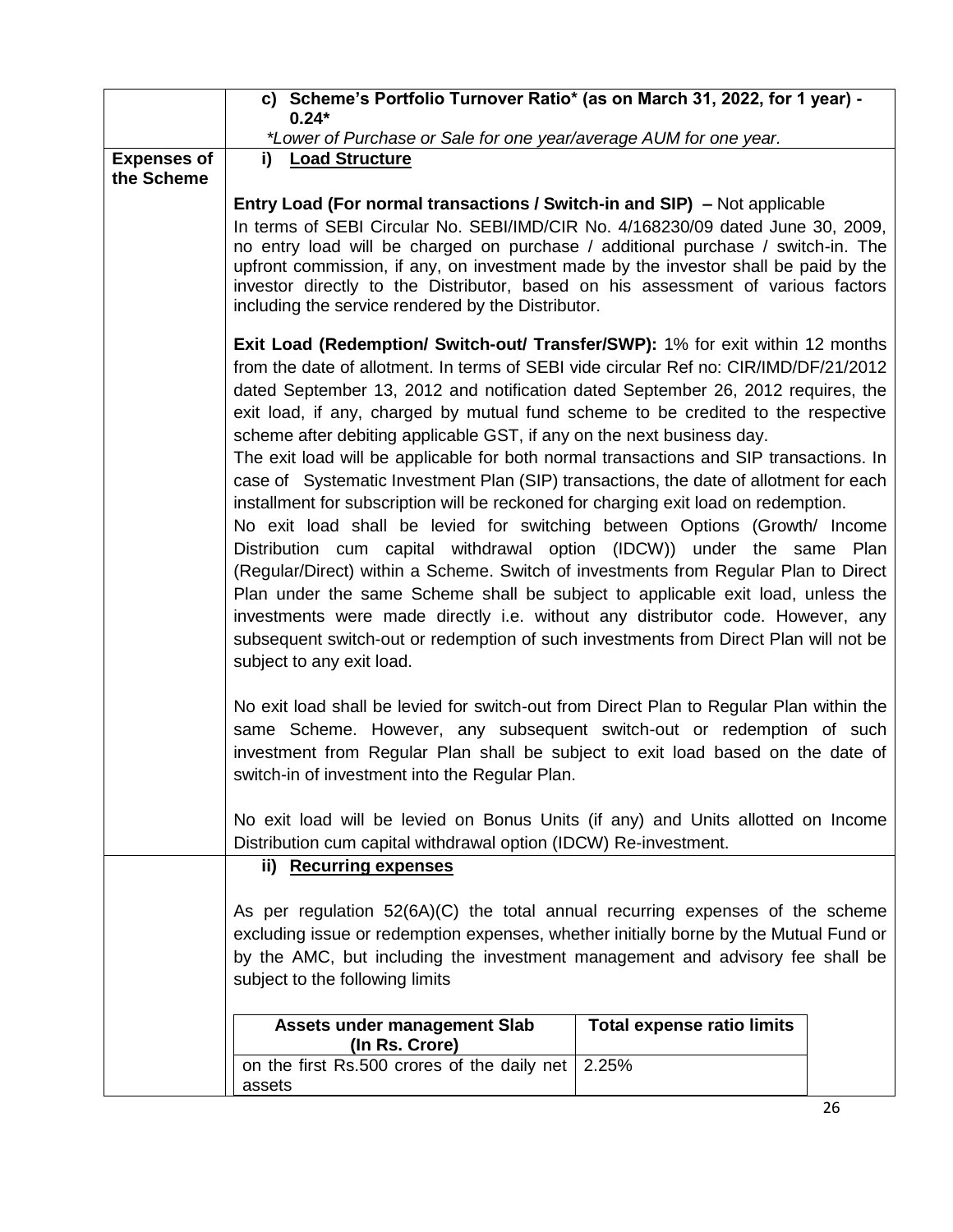| on the next Rs.250 crores of the daily net   2.00% |                              |
|----------------------------------------------------|------------------------------|
| assets                                             |                              |
| on the next Rs.1,250 crores of the daily           | 1.75%                        |
| net assets                                         |                              |
| on the next Rs.3,000 crores of the daily           | 1.60%                        |
| net assets                                         |                              |
| on the next Rs.5,000 crores of the daily           | 1.50%                        |
| net assets                                         |                              |
| On the next Rs.40,000 crores of the daily          | Total<br>ratio<br>expense    |
| net assets                                         | reduction of 0.05% for every |
|                                                    | increase of Rs.5,000 crores  |
|                                                    | of daily net assets or part  |
|                                                    | thereof.                     |
|                                                    |                              |
| On balance of the assets                           | 1.05%                        |

As per regulation 52(6A) of SEBI (MF) Regulations,1996, the AMC may charge the scheme with following additional expense.

a) expenses not exceeding of 0.30% of daily net assets, if the new inflows from beyond top 30 cities ( or such cities as specified by the Board from time to time) are at least -

(i) 30% of gross new inflows in the scheme,

or;

(ii) 15% of the average assets under management (year to date) of the scheme,

Whichever is higher:

Provided that if inflows from such cities is less than the higher of sub-clause (i) or sub- clause (ii), such expenses on daily net assets of the scheme shall be charged on proportionate basis by using the following formula.

Daily net assets X 30 basis points X New inflows from beyond top 15 cities

365\* X Higher of (i) or (ii) above

\* 366, wherever applicable.

Provided further that expenses charged under this clause shall be utilized for distribution expenses incurred for bringing inflows from such cities:

Further that amount incurred as expense on account of inflows from such cities shall be credited back to the scheme in case the said inflows are redeemed within a period of one year from the date of investment;

The top 30 cities shall mean top 30 cities based on Association of Mutual Funds in India (AMFI) data on 'AUM by Geography – Consolidated Data for Mutual Fund Industry' as at the end of the previous financial year.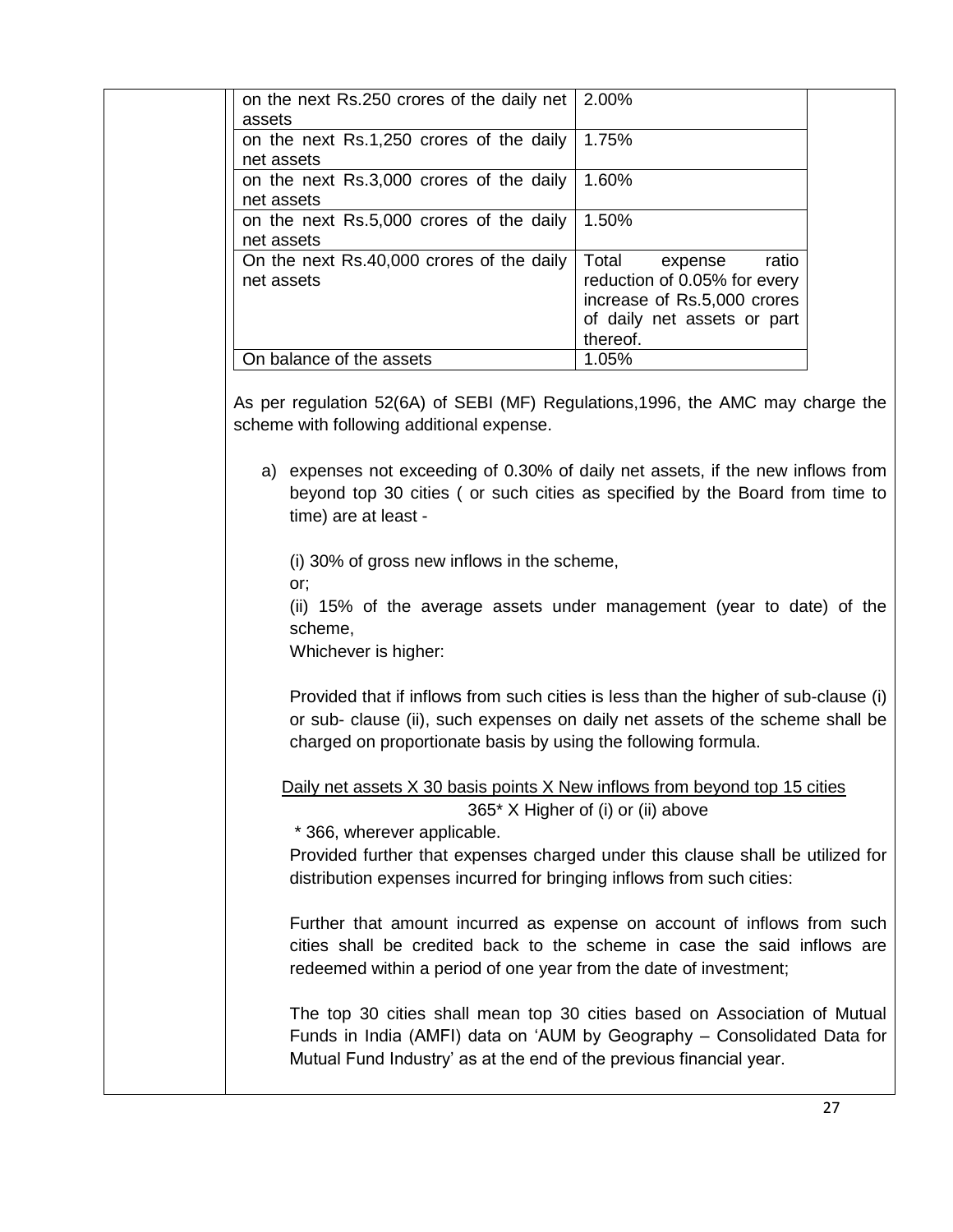b) Additional expenses, incurred towards different heads mentioned under subregulations (2) and (4) of regulation 52 of SEBI (Mutual Fund) (Second Amendment) Regulations, 2012, not exceeding 0.05% of daily net assets of the scheme."

The AMC has estimated that annual recurring expenses of up to 2.25%p.a. (for the first 500 crores) of the daily net assets may be charged to the Scheme without including the additional expense incurred towards distribution of assets to cities beyond Top 30 cities. The maximum expense including additional expense towards distribution of assets to cities beyond Top 30 cities, if any, will not exceed 2.60% p.a of the daily net assets that may be charged to the Scheme.

Investors making investments directly with the mutual fund under the direct plan will be benefitted with a lower expense ratio excluding distribution expenses, commission, etc and no commission shall be paid from such plans.

## **Investor Education and Awareness**

Mutual Funds/AMCs shall annually set apart at least 2 basis points (0.02%) on daily net assets within the maximum limit of TER as per regulation 52 of the Regulations for investor education and awareness initiatives.

# **Goods and Services Tax (GST)**

- The AMCs may charge GST on investment and advisory fees to the scheme in addition to the maximum limit of TER as prescribed in regulation 52 of the Regulations.
- GST on other than investment and advisory fees, if any, shall be borne by the scheme within the maximum limit of TER as per regulation 52 of the Regulations.
- GST on brokerage and transaction cost paid for asset purchases, if any, shall be within the limit prescribed under regulation 52 of the Regulations.

 $\bullet$ For the actual current expenses being charged, the investor should refer to the website of the Mutual Fund (www.idbimutual.co.in). Further, any change in the expense ratio will be updated on our website and the same change will be communicated to investor via SMS / e-mail 3 working days prior to the effective date of change (not applicable for changes in TER due to change in AUM or due to various other regulatory requirement). The exact web link for TER is [https://www.idbimutual.co.in/statutory-disclosure/total-expense-ratio-of-mutual-fund](https://www.idbimutual.co.in/statutory-disclosure/total-expense-ratio-of-mutual-fund-schemes)[schemes#](https://www.idbimutual.co.in/statutory-disclosure/total-expense-ratio-of-mutual-fund-schemes) .

The actual expense incurred by the Scheme in the previous financial year is also provided below for the reference of the investors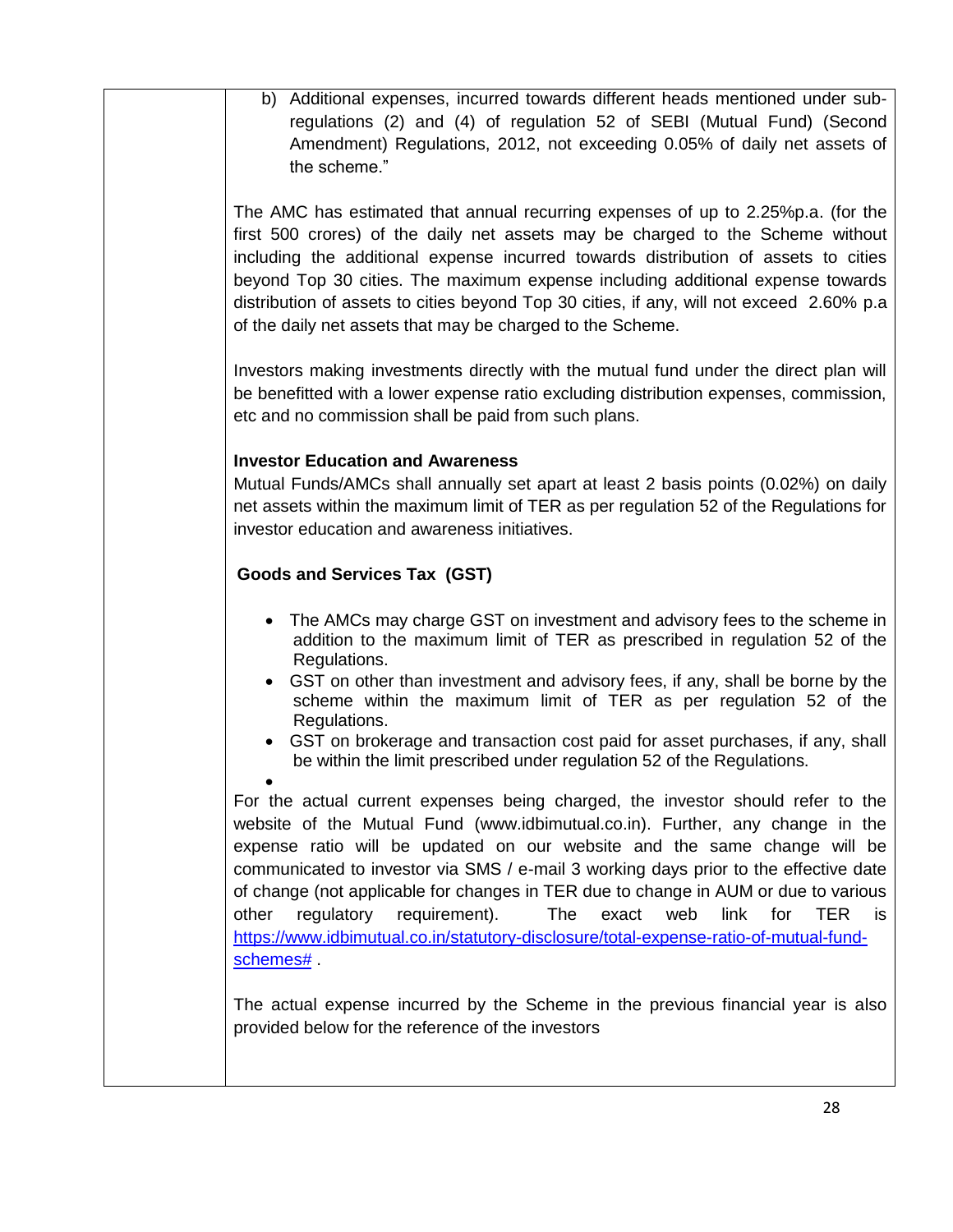|                                      | Actual expenses for the previous financial year ended March 2021 (p.a) |                                                                                                                                                                                                                                                                                                                                                                                    |  |
|--------------------------------------|------------------------------------------------------------------------|------------------------------------------------------------------------------------------------------------------------------------------------------------------------------------------------------------------------------------------------------------------------------------------------------------------------------------------------------------------------------------|--|
|                                      | <b>Regular Plan</b>                                                    | <b>Direct Plan</b>                                                                                                                                                                                                                                                                                                                                                                 |  |
|                                      |                                                                        | 1.54 %                                                                                                                                                                                                                                                                                                                                                                             |  |
|                                      | 2.54%                                                                  |                                                                                                                                                                                                                                                                                                                                                                                    |  |
| <b>Transaction</b><br><b>Charges</b> |                                                                        | As per SEBI circular Cir/ IMD/ DF/13/ 2011 dated August 22, 2011 the distributor is<br>entitled to charge a transaction charge per subscription of Rs. 10,000/- and above.                                                                                                                                                                                                         |  |
|                                      |                                                                        | However, there shall be no transaction charges on direct investments. The transaction                                                                                                                                                                                                                                                                                              |  |
|                                      | charge shall be subject to the following:                              |                                                                                                                                                                                                                                                                                                                                                                                    |  |
|                                      | i.<br>above.                                                           | For existing investors in a Mutual Fund, the distributor may be paid<br>Rs.100/- as transaction charge per subscription of Rs. 10,000/- and                                                                                                                                                                                                                                        |  |
|                                      | ii.<br>investor in Mutual Funds.                                       | The distributor may be paid Rs.150/- as transaction charge for a first time                                                                                                                                                                                                                                                                                                        |  |
|                                      | iii.<br>invested.                                                      | The transaction charge, if any, shall be deducted by the AMC from the<br>subscription amount and paid to the distributor; and the balance shall be                                                                                                                                                                                                                                 |  |
|                                      | iv.<br>distributor while charging transaction costs.                   | The AMCs shall be responsible for any malpractice/mis-selling by the                                                                                                                                                                                                                                                                                                               |  |
|                                      | v.                                                                     | There shall be no transaction charge on subscription below Rs.10, 000/-                                                                                                                                                                                                                                                                                                            |  |
|                                      | vi.<br>vii.                                                            | In case of SIPs, the transaction charge shall be applicable only if the total<br>commitment through SIPs amounts to Rs. 10,000/- and above. In such<br>cases the transaction charge shall be recovered in 3-4 installments.<br>There shall be no transaction charge on transactions other than                                                                                     |  |
|                                      | purchases/ subscriptions relating to new inflows.                      |                                                                                                                                                                                                                                                                                                                                                                                    |  |
|                                      | viii.<br>allotted against the net investment.                          | The statement of account shall clearly state that the net investment as<br>gross subscription less transaction charge and the number of units                                                                                                                                                                                                                                      |  |
|                                      | ix.<br>based on type of the product.                                   | Distributors shall be able to choose to opt out of charging the<br>transaction charge. However, the 'opt-out' shall be at distributor level<br>and not investor level i.e. a distributor shall not charge one investor and<br>choose not to charge another investor. Further, Distributors shall have<br>also the option to either opt in or opt out of levying transaction charge |  |
|                                      | various factors including the service rendered by the distributor.     | It is also clarified that as per SEBI circular no. SEBI/IMD/CIR No. 4/168230/09, dated<br>June 30, 2009, upfront commission to distributors shall continue to be paid by the<br>investor directly to the distributor by a separate cheque based on his assessment of                                                                                                               |  |
| <b>Waiver of</b><br>Load for         | Not applicable                                                         |                                                                                                                                                                                                                                                                                                                                                                                    |  |
| <b>Direct</b>                        |                                                                        |                                                                                                                                                                                                                                                                                                                                                                                    |  |
|                                      |                                                                        | 29                                                                                                                                                                                                                                                                                                                                                                                 |  |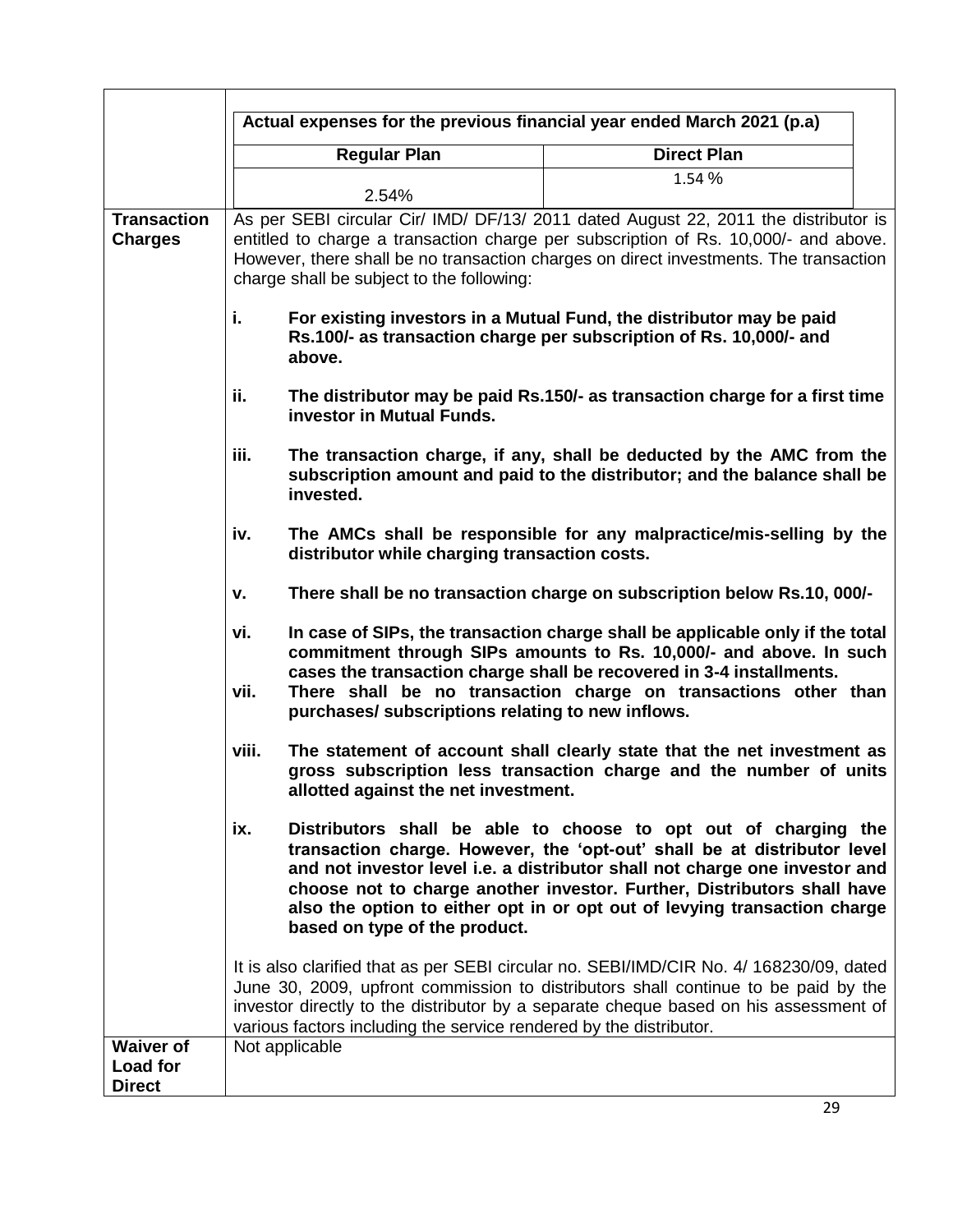| <b>Applications</b>                |                                                                                                                                                                                                                                                                                                                                                    |                                                                                                                                         |                                                                                                                                                                                                                                                                                                                                                                   |
|------------------------------------|----------------------------------------------------------------------------------------------------------------------------------------------------------------------------------------------------------------------------------------------------------------------------------------------------------------------------------------------------|-----------------------------------------------------------------------------------------------------------------------------------------|-------------------------------------------------------------------------------------------------------------------------------------------------------------------------------------------------------------------------------------------------------------------------------------------------------------------------------------------------------------------|
| <b>Tax</b><br>treatment<br>for the | <b>IDBI Small Cap Fund</b>                                                                                                                                                                                                                                                                                                                         | <b>Tax Position in</b><br><b>Hand of Mutual</b><br><b>Fund</b>                                                                          | Tax Position in the hand<br>of Unit Holder                                                                                                                                                                                                                                                                                                                        |
| <b>Investors</b><br>(Unitholders)  | Tax on Income<br><b>Distribution cum capital</b><br>withdrawal (IDCW)                                                                                                                                                                                                                                                                              | Mutual Fund Trust is<br>liable to deduct TDS<br>@ 10% (if PAN not<br>Furnished then 20%)<br>U/s 194K.<br>Threshold Limit is Rs<br>5,000 | Dividend will add in the<br>of<br>Unit<br>total<br>income<br>Holder and will be tax as<br>per investor tax status                                                                                                                                                                                                                                                 |
|                                    | <b>Short Term Capital Gain (if</b><br>period of holding is upto<br>12 Months)                                                                                                                                                                                                                                                                      | No Tax Implication                                                                                                                      | Short Term Capital Gain<br>will be add in the total<br>income of Unit Holder and<br>will be taxed @ *15% U/s<br>111A<br><b>Securities</b><br>Transaction Tax should<br>be paid on Transfer of<br>Equity<br>such<br>Oriented<br>Scheme). If STT is not<br>paid on time of transfer<br>then it will add to income<br>and will be taxed as per<br>status of Investor |
|                                    | Long Term Capital Gain (If<br>period<br>оf<br>holding<br>is<br>greater than 12 Months)                                                                                                                                                                                                                                                             | No Tax Implication                                                                                                                      | <b>Long Term Capital Gain</b><br>will be taxed U/s 112A<br>as under<br>Upto Rs. 1 Lakh: Nil<br>Above 1 Lakh: *10%<br>(Securities<br>Transaction<br>Tax should be paid on<br>Transfer of such Equity<br>Oriented Scheme)<br>If STT is not paid on<br>transfer of Equity oriented<br>Unit then would be taxed<br>@ 20%                                              |
|                                    | As per Income Tax Act 1961, equity oriented fund means a fund where the investible<br>funds are invested by way of equity share in domestic companies to the extent of<br>more than sixty five percent of the total proceeds of such fund and which has been set<br>up under a scheme of a mutual fund specified under section 10(23D) of the Act. | *The above tax Rate (Excluding Surcharge and Education Cess)                                                                            |                                                                                                                                                                                                                                                                                                                                                                   |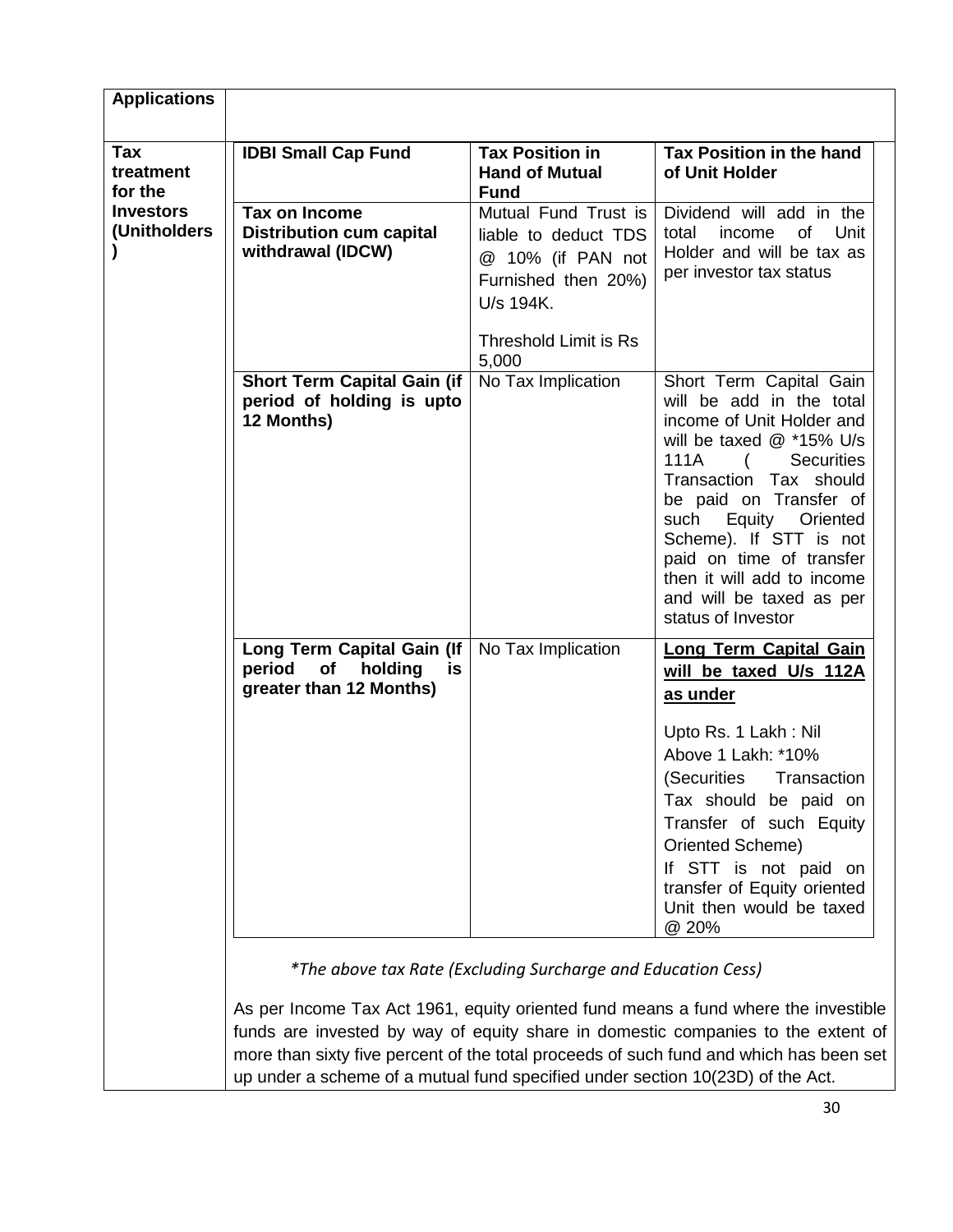|                                        | ** For further details on taxation please refer to the Section on Taxation in the SAI and                                    |  |  |
|----------------------------------------|------------------------------------------------------------------------------------------------------------------------------|--|--|
|                                        | independently refer to your tax advisor.<br>Pursuant to Notification No. S.O. 1226(E) and G.S.R. 226(E) dated March 30, 2020 |  |  |
| <b>Stamp Duty</b>                      |                                                                                                                              |  |  |
|                                        | issued by Department of Revenue, Ministry of Finance, Government of India, read                                              |  |  |
|                                        | with Part I of Chapter IV of Notification dated February 21, 2019 issued by Legislative                                      |  |  |
|                                        | Department, Ministry of Law and Justice, Government of India on the Finance Act,                                             |  |  |
|                                        | 2019 and clarification letter no: SEBI/IMD/DF2/OW/P/2020/11099/1 issued by                                                   |  |  |
|                                        | Securities and Exchange Board of India dated June 29, 2020, stamp duty @0.005%                                               |  |  |
|                                        | of the transaction value would be levied on applicable mutual fund transactions.                                             |  |  |
|                                        | Accordingly, pursuant to levy of stamp duty, the number of units allotted on purchase                                        |  |  |
|                                        | transactions (including Income Distribution cum capital withdrawal (IDCW)                                                    |  |  |
|                                        | reinvestment and Switch in) to the unitholders would be reduced to that extent.                                              |  |  |
| <b>Product</b>                         | In terms of SEBI Circular no. SEBI/HO/IMD/DF3/CIR/P/2020/197 dated October 5,                                                |  |  |
| Labeling/                              | 2020 and clarifications issued by SEBI in this regard, the product labeling /risk level                                      |  |  |
| <b>Risk-o-meter</b>                    | assigned for the Scheme during the New Fund Offer is based on internal assessment                                            |  |  |
|                                        | of the Scheme's characteristics and the same may vary post New Fund Offer when                                               |  |  |
|                                        | the actual investments are made.                                                                                             |  |  |
|                                        | Further, the Mutual Fund/AMC shall evaluate the Risk-o-meter of the Scheme on a                                              |  |  |
|                                        | monthly basis and shall disclose the same along with portfolio disclosure of the                                             |  |  |
|                                        | Scheme on its website viz. www.idbimutual.co.in and on the website of AMFI viz.                                              |  |  |
|                                        | www.amfiindia.com within 10 days from the close of each month. Further, any change                                           |  |  |
|                                        | in Risk-o-meter shall be communicated by way of Notice-cum-Addendum and by way                                               |  |  |
|                                        | of an e-mail or SMS to unitholders of the Scheme.                                                                            |  |  |
| <b>Daily Net</b><br><b>Asset Value</b> | NAV shall be calculated for all business days for all Plans/Options/ Sub Options within<br>NAV can                           |  |  |
| (NAV)                                  | be viewed on Mutual Fund's<br>Scheme.<br>also<br>website<br>the                                                              |  |  |
| <b>Publication</b>                     | (www.idbimutual.co.in) and AMFI's website (www.amfiindia.com)                                                                |  |  |
|                                        | The NAV of the Scheme will be rounded off to 2 decimal places. Units in the Scheme<br>will be rounded off to 3 decimals      |  |  |
| For Investor                           |                                                                                                                              |  |  |
| Grievances,                            | Registrar                                                                                                                    |  |  |
| please                                 | <b>KFin Technologies Limited</b>                                                                                             |  |  |
| contact                                | SEBI Registration Number: INR000000221                                                                                       |  |  |
|                                        | Unit: IDBI Mutual Fund                                                                                                       |  |  |
|                                        | Selenium Tower B, Plot Nos. 31 & 32                                                                                          |  |  |
|                                        | <b>Financial District</b>                                                                                                    |  |  |
|                                        | Nanakramguda, Serilingampally Mandal                                                                                         |  |  |
|                                        | Hyderabad - 500032   India                                                                                                   |  |  |
|                                        | Phone: 040-7961 1000                                                                                                         |  |  |
|                                        | Email: idbimf.customercare@kfintech.com                                                                                      |  |  |
|                                        |                                                                                                                              |  |  |
|                                        | <b>IDBI Mutual Fund / IDBI Asset Management Limited</b>                                                                      |  |  |
|                                        | In case of any queries / Service requests, please contact:                                                                   |  |  |
|                                        | Mr. Anil Dhawan                                                                                                              |  |  |
|                                        | <b>Investor Relations Officer</b>                                                                                            |  |  |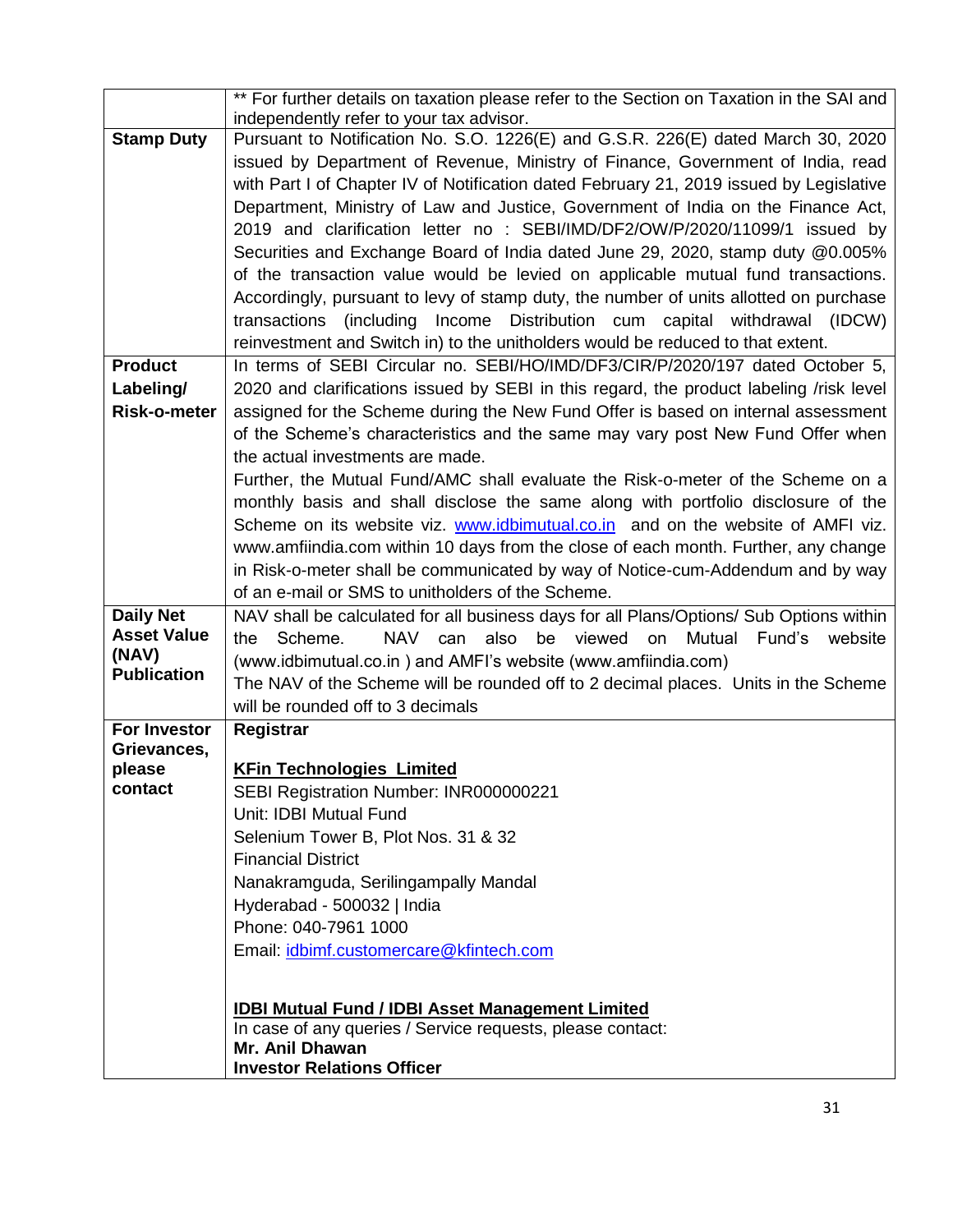|                    | <b>IDBI Asset Management Limited</b><br>4th Floor, IDBI Tower, WTC Complex, Cuffe Parade, Colaba, Mumbai - 400 005                                                                                                                                                                                                                                                                                                                                                                                                                                                                                                                                                                  |  |
|--------------------|-------------------------------------------------------------------------------------------------------------------------------------------------------------------------------------------------------------------------------------------------------------------------------------------------------------------------------------------------------------------------------------------------------------------------------------------------------------------------------------------------------------------------------------------------------------------------------------------------------------------------------------------------------------------------------------|--|
|                    | Phone: 022-6644 2812; Fax: 022-6644 2801<br>Email: contactus@idbimutual.co.in.                                                                                                                                                                                                                                                                                                                                                                                                                                                                                                                                                                                                      |  |
|                    | In case of any grievance / complaint against IDBI Mutual Fund / IDBI Asset<br>Management Ltd, please contact:<br>Mr. Ajit Joshi                                                                                                                                                                                                                                                                                                                                                                                                                                                                                                                                                     |  |
|                    | <b>Company Secretary &amp; Compliance Officer</b><br>IDBI Asset Management Limited 4th Floor,                                                                                                                                                                                                                                                                                                                                                                                                                                                                                                                                                                                       |  |
|                    | IDBI Tower, WTC Complex, Cuffe Parade, Colaba, Mumbai - 400 005.                                                                                                                                                                                                                                                                                                                                                                                                                                                                                                                                                                                                                    |  |
|                    | Phone No. 022-6644 2888<br>Email ID:- compliance officer@idbimutual.co.in                                                                                                                                                                                                                                                                                                                                                                                                                                                                                                                                                                                                           |  |
|                    | You may also approach                                                                                                                                                                                                                                                                                                                                                                                                                                                                                                                                                                                                                                                               |  |
|                    | Mr. Raj Kishore Singh                                                                                                                                                                                                                                                                                                                                                                                                                                                                                                                                                                                                                                                               |  |
|                    | <b>Managing Director &amp; Chief Executive Officer</b><br><b>IDBI Asset Management Limited</b>                                                                                                                                                                                                                                                                                                                                                                                                                                                                                                                                                                                      |  |
|                    | 4th Floor, IDBI Tower, WTC Complex, Cuffe Parade, Colaba, Mumbai - 400 005.<br>Phone No. 022-6644 2822                                                                                                                                                                                                                                                                                                                                                                                                                                                                                                                                                                              |  |
|                    | email-id: ceodesk@idbimutual.co.in                                                                                                                                                                                                                                                                                                                                                                                                                                                                                                                                                                                                                                                  |  |
|                    | If not satisfied with the response of the intermediary you can lodge your grievances<br>with SEBI at http://scores.gov.in or you may also write to any of the offices of SEBI.<br>For any queries, feedback or assistance, please contact SEBI Office on Toll Free<br>Helpline at 1800 22 7575 / 1800 266 7575.                                                                                                                                                                                                                                                                                                                                                                     |  |
| Unitholders'       | 1. Account Statement                                                                                                                                                                                                                                                                                                                                                                                                                                                                                                                                                                                                                                                                |  |
| <b>Information</b> | Pursuant to Regulation 36 of SEBI (Mutual Funds) Regulations, 1996 and<br>amendments thereto, read with SEBI Circular No. Cir/IMD/DF/16/ 2011 dated<br>September 8, 2011 and SEBI Circular no. CIR/MRD/DP/31/2014 dated November 12,<br>SEBI/HO/IMD/DF2/CIR/P/2016/42<br>dated<br>March<br>2014.<br>18,<br>2016,<br>and<br>SEBI/HO/IMD/DF2/CIR/P/2016/89 dated September 20, 2016 and SEBI Circular no.<br>SEBI/HO/IMD/DF2/CIR/P/2018/137 dated October 22, 2018 and SEBI Circular<br>SEBI/HO/IMD/DF2/CIR/P/2021/024 dated March 04, 2021; the investor whose<br>transaction has been accepted by IDBI Asset Management Limited. / IDBI Mutual<br>Fund shall receive the following: |  |
|                    | 1. A consolidated account statement (CAS) for each calendar month on or before<br>15th of the succeeding month shall be sent by email (wherever investor has<br>provided email id) or physical account statement where investor has not<br>provided email id., across the schemes of the mutual funds, to all the investors<br>in whose folio(s) transaction(s) has/have taken place during the month. The<br>same shall be sent by the AMC or by the Agencies appointed by the AMC for<br>non demat unit holders.                                                                                                                                                                  |  |
|                    | 2. For the purpose of sending CAS, common investors across mutual funds shall<br>be identified by their Permanent Account Number (PAN).                                                                                                                                                                                                                                                                                                                                                                                                                                                                                                                                             |  |
|                    | 3. The CAS will not be received by the investors for the folio(s) not updated with<br>PAN details. The Unit holders are therefore requested to ensure that the<br>folio(s) are updated with their PAN and email id. Such investors will get<br>monthly account statement from IDBI Mutual Fund in respect of transactions                                                                                                                                                                                                                                                                                                                                                           |  |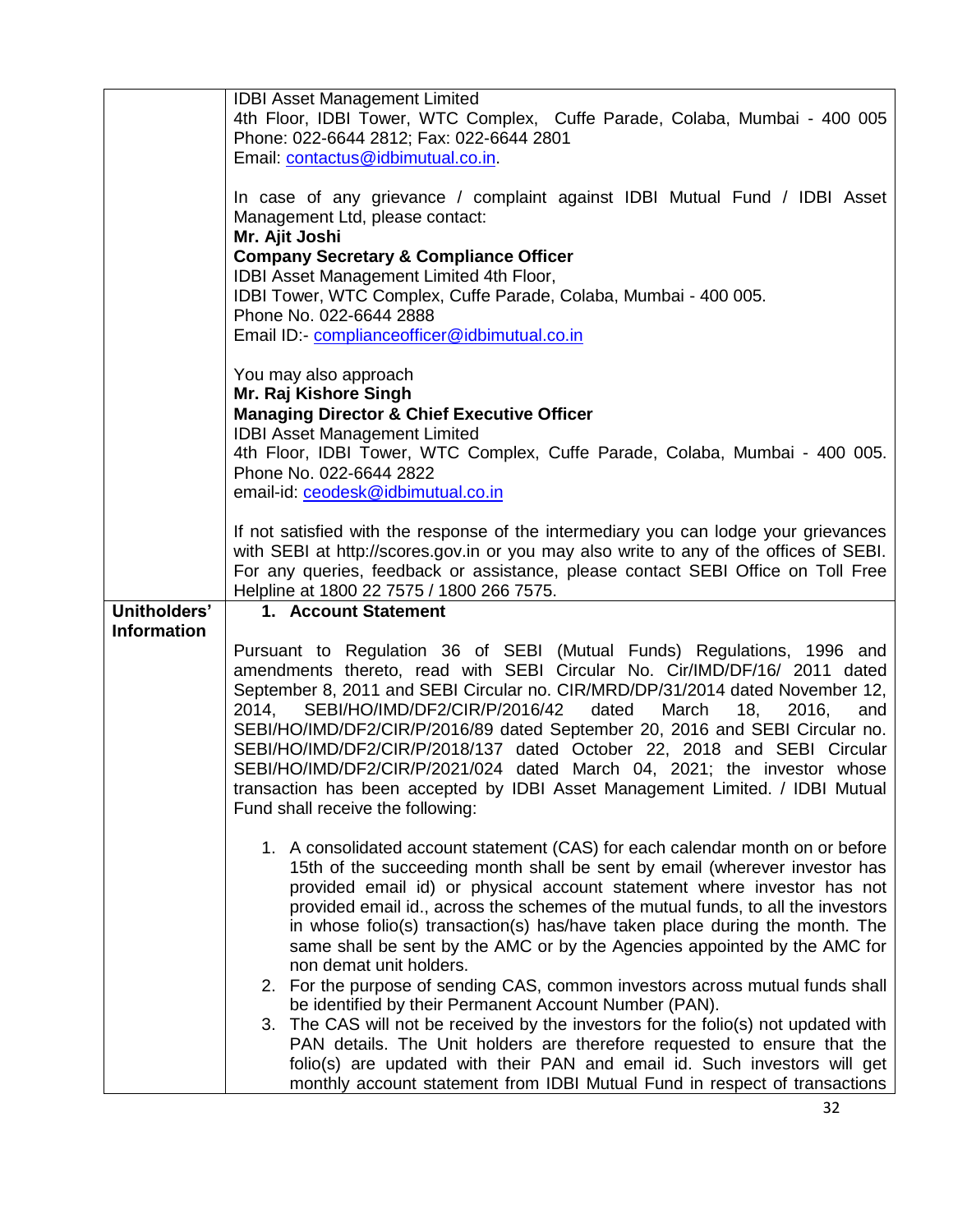|                        | carried out in the schemes of IDBI Mutual Fund during the month.<br>4. Pursuant to SEBI Circular no. CIR / MRD / DP / 31/2014 dated November 12,<br>2014 requiring Depositories to generate and dispatch a single consolidated<br>account statement for investors having mutual fund investments and holding<br>demat accounts, the following modifications are made to the existing<br>guidelines on issuance of CAS                                                                                                                                                                                                                                                                                                                                                                                                                                                                                                                                                                                                      |
|------------------------|----------------------------------------------------------------------------------------------------------------------------------------------------------------------------------------------------------------------------------------------------------------------------------------------------------------------------------------------------------------------------------------------------------------------------------------------------------------------------------------------------------------------------------------------------------------------------------------------------------------------------------------------------------------------------------------------------------------------------------------------------------------------------------------------------------------------------------------------------------------------------------------------------------------------------------------------------------------------------------------------------------------------------|
| $\bullet$              | Such Investors shall receive a single Consolidated Account Statement (CAS)<br>from the Depository.<br>Consolidation shall be done on the basis of Permanent Account Number<br>(PAN). In case of multiple holding, it shall be PAN of the first holder and                                                                                                                                                                                                                                                                                                                                                                                                                                                                                                                                                                                                                                                                                                                                                                  |
| $\bullet$              | pattern of holding.<br>In case an investor has multiple accounts across two depositories, the<br>depository with whom the Demat account has been opened earlier will be the<br>default depository which will consolidate the details across depositories and<br>MF investments and dispatch the CAS to the investor.                                                                                                                                                                                                                                                                                                                                                                                                                                                                                                                                                                                                                                                                                                       |
| $\bullet$<br>$\bullet$ | The CAS will be generated on monthly basis.<br>If there is any transaction in any of the Demat accounts of the investor or in<br>any of his mutual fund folios, depositories shall send the CAS within fifteen<br>days from the month end. In case, there is no transaction in any of the mutual<br>fund folios and demat accounts, then CAS with holding details shall be sent to                                                                                                                                                                                                                                                                                                                                                                                                                                                                                                                                                                                                                                         |
| $\bullet$              | the investor on half yearly basis.<br>The dispatch of CAS by the depositories shall constitute compliance by IDBI<br>AMC/ IDBI Mutual Fund with the requirements under Regulation 36(4) of SEBI<br>(Mutual Funds) Regulations, 1996                                                                                                                                                                                                                                                                                                                                                                                                                                                                                                                                                                                                                                                                                                                                                                                        |
| $\bullet$              | Further, a consolidated account statement shall be sent by Depositories every<br>half yearly (September/March), on or before 21st day of succeeding month,<br>providing the following information:<br>holding at the end of the six month                                                                                                                                                                                                                                                                                                                                                                                                                                                                                                                                                                                                                                                                                                                                                                                  |
|                        | The amount of actual commission paid by AMCs/Mutual Funds (MFs) to<br>distributors (in absolute terms) during the half-year period against the<br>concerned investor's total investments in each MF scheme. The term<br>'commission' here refers to all direct monetary payments and other payments<br>made in the form of gifts / rewards, trips, event sponsorships etc. by<br>AMCs/MFs to distributors. Further, a mention may be made in such CAS<br>indicating that the commission disclosed is gross commission and does not<br>exclude costs incurred by distributors such as Goods and Services tax<br>(wherever applicable, as per existing rates), operating expenses, etc.<br>The scheme's average Total Expense Ratio (in percentage terms) along with<br>the break up between Investment and Advisory fees, Commission paid to the<br>distributor and Other expenses for the period for each scheme's applicable<br>plan (regular or direct or both) where the concerned investor has actually<br>invested in |
|                        | 5. Such half-yearly CAS shall be issued to all MF investors, excluding those<br>investors who do not have any holdings in MF schemes and where no<br>commission against their investment has been paid to distributors, during the<br>concerned half-year period.                                                                                                                                                                                                                                                                                                                                                                                                                                                                                                                                                                                                                                                                                                                                                          |
| 6.                     | In case of a specific request is received from the investors, IDBI Asset                                                                                                                                                                                                                                                                                                                                                                                                                                                                                                                                                                                                                                                                                                                                                                                                                                                                                                                                                   |
|                        |                                                                                                                                                                                                                                                                                                                                                                                                                                                                                                                                                                                                                                                                                                                                                                                                                                                                                                                                                                                                                            |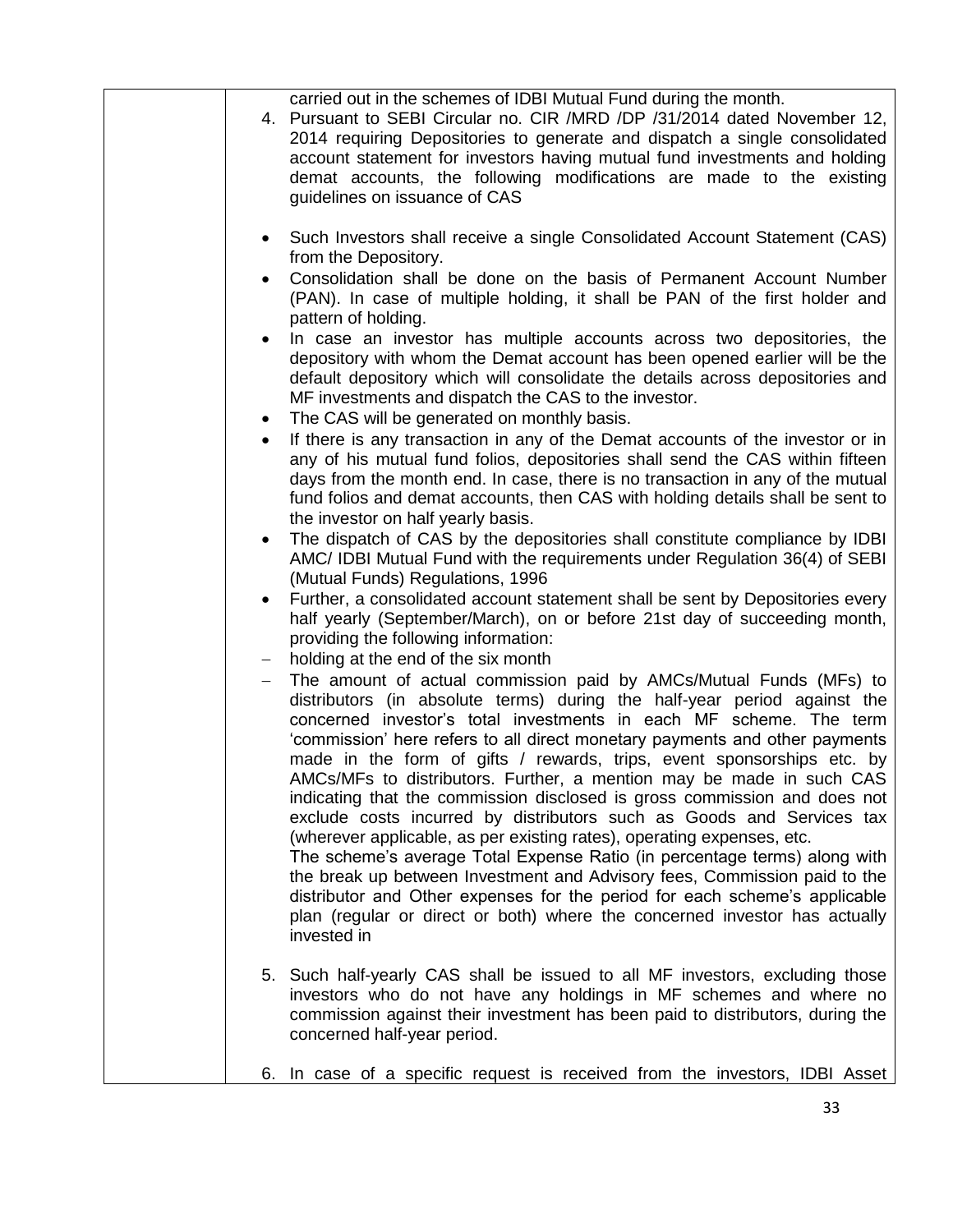Management Limited./ IDBI Mutual Fund will provide the physical account statement to the investors.

- 7. In case of units held in demat, on allotment, confirmation specifying the units allotted shall be sent by way of email and/or SMS within 5 Business Days of the closure of the NFO Period to the Unit holder's registered e-mail address and/or mobile number The statement of holding of the beneficiary account holder for units held in demat will be sent by the respective DPs periodically.
- 8. An Account Statement may be sent to a Unitholder using e-mail. Account Statements to be issued in lieu of Unit Certificates under the Scheme are nontransferable. These Account Statements shall not be construed as proof of title and are only computer printed statements, indicating the details of transactions under the Scheme concerned.
- 9. Any discrepancy in the Account Statement / Unit Certificate should be brought to the notice of the Fund/AMC immediately. Contents of the Account Statement / Unit Certificate will be deemed to be correct if no error is reported within 30 days from the date of Account Statement / Unit Certificate.

## **Half Yearly Account Statement:**

- Asset management company will send consolidated account statement every half yearly (September/ March), on or before twenty first day of succeeding month, detailing holding at the end of the six month, across all schemes of all mutual funds, to all such investors in whose folios no transaction has taken place during that period. The Account Statement shall reflect the latest closing balance and value of the Units prior to the date of generation of the account statement.
- The Account Statement shall reflect
- holding at the end of the six month
- The amount of actual commission paid by AMCs/Mutual Funds (MFs) to distributors (in absolute terms) during the half-year period against the concerned investor's total investments in each MF scheme. The term 'commission' here refers to all direct monetary payments and other payments made in the form of gifts / rewards, trips, event sponsorships etc. by AMCs/MFs to distributors. Further, a mention may be made in such CAS indicating that the commission disclosed is gross commission and does not exclude costs incurred by distributors such as Goods and Services tax (wherever applicable, as per existing rates), operating expenses, etc.
- The scheme's average Total Expense Ratio (in percentage terms) along with the break up between Investment and Advisory fees, Commission paid to the distributor and Other expenses for the period for each scheme's applicable plan (regular or direct or both) where the concerned investor has actually invested in Such half-yearly CAS shall be issued to all MF investors, excluding those investors who do not have any holdings in MF schemes and where no commission against their investment has been paid to distributors, during the concerned half-year period.
- The account statements in such cases may be generated and issued along with the Portfolio Statement or Annual Report of the Scheme.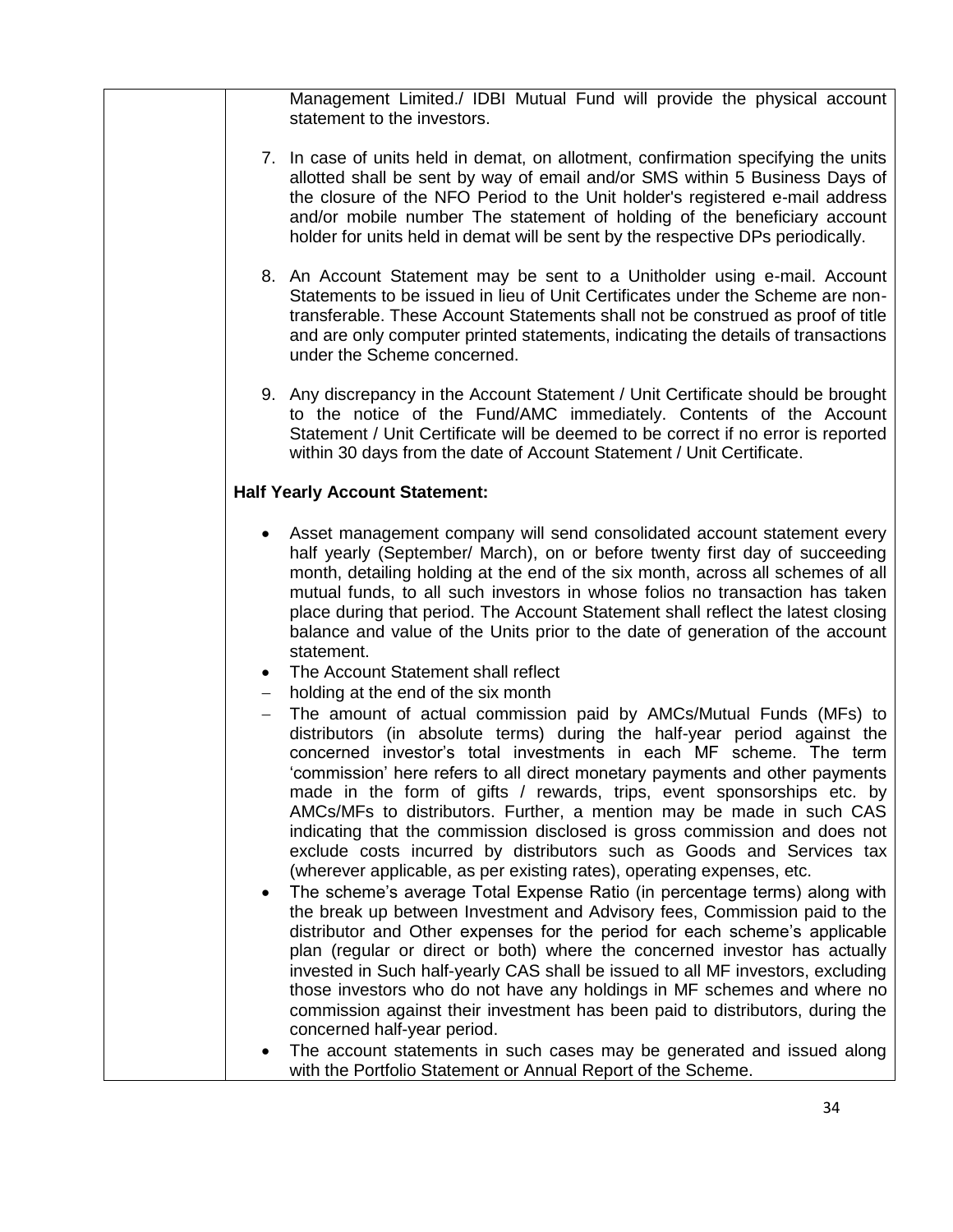Alternately, soft copy of the account statements shall be mailed to the investors' e-mail address, instead of physical statement, if so mandated.

"Transaction" shall include purchase, redemption, switch, Payout of Income Distribution cum capital withdrawal option (IDCW), Reinvestment of Income Distribution cum capital withdrawal option (IDCW), systematic investment plan, systematic withdrawal plan, systematic transfer plan and bonus transactions.

## **2. Portfolio**

Mutual fund/AMC will disclose portfolio of the Scheme (along with ISIN) as on the last day of the month/ half year for all their schemes in the format prescribed by SEBI in its website within 10 days from the close of each month/ half year respectively in a userfriendly and downloadable spreadsheet format.

In case of Unitholders whose e-mail addresses are registered, the Mutual Funds/ AMC shall send via email both the monthly and half-yearly statement of scheme portfolio within 10 days from the close of each month/ half-year respectively.

Mutual Fund/ AMC shall publish an advertisement every half-year disclosing the hosting of the half-yearly statement of its schemes portfolio on their respective website and on the website of AMFI. Such advertisement shall be published in the all India edition of at least two daily newspapers, one each in English and Hindi.

The Mutual Fund/ AMC shall dispatch an account statement within 5 Business Days from the date of the receipt of request from the Unit holder.

An Unitholder can also request for a physical or electronic copy of the statement of scheme portfolio through SMS, telephone, email or through letter. Mutual Funds/AMCs shall provide a physical copy of the statement of it scheme portolio without charging any cost, on specific request received from a Unitholder.

# **3. Half Yearly Results**

The Mutual Fund and the AMC shall before the expiry of one month from the close of each half year that is on 31st March and on 30th September, publish its unaudited financial results in its website in a user friendly and downloadable format as per the format prescribed by SEBI vide their Circular No. MFD/CIR/1/200/2001 dated April 20, 2001.The unaudited financial results will also be displayed on the website of IDBI Mutual Fund and AMFI.

Mutual fund shall publish an advertisement disclosing the hosting of such financial results on their website, in one English daily newspaper having nationwide circulation and in a newspaper having wide circulation published in the language of the region where the head office of the mutual fund is situated.

## 4. **Annual Report or Abridged Annual Report:**

The Scheme wise Annual Report or an abridged summary thereof shall be mailed to all Unitholders within four months from the date of closure of the relevant accounts year i.e. 31st March each year. The annual report or Abridged Scheme wise Annual Report will be sent in electronic form on their registered email address in the manner specified by the Board.